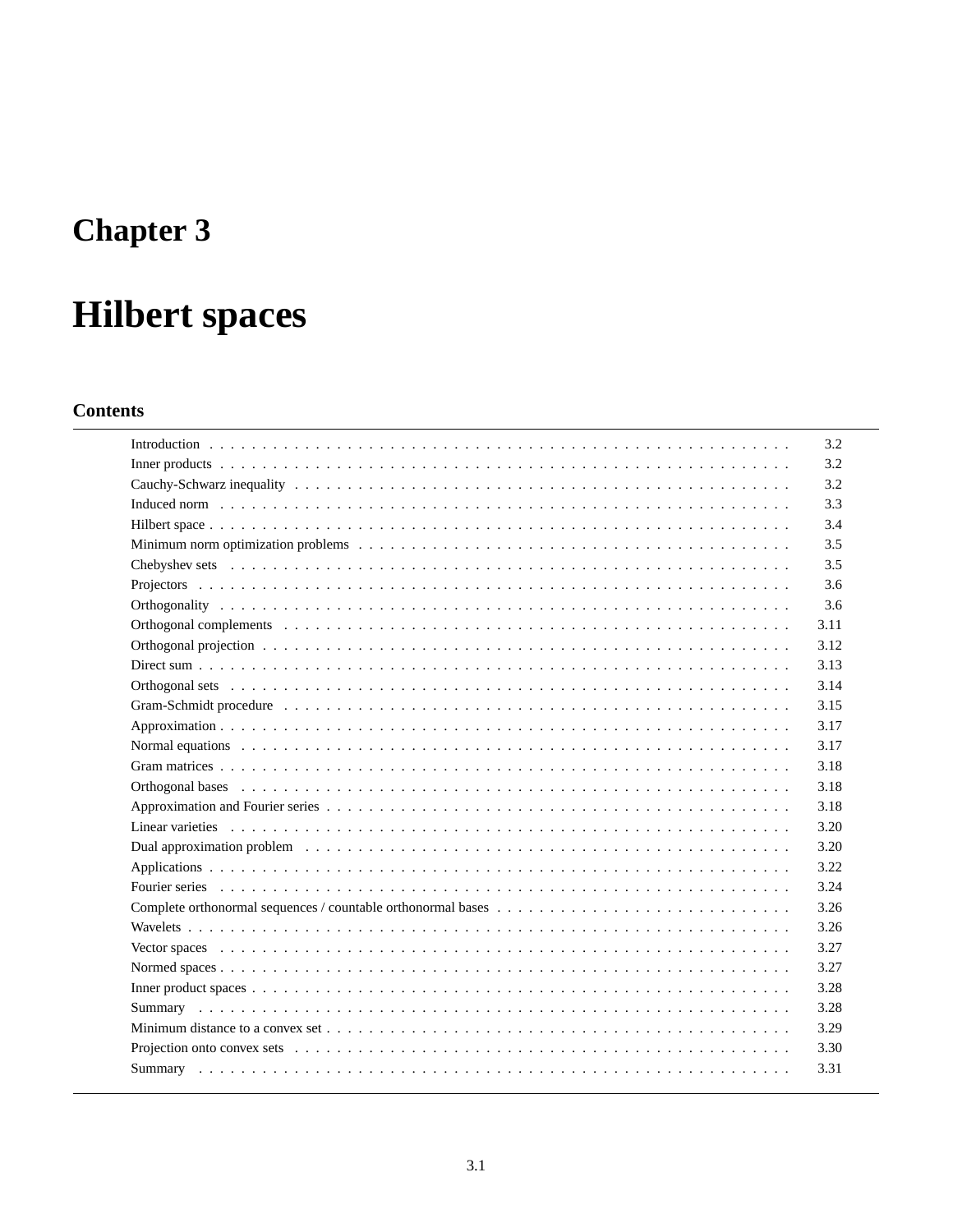Key missing geometrical concepts: **angle** and **orthogonality** ("right angles").

#### *3.1*

### **Introduction**

We now turn to the subset of normed spaces called **Hilbert spaces**, which must have an **inner product**. These are particularly useful spaces in applications/analysis.

Why not introduce Hilbert first then? For generality: it is helpful to see which properties are general to vector spaces, or to normed spaces, vs which require additional assumptions like an inner product.

#### **Overview**

- inner product
- orthogonality
- orthogonal projections
- applications
	- least-squares minimization
	- orthonormalization of a basis
	- Fourier series

General forms of things you have seen before: Cauchy-Schwarz, Gram-Schmidt, Parseval's theorem

#### *3.2*

#### **Inner products**

**Definition.** A **pre-Hilbert space**, aka an **inner product space**, is a vector space X defined on the field  $\mathcal{F} = \mathbb{R}$  or  $\mathcal{F} = \mathbb{C}$ , along with an **inner product** operation  $\langle \cdot, \cdot \rangle : \mathcal{X} \times \mathcal{X} \to \mathcal{F}$ , which must satisfy the following axioms  $\forall x, y \in \mathcal{X}, \alpha \in \mathcal{F}$ .

- 1.  $\langle x, y \rangle = \langle y, x \rangle^*$  (**Hermitian symmetry**), where <sup>∗</sup> denotes complex conjugate.
- 2.  $\langle x + y, z \rangle = \langle x, z \rangle + \langle y, z \rangle$  (additivity)
- 3.  $\langle \alpha x, y \rangle = \alpha \langle x, y \rangle$  (**scaling**)
- 4.  $\langle x, x \rangle \ge 0$  and  $\langle x, x \rangle = 0$  iff  $x = 0$ . (**positive definite**)

# **Properties of inner products**

Bilinearity property:

$$
\left\langle \sum_i \alpha_i \boldsymbol{x}_i, \ \sum_j \beta_j \boldsymbol{y}_j \right\rangle = \sum_i \sum_j \alpha_i \beta_j^* \langle \boldsymbol{x}_i, \ \boldsymbol{y}_j \rangle.
$$

**Lemma.** In an inner product space, if  $\langle x, y \rangle = 0$  for all y, then  $x = 0$ . Proof. Let  $y = x$ .

#### **Cauchy-Schwarz inequality**

**Lemma.** For all  $x, y$  in an inner product space,

$$
|\langle x, y \rangle| \le \sqrt{\langle x, x \rangle} \sqrt{\langle y, y \rangle} = ||x|| ||y||
$$
 (see induced norm below),

with equality iff  $x$  and  $y$  are linearly dependent.

*Proof.* For any  $\lambda \in \mathcal{F}$  the positive definiteness of  $\langle \cdot, \cdot \rangle$  ensures that

$$
0 \leq \langle \boldsymbol{x} - \lambda \boldsymbol{y}, \, \boldsymbol{x} - \lambda \boldsymbol{y} \rangle = \langle \boldsymbol{x}, \, \boldsymbol{x} \rangle - \lambda \langle \boldsymbol{y}, \, \boldsymbol{x} \rangle - \lambda^* \langle \boldsymbol{x}, \, \boldsymbol{y} \rangle + |\lambda|^2 \langle \boldsymbol{y}, \, \boldsymbol{y} \rangle.
$$

If  $y = 0$ , the inequality holds trivially. Otherwise, consider  $\lambda = \langle x, y \rangle / \langle y, y \rangle$  and we have

$$
0\leq \left\langle \boldsymbol{x},\, \boldsymbol{x}\right\rangle-\left|\left\langle \boldsymbol{y},\, \boldsymbol{x}\right\rangle\right|^2/\langle \boldsymbol{y},\, \boldsymbol{y}\rangle.
$$

Rearranging yields  $|\langle y, x \rangle| \leq \sqrt{\langle x, x \rangle \langle y, y \rangle} = ||x|| ||y||$ . The proof about equality conditions is  $Problem 3.1$ .  $\Box$ 

This result generalizes all the "Cauchy-Schwarz inequalities" you have seen in previous classes,  $e.g.,$  vectors in  $\mathbb{R}^n$ , random variables, discrete-time and continuous-time signals, each of which corresponds to a particular inner product space.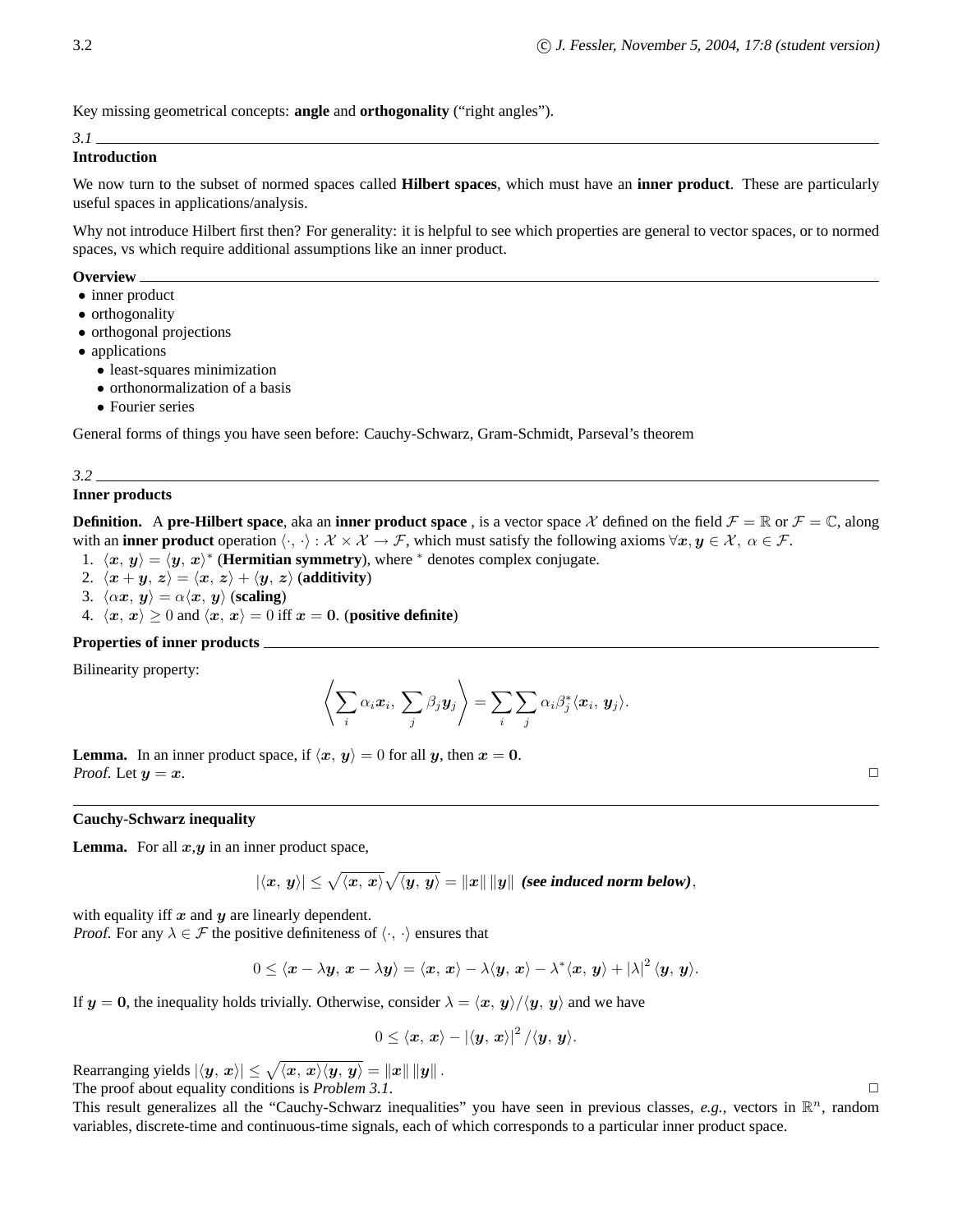#### **Angle**

Thanks to this inequality, we can generalize the notion of the **angle** between vectors to any general inner product space as follows:

$$
\theta = \cos^{-1}\left(\frac{|\langle x, y\rangle|}{\|x\| \|y\|}\right), \qquad \forall x, y \neq 0.
$$

This definition is legitimate since the argument of  $\cos^{-1}$  will always be between 0 and 1 due to the Cauchy-Schwarz inequality.

#### **Induced norm**

**Proposition.** In an inner product space  $(\mathcal{X}, \langle \cdot, \cdot \rangle)$ , the **induced norm**  $||x|| = \sqrt{\langle x, x \rangle}$  is indeed a norm.

Proof. What must we show?

- The first axiom ensures that  $\langle x, x \rangle$  is real.
- $||x|| \geq 0$  with equality iff  $x = 0$  follows from Axiom 4.
- $\|\alpha x\| = \sqrt{\langle \alpha x, \alpha x \rangle} = \sqrt{\alpha \langle x, \alpha x \rangle} = \sqrt{\alpha \langle \alpha x, x \rangle^*} = \sqrt{\alpha \alpha^* \langle x, x \rangle^*} = |\alpha| \sqrt{\langle x, x \rangle} = |\alpha| \, ||x||$ , using Axioms 1 and 3.
- The only condition remaining to be verified is the triangle inequality:  $||x + y||^2 = \langle x, x \rangle + \langle x, y \rangle + \langle y, x \rangle + \langle y, y \rangle$  $\mathbf{p} = \left\|\boldsymbol{x}\right\|^2 + 2\operatorname{real}(\langle \boldsymbol{x},\boldsymbol{y}\rangle) + \left\|\boldsymbol{y}\right\|^2 \leq \left\|\boldsymbol{x}\right\|^2 + 2\left|\langle \boldsymbol{x},\boldsymbol{y}\rangle\right| + \left\|\boldsymbol{y}\right\|^2 \leq \left\|\boldsymbol{x}\right\|^2 + 2\left\|\boldsymbol{x}\right\|\left\|\boldsymbol{y}\right\| + \left\|\boldsymbol{y}\right\|^2 = \left(\left\|\boldsymbol{x}\right\| + \left\|\boldsymbol{y}\right\|\right)^2.$ (Recall if  $z = a + ib$ , then  $a = \text{real}(z) \le \sqrt{a^2 + b^2} = |z|$ .)

. . . . . . . . . . . . . . . . . . . . . . . . . . . . . . . . . . . . . . . . . . . . . . . . . . . . . . . . . . . . . . . . . . . . . . . . . . . . . . . . . . . . . . . . . . . . . . . . . . . . . . . . . . . . . . . . . . . . . . Any inner product space is necessarily a normed space. Its the reverse true? Not in general.

The following property distinguishes inner product spaces from mere normed spaces.

**Lemma.** (The **parallelogram law**.) In an inner product space:

$$
\|\boldsymbol{x} + \boldsymbol{y}\|^2 + \|\boldsymbol{x} - \boldsymbol{y}\|^2 = 2\|\boldsymbol{x}\|^2 + 2\|\boldsymbol{y}\|^2, \qquad \forall \boldsymbol{x}, \boldsymbol{y} \in \mathcal{X}.
$$
 (3-1)

Proof. Expand the norms into inner products and simplify.  $\square$ 



Remarkably, the converse of this Lemma also holds (see, *e.g.*, problem [2, p. 175]).

**Proposition.** If  $(X, \|\cdot\|)$  is a normed space over  $\mathbb C$  or  $\mathbb R$ , *and* its norm satisfies the parallelogram law (3-1), then X is also an inner product space, with inner product:

$$
\langle \boldsymbol{x},\,\boldsymbol{y}\rangle=\frac{1}{4}\left(\left\|\boldsymbol{x}+\boldsymbol{y}\right\|^2-\left\|\boldsymbol{x}-\boldsymbol{y}\right\|^2+i\left\|\boldsymbol{x}+i\boldsymbol{y}\right\|^2-i\left\|\boldsymbol{x}-i\boldsymbol{y}\right\|^2\right).
$$

Proof. homework challenge problem.

#### **Continuity of inner products**

**Lemma.** In an inner product space  $(\mathcal{X}, \langle \cdot, \cdot \rangle)$ , if  $x_n \to x$  and  $y_n \to y$ , then  $\langle x_n, y_n \rangle \to \langle x, y \rangle$ . Proof.

$$
|\langle x_n, y_n \rangle - \langle x, y \rangle| = |\langle x_n, y_n \rangle - \langle x, y_n \rangle + \langle x, y_n \rangle - \langle x, y \rangle| \leq |\langle x_n, y_n \rangle - \langle x, y_n \rangle| + |\langle x, y_n \rangle - \langle x, y \rangle|
$$
  
\n
$$
= |\langle x_n - x, y_n \rangle| + |\langle x, y_n - y \rangle|
$$
  
\n
$$
\leq ||x_n - x|| ||y_n|| + ||x|| ||y_n - y||
$$
 by Cauchy-Schwarz  
\n
$$
\leq ||x_n - x|| M + ||x|| ||y_n - y||
$$
 since  $y_n$  is convergent and hence bounded  
\n
$$
\to 0 \text{ as } n \to \infty.
$$

Thus  $\langle x_n, y_n \rangle \rightarrow \langle x, y \rangle$ .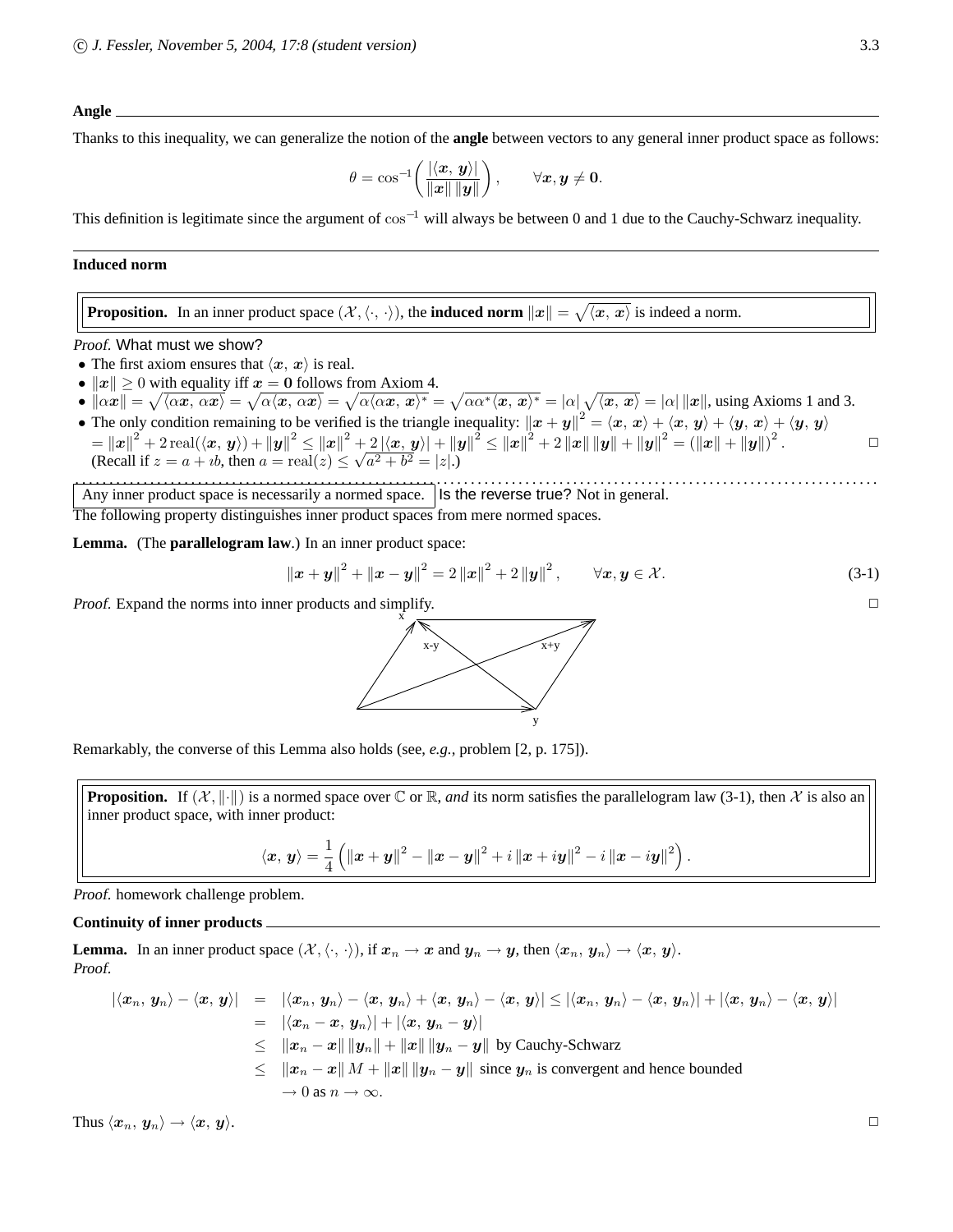#### **Examples**

Many of the normed spaces we considered previously are actually induced by suitable inner product space.

Example. In Euclidean space, the usual inner product (aka "**dot product**") is

$$
\langle x, y \rangle = \sum_{i=1}^{n} a_i b_i
$$
, where  $x = (a_1, \ldots, a_n)$  and  $y = (b_1, \ldots, b_n)$ .

Verifying the axioms is trivial. The induced norm is the usual  $\ell_2$  norm.

Example. For the space  $\ell_2$  over the complex field, the usual inner product is<sup>1</sup>  $\langle x, y \rangle = \sum_i a_i b_i^*$ . The Hölder inequality, which is equivalent to the Cauchy-Schwarz inequality for this space, ensures that  $|\langle x, y \rangle| \leq ||x||_2 ||y||_2$ . So the inner product is indeed finite for  $x, y \in \ell_2$ . Thus  $\ell_2$  is not only a Banach space, it is also an inner product space.

Example. What about  $\ell_p$  for  $p \neq 2$ ? Do suitable inner products exist?

Consider  $\mathcal{X} = (\mathbb{R}^2, ||\cdot||_p \cdot)$  with  $\mathbf{x} = (1, 0)$  and  $\mathbf{y} = (0, 1)$ .

The parallelogram law holds (for this x and y) iff  $2(1+1)^{2/p} = 2 \cdot 1^2 + 2 \cdot 1^2$ , *i.e.*, iff  $2^{2/p} = 2$ . Thus  $\ell_2$  is only inner product space in the  $\ell_p$  family of normed spaces.

Example. The space of measurable functions on  $[a, b]$  with inner product

$$
\langle f, g \rangle = \int_a^b w(t) f(t) g^*(t) dt,
$$

where  $w(t) > 0$ ,  $\forall t$  is some (real) weighting function. Choosing  $w = 1$  yields  $\mathcal{L}_2[a, b]$ .

#### **Hilbert space**

**Definition.** A *complete* inner product space is called a **Hilbert space**.

In other words, a Hilbert space is a Banach space along with an inner product that induces its norm. The addition of the inner product opens many analytical doors, as we shall see.

The concept "complete" is appropriate here since any inner product space is a normed space.

All of the preceding examples of inner product spaces were complete vector spaces (under the induced norm).

Example. The following is an inner product space, but *not* a Hilbert space, since it is incomplete:

$$
R_2[a, b] = \left\{ f : [a, b] \to \mathbb{R} \text{ : Riemann integral } \int_a^b f^2(t) dt < \infty \right\},\
$$

with inner product (easily verified to satisfy the axioms):  $\langle f, g \rangle = \int_a^b f(t)g(t) dt$ .

<sup>&</sup>lt;sup>1</sup>Note that the conjugate goes with the second argument become of Axiom 3. I have heard that some treatments scale the second argument in Axiom 3, which affects where the conjugates go in the inner products.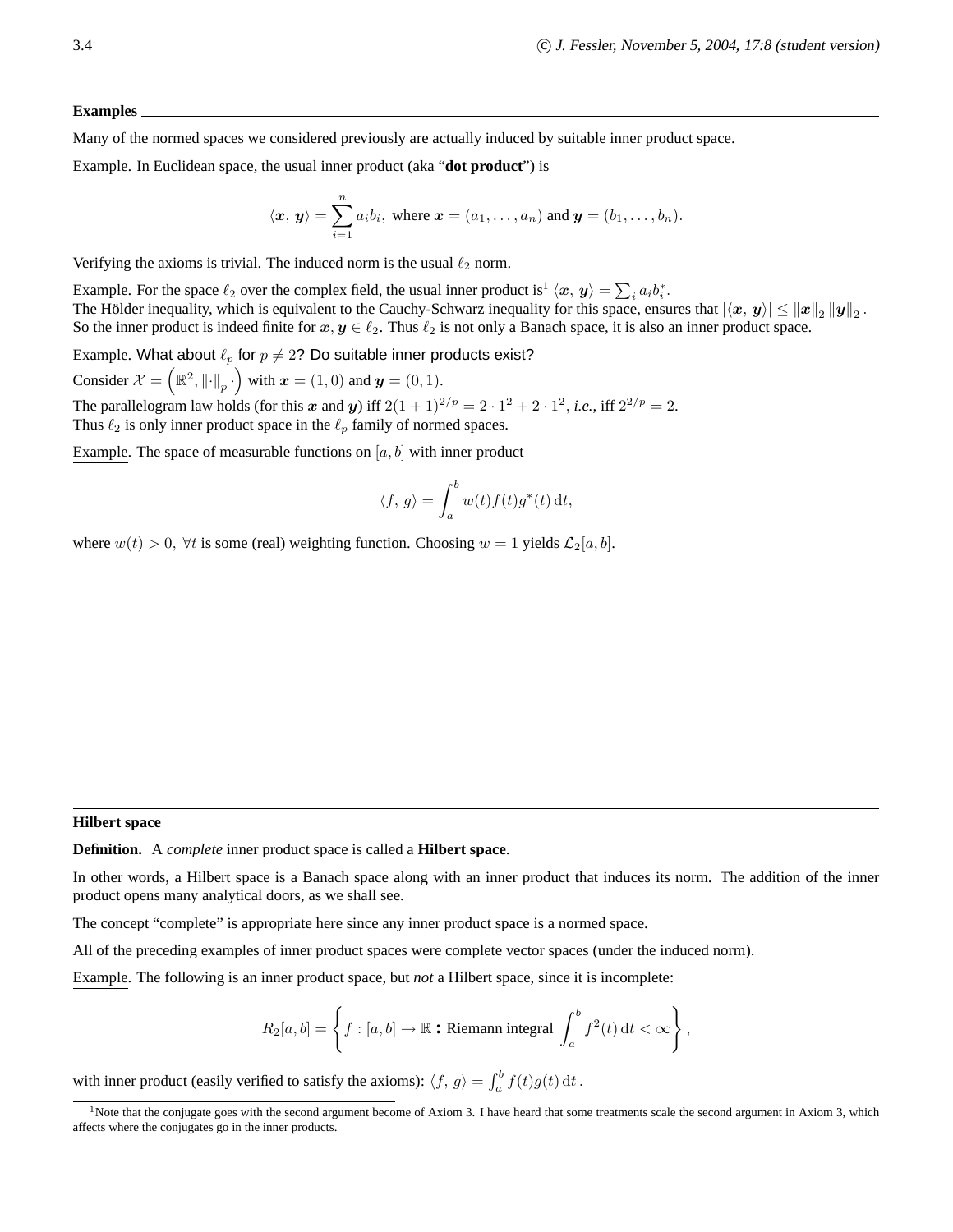#### **Minimum norm optimization problems**

Section 3.3 is called "the projection theorem" and it is about a certain type of minimum norm problem. Before focusing on that specific minimum norm problem, we consider the broad family of such problems.

Consider the following problem, which arises in many applications such as in approximation problems: Given x in a normed space  $(\mathcal{X}, \|\cdot\|)$ , and a subset S in X, find "the" vector  $s \in S$  that minimizes  $\|x - s\|$ .

Example. Control subject to energy constraint. See Section 3.11.

Example. Least-squares estimation:  $\min_{\theta} \|y - \sum_{i=1}^{n} \theta_i x_i\|$  is equivalent to  $\min_{m \in [\{x_1,...,x_n\}]} \|y - m\|$ .

. . . . . . . . . . . . . . . . . . . . . . . . . . . . . . . . . . . . . . . . . . . . . . . . . . . . . . . . . . . . . . . . . . . . . . . . . . . . . . . . . . . . . . . . . . . . . . . . . . . . . . . . . . . . . . . . . . . . . . What questions should we ask about such problems?

- Is there any best s? I.e., does there exist  $s^* \in S$  s.t.  $||x s^*|| = d(x, S)$ ?
- What answers do we have so far for this question? **??**
- If so, is  $s^*$  unique? Answers thus far?  $\boxed{?}$ ?
- How is  $s^*$  characterized? (Better yet would be an explicit formula for  $s^*$ .)

### **Chebyshev sets**

One way to address such questions is "answer by definition."

**Definition.** A set S in a normed space  $(X, \|\cdot\|)$  is called **proximinal** [16] iff  $\forall x \in X$ , there *exists at least one point*  $s \in S$ s.t.  $\|\bm{x} - \bm{s}\| = d(\bm{x}, S).$ 

**Definition.** In a normed space, a set S is called a **Chebyshev set** iff  $\forall x \in \mathcal{X}$ , there exists a *unique*  $s \in S$  s.t.  $||x - s|| = d(x, S)$ .

**Fact.** Any proximinal set is closed. (The points in  $\overline{S}$  – S do not have a closest point in S.)

**Fact.** Any Chebyshev set is a proximinal set.

Fact. Any compact set is a proximinal set (due to Weierstrass theorem).

Note that we have not said anything about inner products here, so why not study minimum norm problems in detail in Banach spaces? The answer is due to one of the most famous unsolved problems in functional analysis: characterization of Chebyshev sets in general Banach spaces and in infinite-dimensional Hilbert spaces. What is known includes the following.

(See Deutsch paper [17], a scanned version of which is available on the course web page.)

- inner product space
	- In finite-dimensional Hilbert spaces, any Chebyshev set is closed, convex, and nonempty.
	- "Conversely," in any inner product space, any complete and convex set is Chebyshev. (We will prove this later in *3.12*).

• normed space

- Are *all* Chebyshev sets convex? In general: no. A nonconvex Chebyshev set (in an incomplete infinite-dimensional normed space within the space of finite-length sequences) is given in [18].
- In [3, p. 285], an example is given in a Banach space of a closed (and thus complete) subspace (hence convex) that is not a Chebyshev set.

There is continued effort to characterize Chebyshev sets, *e.g.*, [19–21].

Since the characterization of Chebyshev sets is unsolved in normed spaces, we focus primarily on closed convex sets in inner product spaces hereafter.

However, this fact is encouraging. If S is a nonempty closed subset of  $\mathbb{R}^n$ , then  $\{x \in \mathbb{R}^n : \arg\min_{y \in S} ||x - y||$  is nonunique $\}$ has Lebesgue measure zero [16, p. 493].

# Are all complete and bounded sets also proximinal?

The answer is yes in finite-dimensional normed spaces since there all closed and bounded sets are compact.

But the answer is "not necessarily" in infinite dimensional normed spaces, even in a Hilbert space in fact.

Example. Let  $S = \{(1 + 1/n)e_n : n \in \mathbb{N}\}\subset \ell_p$ . Then S is bounded, and is complete since there are no "non-trivial" Cauchy sequences in S. Since  $d(\mathbf{0}, (1 + 1/n)e_n) = 1 + 1/n$ , we have  $d(\mathbf{0}, S) = 1$ , yet there is no  $s \in S$  for which  $\|s - \mathbf{0}\| = 1$ .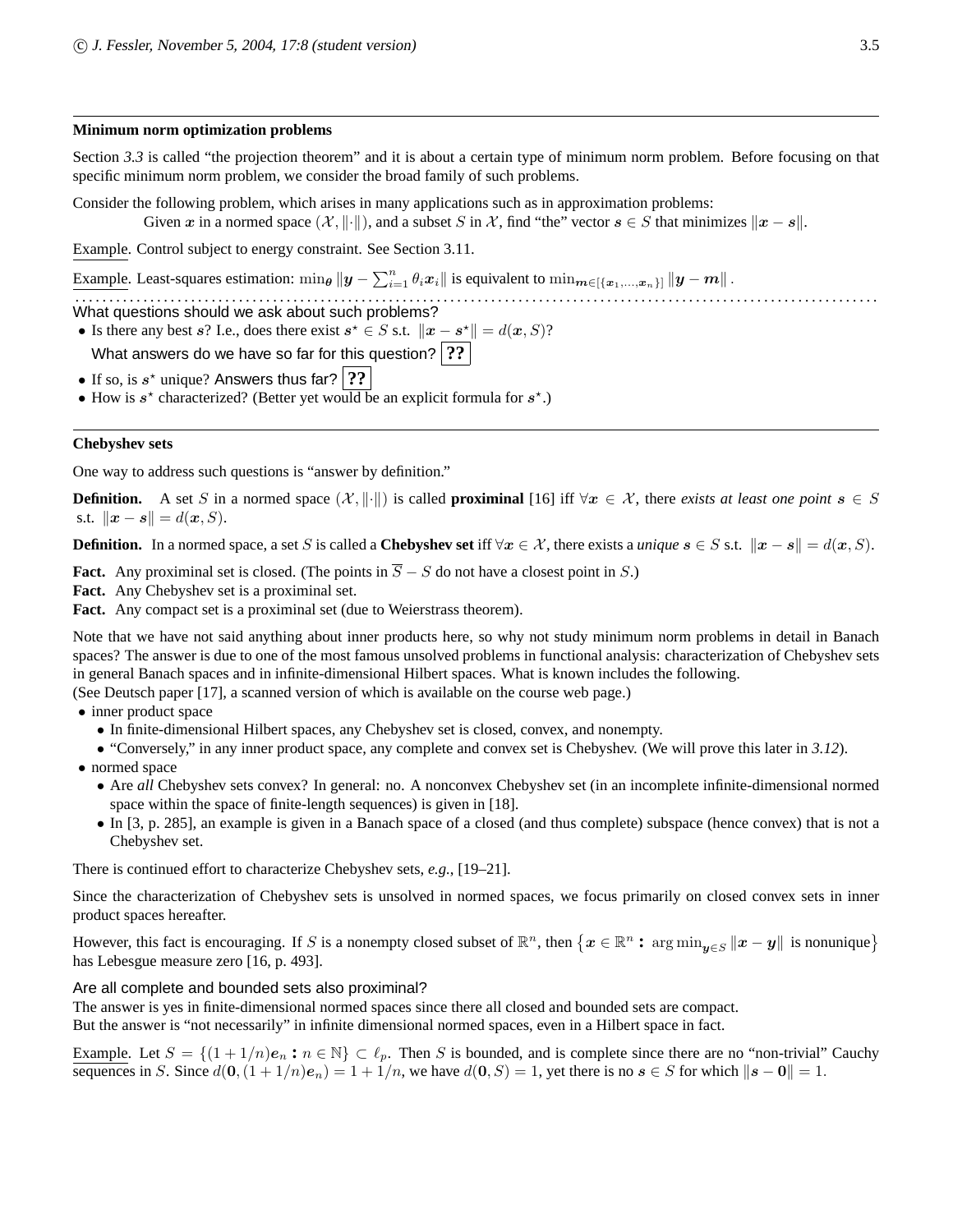

#### **Projectors**

If S is a Chebyshev set in a normed space  $(\mathcal{X}, \|\cdot\|)$ , then we can define a **projector** P :  $\mathcal{X} \to S$  that, for each point  $x \in \mathcal{X}$ , gives the closest point  $P(x) \in S$ . In other words, for a Chebyshev set S, we can define legitimately

$$
P(\boldsymbol{x}) = \arg\min_{\boldsymbol{s}\in S} \|\boldsymbol{x} - \boldsymbol{s}\|,
$$

and "arg min" is well defined since there exists a unique minimizer when  $S$  is Chebyshev.

When needed for clarity, we will write  $P<sub>S</sub>$  rather than just P.

Such a projector satisfies the following properties.

- $P(x) \in S$ ,  $\forall x \in S$
- $||x P(x)|| \le ||x y||$ ,  $\forall y \in S$ , *i.e.*,  $||x P(x)|| = d(x, S)$
- $P(P(x)) = P(x)$  or more concisely:  $P^2 = P$ .

As noted above, closedness of S is a necessary condition for existence of a projector defined on all of  $\mathcal{X}$ .

. . . . . . . . . . . . . . . . . . . . . . . . . . . . . . . . . . . . . . . . . . . . . . . . . . . . . . . . . . . . . . . . . . . . . . . . . . . . . . . . . . . . . . . . . . . . . . . . . . . . . . . . . . . . . . . . . . . . . . Example. Consider  $\mathcal{X} = \mathbb{R}$  and  $S = [0, \infty)$ . This is a Chebyshev set with  $P(x) = \max\{x, 0\}$ .

. . . . . . . . . . . . . . . . . . . . . . . . . . . . . . . . . . . . . . . . . . . . . . . . . . . . . . . . . . . . . . . . . . . . . . . . . . . . . . . . . . . . . . . . . . . . . . . . . . . . . . . . . . . . . . . . . . . . . . Example. Consider  $\mathcal{X} = \mathbb{R}^2$  and the (compact) set  $K = \{y \in \mathbb{R}^2 : ||y|| = 1\}$  (the unit circle). There is not a unique minimizer of the distance to  $x = 0$ , the center of the unit circle.

This why there is not a plethora of signal processing papers on "projections onto compact sets" (POKS?) methods.

#### *3.3*

#### **Orthogonality**

**Definition.** In an inner product space, two vectors x,y are called **orthogonal** iff  $\langle x, y \rangle = 0$ , which is denoted  $x \perp y$ . (This is consistent with the earlier  $\cos^{-1}$  definition of angle.)

**Definition.** A vector x is called orthogonal to a set S iff  $\forall s \in S$ ,  $x \perp s$ , in which case we write  $x \perp S$ .

**Definition.** Two sets S and T in an inner product space  $(\mathcal{X}, \langle \cdot, \cdot \rangle)$  are called **orthogonal** and written  $S \perp T$  iff

$$
\langle \mathbf{s},\,\mathbf{t}\rangle=0,\,\forall \mathbf{s}\in S,\,\forall \mathbf{t}\in T\,.
$$

**Exercise.** Show  $\boldsymbol{x} \perp S = [\boldsymbol{y}_1, \dots, \boldsymbol{y}_n]$  iff  $\boldsymbol{x} \perp \boldsymbol{y}_i$ ,  $i = 1, \dots, n$ .

Lemma. (Pythagorean theorem)

Proof.  $\|\bm{x} + \bm{y}\|^2 = \|\bm{x}\|^2 + \|\bm{y}\|^2 + 2 \operatorname{real}(\langle \bm{x}, \bm{y} \rangle).$ 

The converse does not hold. Consider  $\mathbb C$  and the vectors  $x = 1$  and  $y = i$ . Then  $||x + y||^2 = ||x||^2 + ||y||^2 = 2$  but x and y are not perpendicular since here  $\langle x, y \rangle = xy^* = -i \neq 0$ .

 $\mathbf{z}^2 = \left\|\boldsymbol{x}\right\|^2 + \left\|\boldsymbol{y}\right\|^2.$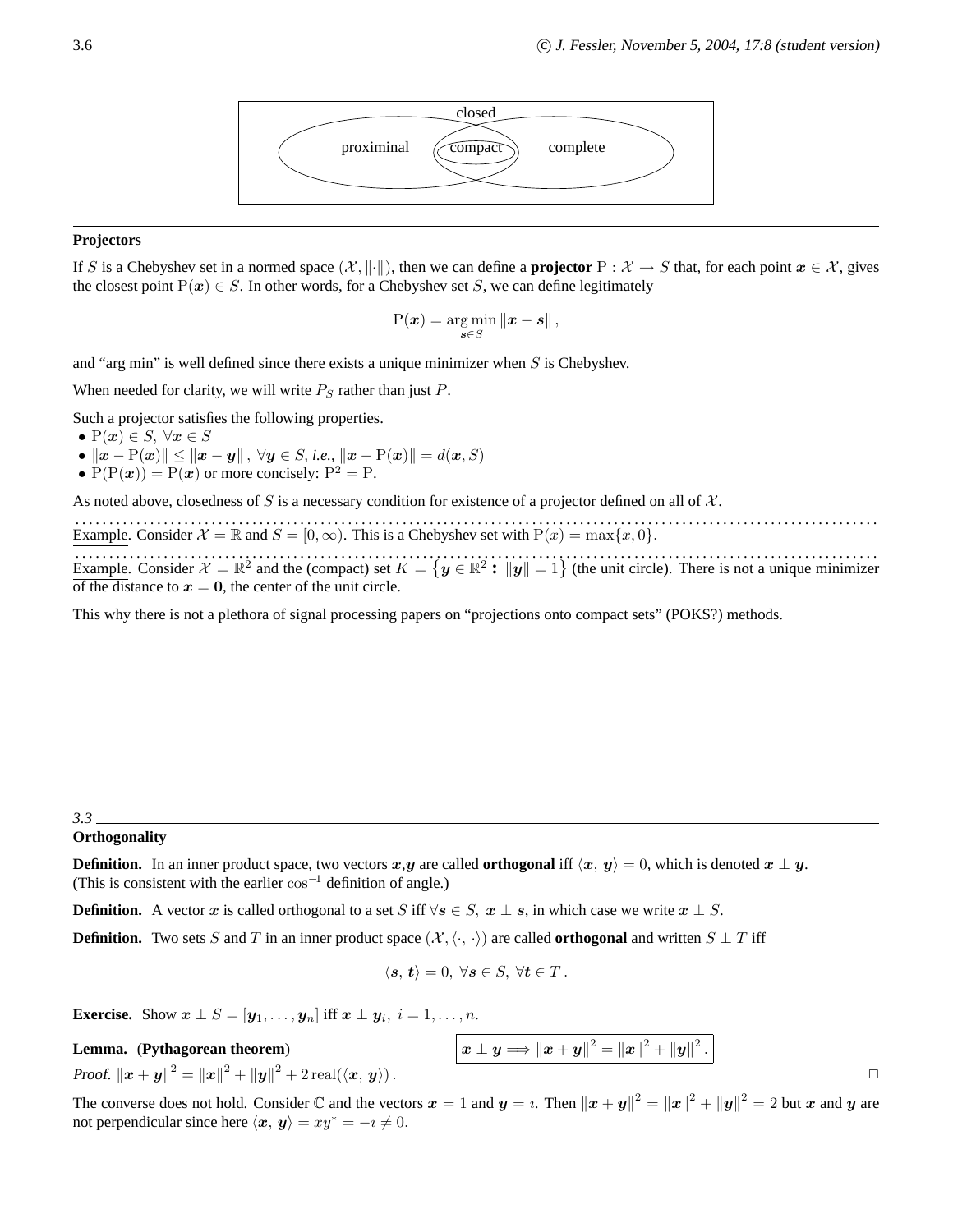We first consider the easiest version of the general minimum norm problem, where the set of interest is actually a **subspace** of  $\chi$ .

**Theorem.** *(Pre-projection theorem)*

- Let  $X$  be an inner product space,  $M$  a subspace of  $X$ , and  $x$  a vector in  $X$ .
- If there exists a vector  $m_0 \in M$  such that  $||x m_0|| = d(x, M)$ , then that  $m_0$  is unique.
- A necessary and sufficient condition that  $m_0 \in M$  be the unique minimizing vector in M is that the **error vector**  $x m_0$ *be orthogonal to* M*.*

#### Proof.

Claim 1. If  $\exists m \in M$  (not necessarily unique) s.t.  $\|\mathbf{x} - \mathbf{m}_0\| = d(\mathbf{x}, M)$ , then  $\mathbf{x} - \mathbf{m}_0 \perp M$ .

Pf. We show by contradiction. Suppose  $m_0 \in M$  is a minimizer, but  $x - m_0 \nsubseteq M$ . Then  $\exists m \in M$  s.t.  $\langle x - m_0, m \rangle = \delta \neq 0$ , for some  $\delta$ , where w.l.o.g. we assume  $\|m\| = 1$ . Consider  $m_1 \triangleq m_0 + \delta m \in M$ .

$$
||x - m_1||^2 = ||x - m_0 - \delta m||^2 = ||x - m_0||^2 - \delta^* \langle x - m_0, m \rangle - \delta \langle m, x - m_0 \rangle + |\delta|^2 = ||x - m_0||^2 - |\delta|^2 < ||x - m_0||^2,
$$

contradicting the assumption that  $m_0$  is a minimizer.

Claim 2. If  $\exists m_0 \in M$  s.t.  $x - m_0 \perp M$ , then  $m_0$  is a unique minimizer.

Pf. For any  $m \in M$ , since  $m_0 - m \in M$ , by the Pythagorean theorem:

$$
\left\| \bm{x} - \bm{m} \right\|^2 = \left\| (\bm{x} - \bm{m}_0) + (\bm{m}_0 - \bm{m}) \right\|^2 = \left\| \bm{x} - \bm{m}_0 \right\|^2 + \left\| \bm{m}_0 - \bm{m} \right\|^2 > \left\| \bm{x} - \bm{m}_0 \right\|^2
$$

if  $m \neq m_0$ . So  $m_0$ , and only  $m_0$ , is the minimizer.



In words: in an inner product space, if a subspace is proximinal, then it is Chebyshev.

The "good thing" about this theorem is that it does not require completeness of  $\mathcal{X}$ , only the presence of an inner product. However, it does not prove the existence of a minimizer!

Is this lack of an existence proof simply because "we" have not been clever enough to find it? Or, are there (incomplete) inner product spaces in which no such minimizer exists? (We cannot find an example drawing 2d or 3d pictures, since  $\mathbb{E}^n$  is complete!)

Example. Consider the Hilbert space  $\ell_2$  with the incomplete (and hence non-closed) subspace M that consists of sequences with only finitely many nonzero terms, and consider  $x = (1, 1/2, 1/3, 1/4, \ldots)$ .

For  $n \in \mathbb{N}$ , let  $m_n$  be identical to x for the first n terms, and then zero thereafter. Then  $||x - m_n||_2^2 = \sum_{k=n}^{\infty} (1/k)^2$ , which approaches 0 as  $n \to \infty$ , but  $\{m_n\}$  converges to  $x \notin M$ . So  $d(x, M) = \inf_{m \in M} ||x - m|| = 0$ .

But clearly no  $m \in M$  achieves this minimum since x has an infinite number of nonzero terms.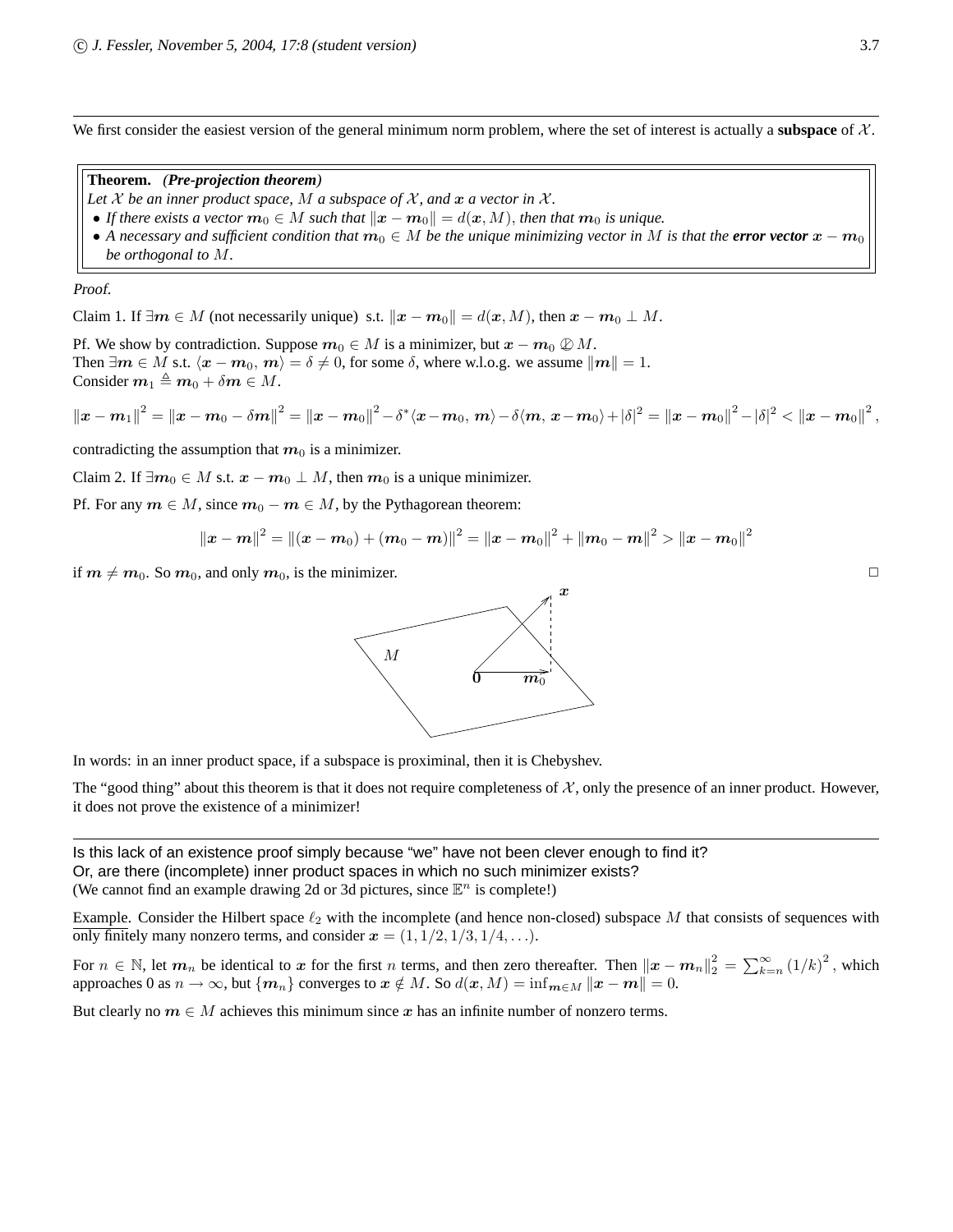But how about an example where  $\mathcal X$  is incomplete and  $M$  is a closed subspace?

Example. (See [3, p. 289].)

Consider the (incomplete) inner product space  $\mathcal{X} =$  ("finite-length" sequences,  $\|\cdot\|_2$ ). Let  $u \in \ell_2$  denote the sequence of reals  $u_i = 1/2^i$ , and define the following (uncountably infinite) subspace:  $M = \{x \in \mathcal{X} : \sum_{i=1}^{\infty} x_i u_i = 0\}$ .

Claim 1. M is closed.

Suppose  $\{y_n\} \in M$  and  $y_n \to y \in \mathcal{X}$ . Then (borrowing the  $\ell_2$  inner product):  $|\langle y, u \rangle| = |\langle y - y_n, u \rangle| \le ||y - y_n||_2 ||u||_2 \to$ 0 as  $n \to \infty$  (using Cauchy-Schwarz inequality) so  $\langle y, u \rangle = 0$  and hence  $y \in M$ .

Claim 2. inf $_{m \in M} ||x - m||$  is not achieved, where  $x = (1, 0, 0, ...) \notin M$  but  $x \in \mathcal{X}$ . Suppose  $m \in M$  achieves that infimum. Then by the pre-projection theorem,  $z \triangleq x - m \perp M$ . Since  $z \in \mathcal{X}, z = (z_1, \ldots, z_N, 0, 0, \ldots)$  for some  $N \in \mathbb{N}$ . Define  $w_i = \frac{1}{u_i} e_i - \frac{1}{u_{N+1}} e_{N+1}$  for  $i = 1, ..., N$  where  $\{e_i\}$  denotes the standard basis vectors for  $\ell_2$ . Since  $w_i \in M$ ,  $\langle z, w_i \rangle = 0$ . But therefore  $z_i = 0, i = 1, ..., N$ , so  $z = 0$ , *i.e.*,  $x = m \in M$ . This contradicts the fact  $x \notin M$ .

To establish *existence* of a minimizer, we make a stronger assumption: **completeness** of the subspace. Or, more frequently, we assume the inner product space is complete, so that all closed subspaces within it are complete. Why? **??**

**Theorem.** *(The classical projection theorem) Let* M *be a complete subspace of an inner product space* H *(*e.g.*,* M *may be a closed subspace of a Hilbert space).* • *For any*  $x \in H$ *, there exists a unique*  $m_0 \in M$  *such that*  $||x - m_0|| = d(x, M)$ *, i.e., M is Chebyshev.* • *Furthermore, a necessary and sufficient condition that*  $m_0 \in M$  *be the unique minimizer is that*  $x - m_0 \perp M$ .

*Proof.* Uniqueness and the characterization of  $m_0$  in terms of orthogonality was established in the pre-projection theorem, so we focus on existence.

Clearly, if  $x \in M$ , then  $m_0 = x$  and we are done. For  $x \notin M$ ,  $\delta = d(x, M) > 0$ . Why? If  $d(x, M)$  were zero, then we could find a sequence  $m_i \in M$  such that  $d(x, m_i) \to 0$ , meaning  $m_i \to x$ , but that would imply  $x \in M$  because M is closed, contradicting  $x \notin M$ . So  $\delta > 0$ .

Let  $\{m_i\}$  denote a sequence of vectors in M such that  $\|\boldsymbol{x} - \boldsymbol{m}_i\| < \delta + 1/i$ , which is possible by definition of  $d(\boldsymbol{x}, M)$ .

Claim 1.  $\{m_i\}$  is Cauchy.

By the parallelogram law:

$$
\left\|\left(\boldsymbol{m}_{j}-\boldsymbol{x}\right)+\left(\boldsymbol{x}-\boldsymbol{m}_{i}\right)\right\|^{2}+\left\|\left(\boldsymbol{m}_{j}-\boldsymbol{x}\right)-\left(\boldsymbol{x}-\boldsymbol{m}_{i}\right)\right\|^{2}=2\left\|\boldsymbol{m}_{i}-\boldsymbol{x}\right\|^{2}+2\left\|\boldsymbol{x}-\boldsymbol{m}_{j}\right\|^{2}
$$

so

$$
\left\|\bm{m}_{i}-\bm{m}_{j}\right\|^{2}=2\left\|\bm{m}_{i}-\bm{x}\right\|^{2}+2\left\|\bm{x}-\bm{m}_{j}\right\|^{2}-4\left\|\bm{x}-\tfrac{1}{2}(\bm{m}_{j}+\bm{m}_{i})\right\|^{2}.
$$

However,  $\frac{1}{2}$  $(m_j + m_i) \in M$ , so  $\|\boldsymbol{x} - \frac{1}{2}(m_j + m_i)\| \ge \delta$ . Thus

$$
\|\mathbf{m}_{i}-\mathbf{m}_{j}\|^{2} \leq 2\|\mathbf{m}_{i}-\mathbf{x}\|^{2}+2\|\mathbf{x}-\mathbf{m}_{j}\|^{2}-4\delta^{2} \to 2\delta^{2}+2\delta^{2}-4\delta^{2}=0 \text{ as } i, j \to \infty.
$$

Since  $\{m_i\}$  is Cauchy, and M is complete,  $\exists m_0 \in M$  s.t.  $m_i \to m_0$ .

Since norms are continuous,

$$
\|\boldsymbol{x}-\boldsymbol{m}_0\|=\left\|\boldsymbol{x}-\lim_{i\to\infty}\boldsymbol{m}_i\right\|=\lim_{i\to\infty}\|\boldsymbol{x}-\boldsymbol{m}_i\|\leq\lim_{i\to\infty}\delta+1/i=\delta=d(\boldsymbol{x},M)\,.
$$

Remark. The key step in the proof was (the clever use of) the parallelogram law, a defining property of inner product spaces. Remark. The proof uses only completeness of  $M$ , not of  $H$ . We will use this generality in a subsequent example.

 $\Box$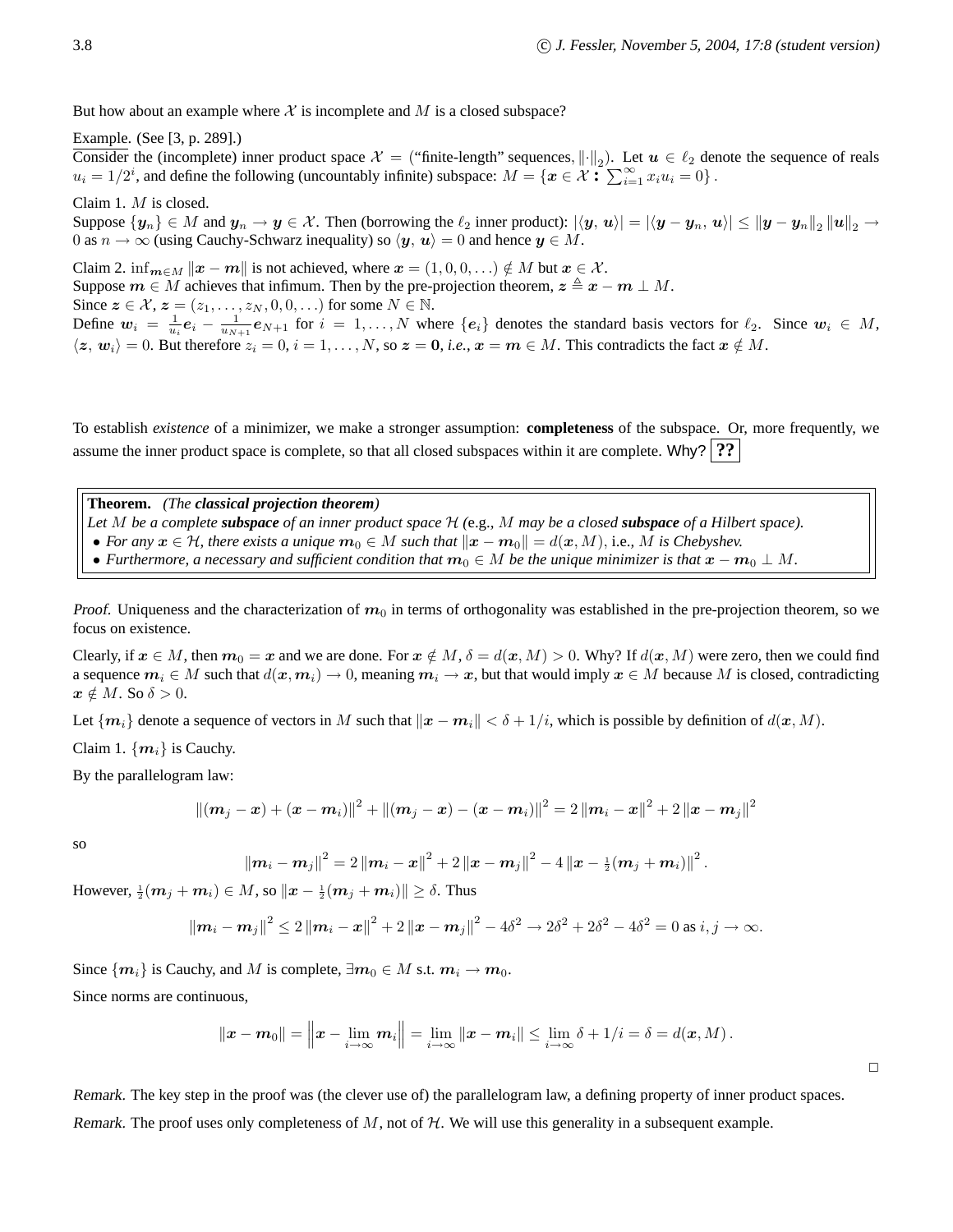#### **Polynomial approximation example**

Consider the problem of approximating the function  $x(t) = \sin^{-1} t$  over the interval [-1,1] by a third-order polynomial.

If we want the approximation to fit better at the ends than in the middle, then the following inner product space is reasonable:

$$
\mathcal{X} = \{f : [-1, 1] \to \mathbb{R} : f \text{ is continuous}\}, \ \langle f, g \rangle = \int_{-1}^{1} w(t)f(t)g(t) \, \mathrm{d}t, \text{ where } w(t) = 1 + t^2. \qquad \textbf{(Picture)}
$$

Since  $x(t)$  is an odd function, the following subspace of X suffices:

$$
M = \left\{ at + bt^3 : a, b \in \mathbb{R} \right\}.
$$

Is  $X$  complete? **??** Is  $M$ ? **??** 

To find the best 3rd-order polynomial approximation, *i.e.*,  $m_{\star} = \arg \min_{m \in M} ||x - m||$ , we apply the projection theorem, which characterizes the minimizer through  $x - m_{\star} \perp M$ . Denoting  $m_{\star}(t) = ct + dt^3$ , then

$$
\int_{-1}^{1} w(t)(\sin^{-1} t - ct - dt^3)(at + bt^3) dt = 0, \ \forall a, b \in \mathbb{R}.
$$

Since  $aq + br = 0$ ,  $\forall a, b \in \mathbb{R} \iff q = r = 0$ , we can reduce the problem to the following finite-dimensional system of equations:

$$
\begin{bmatrix}\n\int_{-1}^{1} (1+t^2)t \sin^{-1} t dt \\
\int_{-1}^{1} (1+t^2)t^3 \sin^{-1} t dt\n\end{bmatrix} = \begin{bmatrix}\n\int_{-1}^{1} (1+t^2)t^2 dt & \int_{-1}^{1} (1+t^2)t^4 dt \\
\int_{-1}^{1} (1+t^2)t^4 dt & \int_{-1}^{1} (1+t^2)t^6 dt\n\end{bmatrix} \begin{bmatrix}\nc \\
d\n\end{bmatrix}.
$$

Using MATLAB's symbolic toolbox for the integration yields:

$$
\begin{bmatrix} c \\ d \end{bmatrix} = \begin{bmatrix} 16/15 & 24/35 \\ 24/35 & 32/63 \end{bmatrix}^{-1} \begin{bmatrix} 13/32 \\ 13/48 \end{bmatrix} \pi = \begin{bmatrix} 296/1027 \\ 148/1027 \end{bmatrix} \pi.
$$
  
Thus  $\mathbf{m}_\star(t) = \frac{296\pi}{1027}t + \frac{148\pi}{1027}t^3$ , so  $\mathbf{m}_\star(0) = 296\pi/1027 \approx 0.91$ .

The following figure shows  $x(t)$ , the Taylor approximation  $t+t^3/3!$ , and the minimum norm approximation  $m_*(t)$ . Although the Taylor approximation fits the best near  $t = 0$ , the minimum norm approximation has a better overall fit.



It would be fair to argue that we did not really need the general version of the projection theorem for this problem. We could have solved  $\min_{a,b\in\mathbb{R}} \int_{-1}^{1} w(t)(x(t) - at - bt^3)^2 dt$  by conventional methods. The forthcoming Fourier series examples, where M is infinite dimensional, are (perhaps?) more compelling.

What about  $\left\Vert \cdot \right\Vert _{1}$ ?  $\boxed{??}$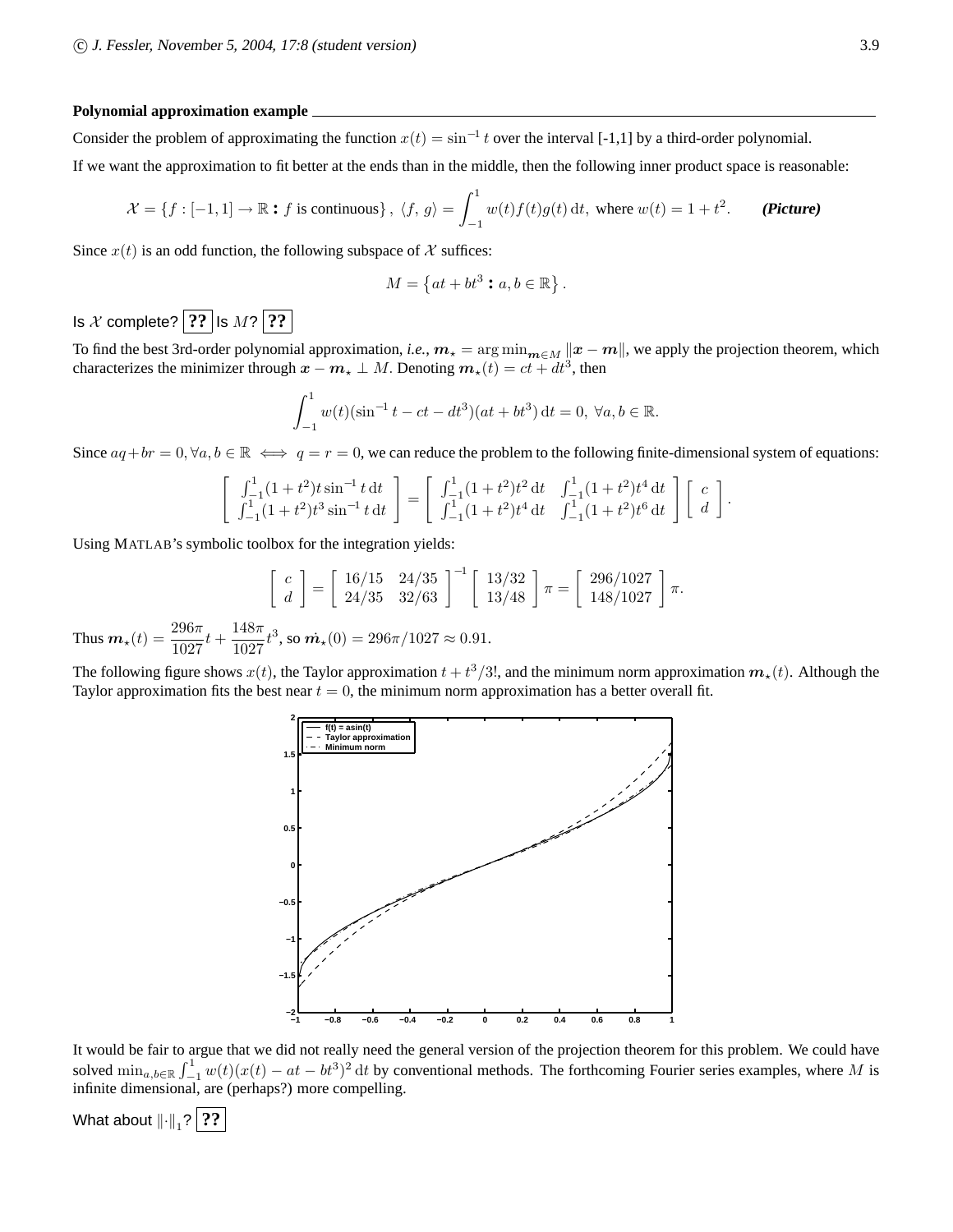#### **Complete subspaces versus Chebyshev subspaces**

The preceding theorems and examples might lead one to conjecture that completeness of a subspace M is a *necessary* condition for M to be Chebyshev. The next example shows otherwise.

Example. Consider the (incomplete) inner product space  $X$  consisting of sequences with finitely many nonzero terms, with the usual  $\ell_2$  inner product, and define the subspace  $M = \{(a_1, a_2, \ldots) \in \mathcal{X} : a_1 = 0\}$ . This subspace is closed, but is not complete for the same reasons that X is incomplete. Nevertheless, M is Chebyshev, and  $x = (a_1, a_2, a_3, \ldots) \implies P_M(x) = (0, a_2, a_3, \ldots)$ .

These complications are eliminated if we focus on Hilbert spaces. In a Hilbert space, completeness of a subspace becomes a *necessary* condition for the subspace to be Chebyshev.

**Theorem.** *[22, p. 192] In a Hilbert space* H*, a subspace* M *is Chebyshev if and only if* M *is complete.*

#### Proof.

M complete  $\Longrightarrow M$  Chebyshev follows from the projection theorem.

M Chebyshev  $\Longrightarrow M$  closed  $\Longrightarrow M$  is complete (since H is also a complete normed space).

#### **Summary**

The following Venn diagram summarizes the situation with subspaces in any inner product space.



In Hilbert spaces (including all finite-dimensional inner product spaces), the three ellipses coincide!

Example. In signal processing problems, the subspace of **band-limited** (continuous-time) signals with a certain band-limit is important. Is this subspace complete?

Consider  $\mathcal{X} = \mathcal{L}_2[\mathbb{R}]$  and define  $M \subset \mathcal{X}$  to be the subspace of all square-integrable functions having Fourier transform supported on the frequency interval  $[-\nu_{\max}, \nu_{\max}]$ . Since X is a Hilbert space, the preceding theorem says that the question of whether M is complete is equivalent to determining whether  $M$  is Chebyshev. In this case, a simple way to answer that is to construct a projector for M. Given  $x \in \mathcal{X}$ , can we find a (unique, in the  $\mathcal{L}_2$  sense) band-limited function  $y_*$  such that

$$
\|\boldsymbol{y}_{\star}-\boldsymbol{x}\|\leq \|\boldsymbol{y}-\boldsymbol{x}\| \,,\ \forall \boldsymbol{y}\in M.
$$

Applying Parseval's theorem from Fourier analysis:

$$
\mathbf{y} \in M \Longrightarrow \|\mathbf{y} - \mathbf{x}\|^2 = \int_{-\infty}^{\infty} |y(t) - x(t)|^2 dt = \int_{-\infty}^{\infty} |Y(\nu) - X(\nu)|^2 d\nu
$$

$$
= \int_{-\nu_{\text{max}}}^{\nu_{\text{max}}} |Y(\nu) - X(\nu)|^2 d\nu + \int_{|\nu| > \nu_{\text{max}}} |X(\nu)|^2 d\nu.
$$

Clearly this is minimized by taking  $y<sub>x</sub>$  to be the (unique in  $\mathcal{L}_2$  sense) signal having Fourier transform

$$
Y_{\star}(\nu) = \begin{cases} X(\nu), & |\nu| \le \nu_{\text{max}} \\ 0, & \text{otherwise.} \end{cases}
$$

Since a projector exists, M is Chebyshev, and hence M is complete.

Of course, in this case  $M$  is also convex.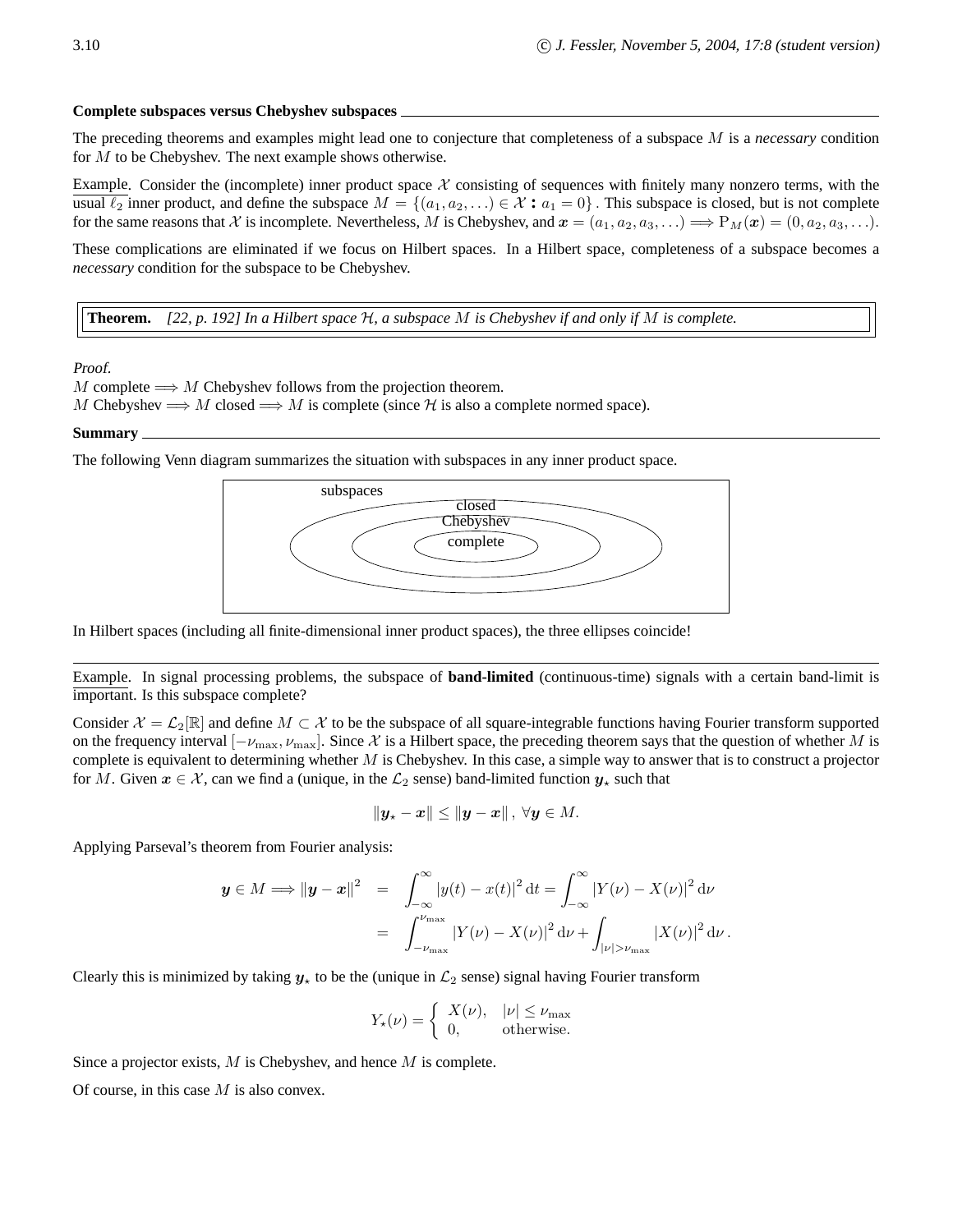#### *3.4*

#### **Orthogonal complements** (The key to **duality**)

We saw in the projection theorem that an **orthogonality** condition characterizes the closest point in a complete subspace of an inner product space. We now examine orthogonality in more detail.

In  $\mathbb{R}^2$ , we decompose any vector into a sum of an "x-component" vector and a "y-component vector," the two of which are orthogonal. We can extend this concept considerably in general Hilbert spaces.

**Definition.** If S is a subset of an inner product space  $(\mathcal{X}, \langle \cdot, \cdot \rangle)$ , then the **orthogonal complement** of S is the *subspace*:

$$
S^{\perp} \triangleq \{ \boldsymbol{x} \in \mathcal{X} : \boldsymbol{x} \perp S \}.
$$

Clearly

 $\bullet\ x\in S^{\perp}\iff x\perp S$ 

• 
$$
y \in S \Longrightarrow y \perp S^{\perp}
$$
.

Example. What is  $\{0\}^{\perp}$ ? 2?

Example. In 3-space, what is the orthogonal complement of the "cone"  $\{\alpha x : \alpha \in [0,\infty)\}\$  for some  $x \neq 0$ ? **??** 

**Proposition.** If S and T are **subsets** of an inner product space  $(\mathcal{X}, \langle \cdot, \cdot \rangle)$ , then the following hold. (a)  $S^{\perp}$  is a closed subspace of X. (b)  $S \subseteq S^{\perp \perp}$  When equal? See next theorem! (c) If  $S \subseteq T$ , then  $T^{\perp} \subseteq S^{\perp}$ . (d)  $S^{\perp \perp \perp} = S^{\perp}$ (f)  $S^{\perp} = (\overline{S})^{\perp} = \overline{S^{\perp}}$ 

Proof.

(a)  $S^{\perp}$  is a subspace since linear combinations of vectors orthogonal to S are also orthogonal to S. Suppose  $\{x_n\} \in S^{\perp}$  with  $x_n \to x \in \mathcal{X}$ . Since  $\langle x_n, s \rangle = 0$ ,  $\forall s \in S$ , by continuity of the inner product we have:  $\langle x, s \rangle = \langle \lim_{n \to \infty} x_n, s \rangle = \lim_{n \to \infty} \langle x_n, s \rangle = 0, \text{ so } x \in S^{\perp}.$ (b)  $y \in S \Longrightarrow y \perp S^{\perp} \Longrightarrow y \in S^{\perp \perp}$ , so  $S \subseteq S^{\perp \perp}$ . (c) If  $S \subseteq T$ , then  $y \in T^{\perp} \Longrightarrow y \perp x$ ,  $\forall x \in T \Longrightarrow y \perp x$ ,  $\forall x \in S \Longrightarrow y \in S^{\perp}$ . So  $T^{\perp} \subseteq S^{\perp}$ . (d) From above  $S^{\perp} \subseteq S^{\perp \perp \perp}$ . Also  $S \subseteq S^{\perp \perp}$  so by 3rd property:  $S^{\perp \perp \perp} \subseteq S^{\perp}$ . Thus  $S^{\perp \perp \perp} = S^{\perp}$ . (f) From (a),  $S^{\perp} = S^{\perp}$ , which is the second equality. Now pick any  $x \perp S$ . If  $y \in \overline{S}$ , then  $\exists s_n \in S$  s.t.  $s_n \to y$ . Since  $x \perp S$ , we have  $x \perp s_n$ ,  $\forall n$ , so  $\langle x, y \rangle = \langle x, \lim_{n \to \infty} s_n \rangle = \lim_{n \to \infty} \langle x, s_n \rangle = 0$ . Thus  $x \perp S \Longrightarrow x \perp \overline{S}$ . Since x was arbitrary,  $S^{\perp} \subseteq (\overline{S})^{\perp}$ . Furthermore,  $S \subseteq \overline{S} \Longrightarrow (\overline{S})^{\perp} \subseteq S^{\perp}$ . Thus  $S^{\perp} = (\overline{S})^{\perp}$ .  $\Box$ 

**Proposition.** If S is a **subset** of a Hilbert space, then the following hold. (e)  $S^{\perp \perp} = \overline{[S]}$ , *i.e.*,  $S^{\perp \perp}$  is the *smallest* closed subspace containing S. (g)  $S^{\perp}$  is complete

Proof.

(e) See problem *3.9*. **??**

(g) follows since  $S^{\perp}$  is closed and a Hilbert space is complete.

Example.  $\mathbb{E}^2$  with  $S = \{(1,0)\}\$ . Then  $S^{\perp} = [(0,1)]$ ,  $S^{\perp \perp} = [(1,0)] \neq S$ ,  $S^{\perp \perp \perp} = [(0,1)] = S^{\perp}$ .

Example.  $\mathbb{E}^2$  with  $S = \{(1,0), (2,0)\}$ . and  $T = \{(1,0)\}$ . Then  $S^{\perp} = [(0,1)] = T^{\perp}$ , yet it is *not* the case that  $S \subset T$ . So the converse of (c) above fails.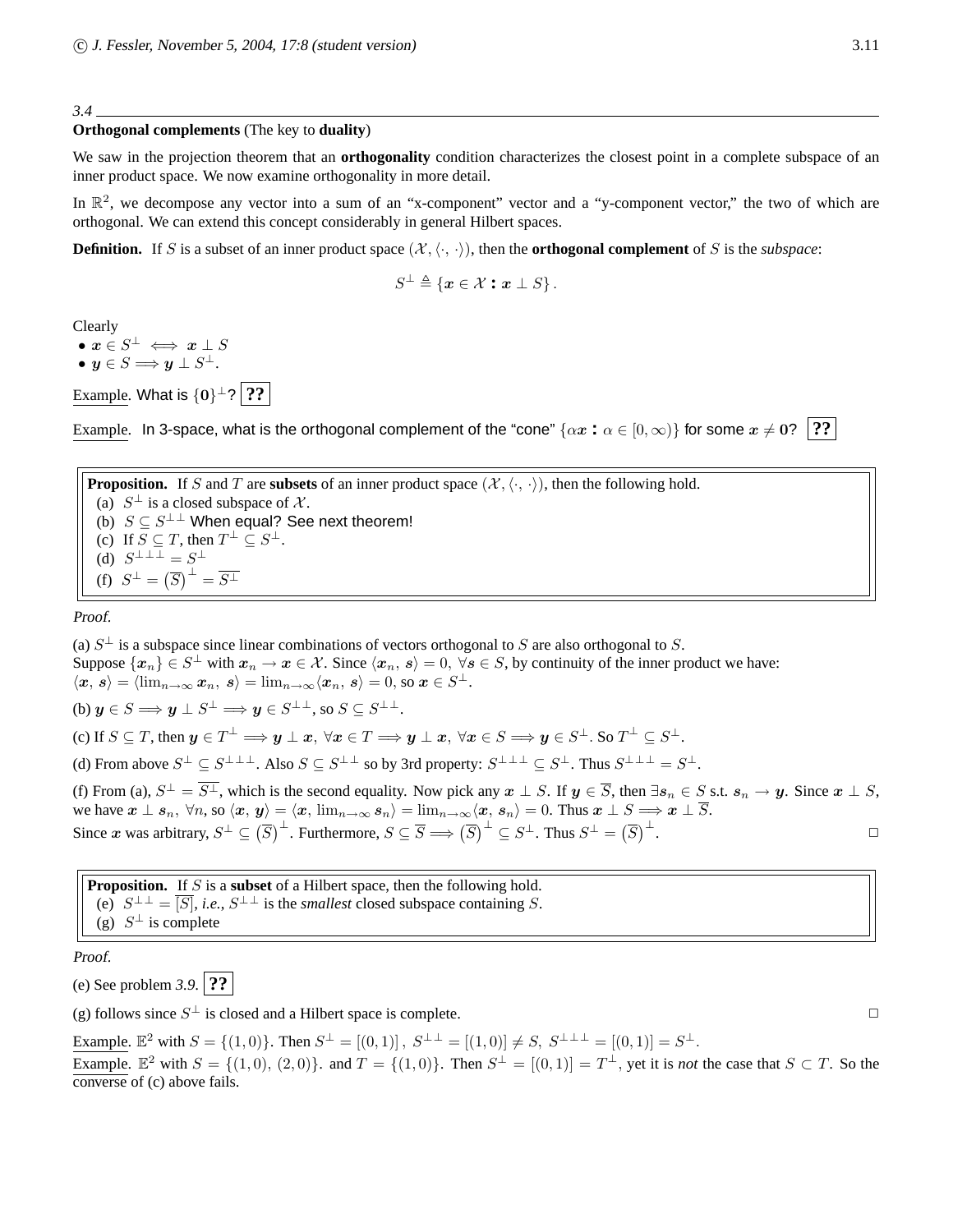#### **Orthogonal projection**

The projection theorem allows us to extend the geometric projection property of Euclidean space to general inner product spaces.

**Definition.** Let M be a **Chebyshev subspace** of an inner product space X. For each  $x \in \mathcal{X}$ , let P(x) be the unique point in M closest to x:

$$
P(\boldsymbol{x}) = \argmin_{\boldsymbol{m} \in M} \|\boldsymbol{x} - \boldsymbol{m}\|.
$$

Then P :  $X \to M$  is called the **orthogonal projection** of X onto M. When needed for clarity, we write P<sub>M</sub> rather than just P.

**Lemma.** If M is a **Chebyshev subspace** of an inner product space, then

- $M^{\perp}$  is a Chebyshev set,
- $P_{M^{\perp}}(x) = P^{\perp}_{M}(x) \triangleq x P_{M}(x)$ , which is called the **projection onto the orthogonal complement**<sup>2</sup>,

• 
$$
x = P_M(x) + P_M^{\perp}(x)
$$
 where  $P_M(x) \in M$ ,  $P_M^{\perp}(x) \in M^{\perp}$ .

Proof. (Exercise)

Recall the following properties of the projector P onto a Chebyshev subset S.

- $P(x) \in S$ ,
- $\|\boldsymbol{x} \mathrm{P}(\boldsymbol{x})\| = d(\boldsymbol{x}, S)$
- $P(P(x)) = P(x)$  (**idempotent**)

Here are some trivial properties of *orthogonal* projections (onto subspaces) that follow directly from the projection theorem.

- $\bullet \; x P(x) \perp M$
- $\bullet$  P<sup> $\perp$ </sup>(*x*)  $\in$  *M*<sup> $\perp$ </sup>
- P $(x) \perp P^{\perp}(x)$
- $x = P(x) + P^{\perp}(x)$

Here are some less trivial properties.

**Proposition.** If M is a Chebyshev subspace of an inner product space X, then the orthogonal projector  $P = P_M$  has the following properties.

(a)  $P(x) = 0$  iff  $x \perp M$  (*cf.* earlier figure)

(b)  $P : \mathcal{X} \to M$  is a **linear operator** (*cf.* earlier figure)

- (c)  $||P|| = \sup_{x\neq 0} ||P(x)|| / ||x|| = 1$  (see p. 105) (provided M is at least 1 dimensional, *i.e.*, not simply  $\{0\}$ )
- (d) P is continuous, *i.e.*,  $x_n \to x \Longrightarrow P(x_n) \to P(x)$ .

Proof.

- (a)  $P(x) = 0 \iff x \perp M$  follows directly from the "characterization" part of the pre-projection theorem.
- (b)  $P(x_1) = m_1$  and  $P(x_2) = m_2 \Longrightarrow x_1 m_1 \perp M$  and  $x_2 m_2 \perp M$ .
- Thus  $\alpha(\mathbf{x}_1 \mathbf{m}_1) + \beta(\mathbf{x}_2 \mathbf{m}_2) \perp M$  so  $(\alpha \mathbf{x}_1 + \beta \mathbf{x}_2) (\alpha \mathbf{m}_1 + \beta \mathbf{m}_2) \perp M$ .

Thus  $P(\alpha x_1 + \beta x_2) = \alpha m_1 + \beta m_2 = \alpha P(x) + \beta P(x_2)$  by the pre-projection theorem.

- (c)  $x \in M \Longrightarrow P(x) = x$  so  $||P|| \ge 1$ .  $x \in H \Longrightarrow x P(x) \perp M \Longrightarrow x P(x) \perp P(x)$  since  $P(x) \in M$ .
- So by Pythagorean:  $\left\| \boldsymbol{x} \right\|^{2} = \left\| \boldsymbol{x} \text{P}(\boldsymbol{x}) + \text{P}(\boldsymbol{x}) \right\|^{2} = \left\| \boldsymbol{x} \text{P}(\boldsymbol{x}) \right\|^{2} + \left\| \text{P}(\boldsymbol{x}) \right\|^{2} \geq \left\| \text{P}(\boldsymbol{x}) \right\|^{2}$  so  $\left\| \text{P}(\boldsymbol{x}) \right\| / \left\| \boldsymbol{x} \right\| \leq 1$ .
- (d) **Exercise. ??**



<sup>&</sup>lt;sup>2</sup>Notice the reuse of the symbol  $\perp$  here. This is reasonable since  $P_{M^{\perp}} = P_{M}^{\perp}$  when M is a Chebyshev subspace in an inner product space.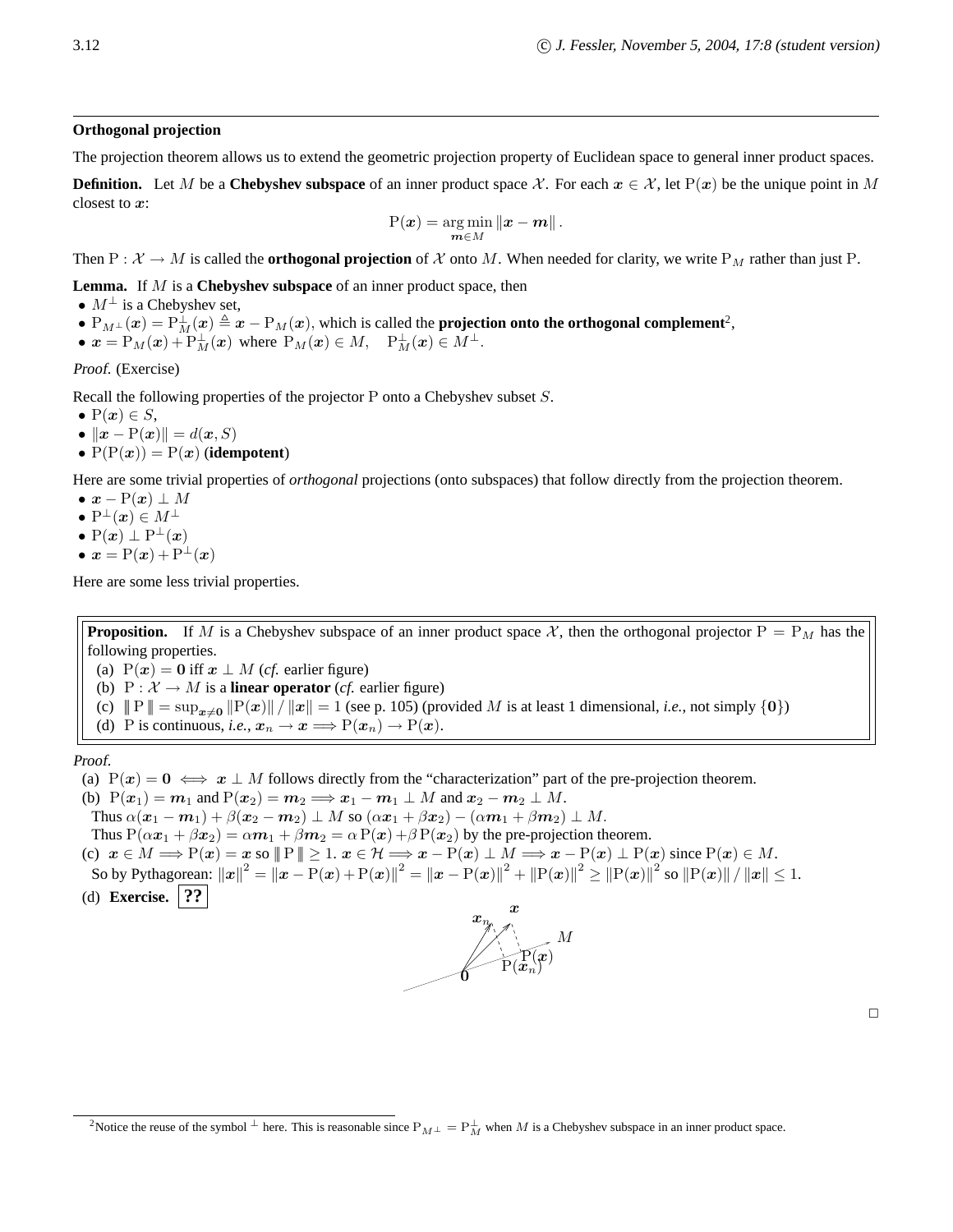#### **Direct sum**

Recall that if S,T are subsets of a common vector space X, then  $S + T = \{s + t : s \in S, t \in T\}$ . However, in general, if  $x \in S + T$ , decompositions of the form  $x = s + t$  need not be unique.

**Definition.** A vector space X is called the **direct sum** of subspaces M and N iff each  $x \in \mathcal{X}$  has a *unique* representation as  $x = m + n$  where  $m \in M$  and  $n \in N$ . We notate this situation as follows:

$$
\mathcal{X}=M\oplus N.
$$

**Fact.** If  $\{u_1, \ldots, u_n\}$  are a linearly independent set of vectors, then

$$
[\{\boldsymbol{u}_1,\ldots,\boldsymbol{u}_n\}]=[\{\boldsymbol{u}_1\}]\oplus\cdots\oplus[\{\boldsymbol{u}_n\}]
$$

This is an algebraic concept, so we could have introduced it much earlier. But its main use is in the context of Hilbert spaces.

**Theorem.** If M is a **Chebyshev subspace** of an inner product space  $\mathcal{X}$ , then  $\mathcal{X} = M \oplus M^{\perp}$ , and  $M^{\perp \perp} = M$ .

Proof. As shown previously,  $x = m_x + n_x$  where  $m_x = P(x) \in M$  and  $n_x = P^{\perp}(x) \in M^{\perp}$ .

(However, uniqueness of  $m<sub>\star</sub>$  as the minimizer in M of  $||x - m||$  does not alone ensure uniqueness of the decomposition  $m<sub>\star</sub> + n<sub>\star</sub>$ , so we must prove uniqueness next.)

Suppose  $x = m + n$  with  $m \in M$  and  $n \in M^{\perp}$ . Then  $0 = x - x = (m_{\star} + n_{\star}) - (m + n) = (m_{\star} - m) + (n_{\star} - n)$ , but  $m_{\star}-m\perp n_{\star}-n$ , so by the Pythagorean theorem:  $0=\Vert 0\Vert^2=\Vert m_{\star}-m\Vert^2+\Vert n_{\star}-n\Vert^2$ . Thus  $m_{\star}=m$  and  $n_{\star}=n$ . Since  $M \subseteq M^{\perp \perp}$  was shown previously, we need to show  $M^{\perp \perp} \subseteq M$ . Suppose  $x \in M^{\perp \perp}$ . By the first part of this theorem,  $x = m + n$  where  $m \in M \subseteq M^{\perp \perp}$  and  $n \in M^{\perp}$ . Since both x and m are in  $M^{\perp \perp}$ ,  $n = x - m \in M^{\perp \perp}$ . But also  $n \in M^{\perp}$ , so  $n \perp n = 0 \Longrightarrow n = 0$ . Thus  $x = m \in M$  and hence  $M^{\perp \perp} \subset M$  since x was arbitrary.

**Corollary.** For any subset S of a Hilbert space  $\mathcal{X}$ :  $\mathcal{X} = \overline{[S]} \oplus \overline{[S]}^{\perp}$ .

Summarizing previous results:

• In any inner product space, for any *subset* S we have  $S \subseteq S^{\perp \perp}$ .

• In any inner product space, for any **Chebyshev subspace** M we have  $M = M^{\perp \perp}$ .

Example. A subspace M in a Hilbert space where  $M \neq M^{\perp \perp}$ .

Take  $\mathcal{X} = \ell_2$  and  $M = \{$  sequences with finitely many nonzero terms} (not closed). Then  $M^{\perp} = \{0\}$  and  $M^{\perp \perp} = \ell_2 = \overline{M} \neq M$ .

Example of a closed subspace in an inner product space where  $M \neq M^{\perp \perp}$ ? (Exercise). **??**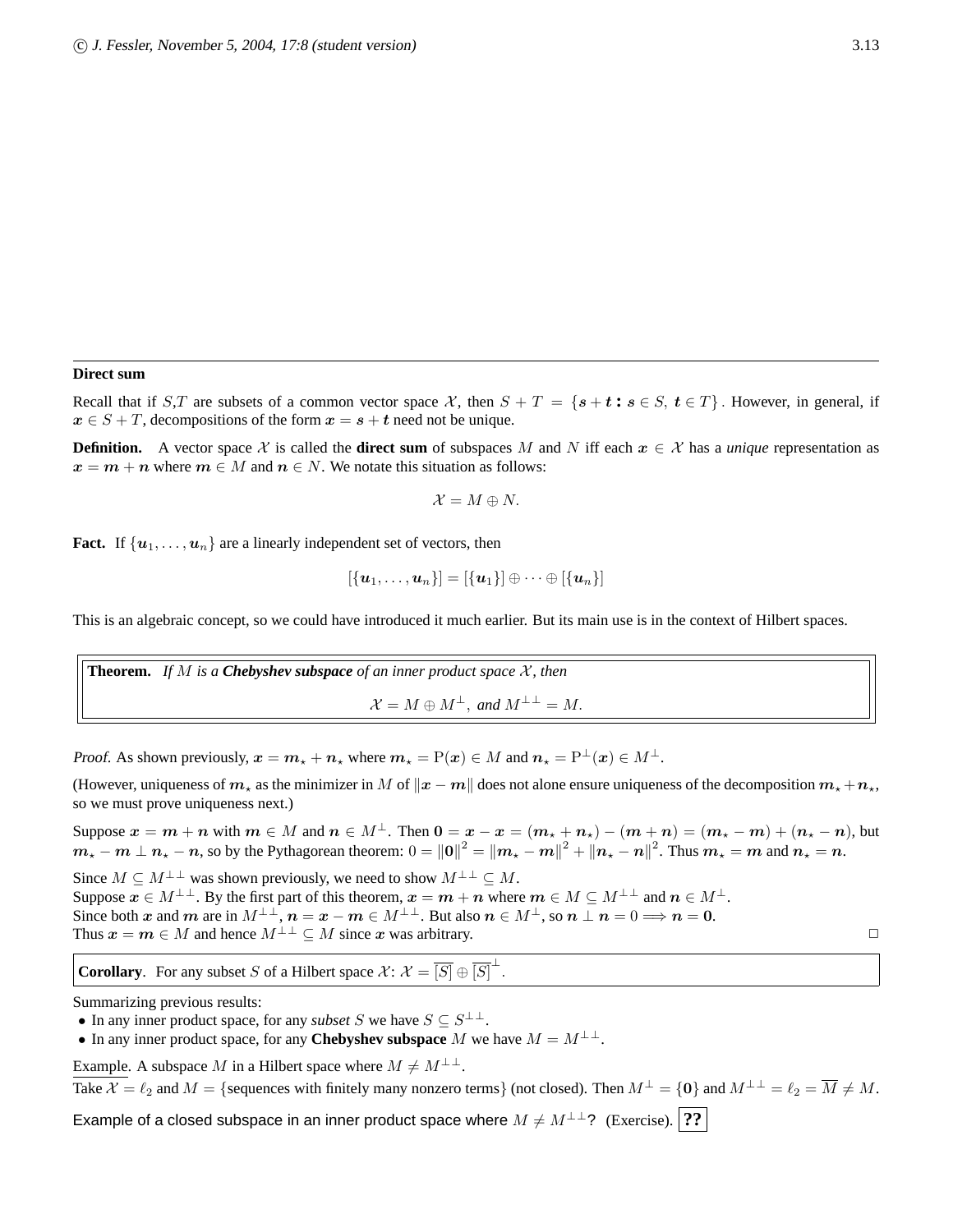Having established the fundamental theory of inner product spaces, we now move towards "applications:" Fourier series and other minimum norm problems like approximation.

#### *3.5* **Orthogonal sets**

Orthogonal sets of vectors in a Hilbert space (such as complex exponentials for ordinary Fourier series) are very useful in applications such as signal analysis.

**Definition.** A set S of vectors in an inner product space is called an **orthogonal set** iff

$$
u, v \in S, u \neq v \Longrightarrow u \perp v.
$$

If in addition each vector in S has unity norm, then S is called an **orthonormal set**.

Remark. An orthogonal set can include the zero vector. An orthonormal set cannot.

Example.  $\mathcal{L}_2[0,1]$  with  $S = \{\cos(2\pi kt) : k \in \mathbb{N}\}\$  (countable).

**Do uncountable** orthogonal sets exist? The example  $S = \{1_{\{t=a\}} : a \in (0,1)\}$  fails since  $S \equiv 0$  in  $\mathcal{L}_2$ .

**Proposition.** In any inner product space, an orthogonal set of nonzero vectors is a linearly independent set.

Proof. Suppose  $\{u_1, \ldots, u_n\} \subset S$  and  $\sum_{i=1}^n \alpha_i u_i = 0$  yet  $u_i \neq 0$ ,  $\forall i$ . Then

$$
0 = \langle \mathbf{0}, \, \boldsymbol{u}_k \rangle = \left\langle \sum_{i=1}^n \alpha_i \boldsymbol{u}_i, \, \boldsymbol{u}_k \right\rangle = \alpha_k \left\| \boldsymbol{u}_k \right\|^2,
$$

so  $\alpha_k = 0, k = 1, \ldots, n$ . Thus the vectors are linearly independent. Since *n* and the  $\alpha_i$ 's and  $u_i$ 's were arbitrary, the set is linearly independent.

**Fact.** (Projection onto the span of a single vector.) Using a convenient shorthand:

$$
\mathrm{P}_{\boldsymbol{u}}(\boldsymbol{x}) \triangleq \mathrm{P}_{[\{\boldsymbol{u}\}]}(\boldsymbol{x}) = \begin{cases} \frac{\langle \boldsymbol{x}, \boldsymbol{u} \rangle}{\|\boldsymbol{u}\|^2} \boldsymbol{u}, & \boldsymbol{u} \neq \boldsymbol{0} \\ \boldsymbol{0}, & \boldsymbol{u} = \boldsymbol{0}. \end{cases}
$$

Proof.  $\langle \alpha \boldsymbol{u},\, \boldsymbol{x} - \mathrm{P}_{\boldsymbol{u}}(\boldsymbol{x}) \rangle = \alpha \left\langle \boldsymbol{u},\, \boldsymbol{x} - \frac{\langle \boldsymbol{x},\boldsymbol{u} \rangle}{\|\boldsymbol{u}\|^2} \right\rangle$  $\overline{\|\bm{u}\|^2}\bm{u}\Bigr\rangle = \alpha\left(\langle\bm{u},\,\bm{x}\rangle - \langle\bm{x},\,\bm{u}\rangle^*\right) = 0\text{, so }\bm{x} - \text{P}_{\bm{u}}(\bm{x})\perp \left[\{\bm{u}\}\right].$ 

**Fact.** If  $\{u_1, \ldots, u_n\}$  form an orthogonal set, then

$$
P_{[\{\mathbf{u}_1,\ldots,\mathbf{u}_n\}]}(\mathbf{x})=P_{\mathbf{u}_1}(\mathbf{x})+\cdots+P_{\mathbf{u}_n}(\mathbf{x}).
$$

Proof. Exercise.

**Fact.** If M and N are orthogonal **Chebyshev subspace**s of an inner product space, then *(Prob. 3.7)* 

- $M + N = M \oplus N$ ,
- M ⊕ N is a **Chebyshev subspace**, and
- $P_{M\oplus N}(\boldsymbol{x}) = P_M(\boldsymbol{x}) + P_N(\boldsymbol{x})$ .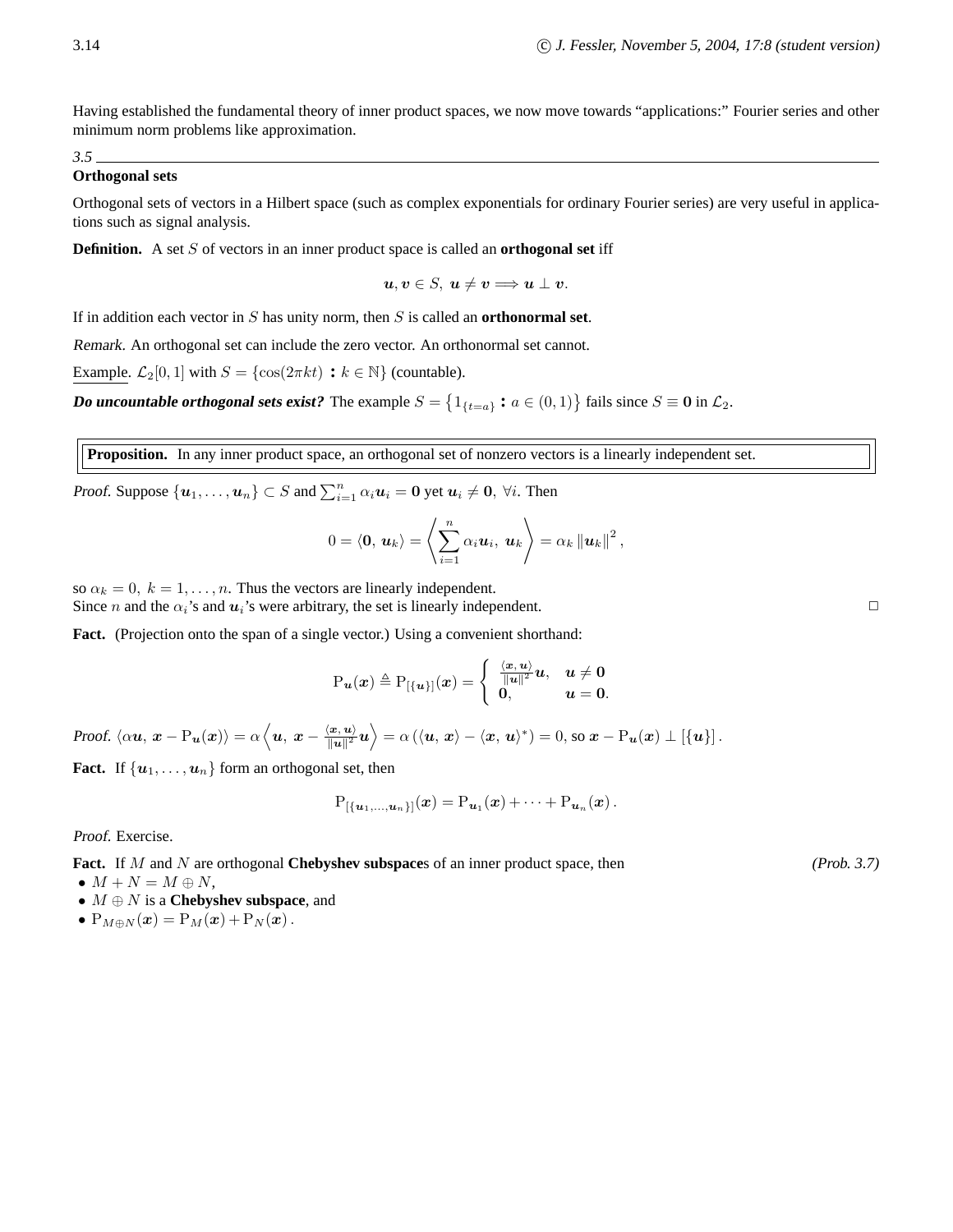#### **Gram-Schmidt procedure**

Since orthonormal sets are so convenient, it is fortunate the we can always create such sets by using the **Gram-Schmidt orthogonalization procedure** described in the proof of the following theorem.

This is another generalization of a familiar method in finite dimensions to general inner product spaces.

#### **Theorem.** *(Gram-Schmidt)*

*If*  $\{x_i\}$  *is a finite or countable sequence of linearly independent vectors in an inner product space*  $(\mathcal{X}, \langle \cdot, \cdot \rangle)$ *, then there exists an orthonormal sequence*  $\{e_i\}$  *such that* 

 $[{e_1, \ldots, e_n}] = [{x_1, \ldots, x_n}], \quad \forall n \in \mathbb{N}.$ 

Proof. Linearly independent vectors are necessarily nonzero, so  $||x_i|| \neq 0$ .

Take  $e_1 = x_1 / ||x_1||$ , which clearly has unity norm and spans the same space as  $x_1$ .

Form the remaining vectors recursively:

$$
\boldsymbol{z}_n = \boldsymbol{x}_n - \sum_{i=1}^{n-1} \langle \boldsymbol{x}_n, \, \boldsymbol{e}_i \rangle \boldsymbol{e}_i, \qquad \boldsymbol{e}_n = \boldsymbol{z}_n / \left\| \boldsymbol{z}_n \right\|, \qquad n = 2, 3, \ldots.
$$

Being a linear combination of linearly independent vectors  $z_n$  is nonzero. And  $z_n \perp e_i$  for  $i = 1, \ldots, n - 1$  is easily verified. Since we can write  $x_n$  as a linear combination of the  $e_i$  vectors, by an induction argument the span of  $\{e_1, \ldots, e_n\}$  equals the span of  $\{x_1, \ldots, x_n\}$ . span of  $\{x_1, \ldots, x_n\}$ .

Note:

$$
\boldsymbol{z}_n = \boldsymbol{x}_n - \sum_{i=1}^{n-1} \langle \boldsymbol{x}_n, \, \boldsymbol{e}_i \rangle \boldsymbol{e}_i = \boldsymbol{x}_n - \sum_{i=1}^{n-1} P_{\boldsymbol{e}_i}(\boldsymbol{x}_n) = \boldsymbol{x}_n - P_{[\{\boldsymbol{e}_1, ..., \boldsymbol{e}_{n-1}\}]}(\boldsymbol{x}_n) = P_{[\{\boldsymbol{e}_1, ..., \boldsymbol{e}_{n-1}\}]}^\perp(\boldsymbol{x}_n) = P_{[\{\boldsymbol{x}_1, ..., \boldsymbol{x}_{n-1}\}]}^\perp(\boldsymbol{x}_n) \, .
$$

**Corollary**. Any finite-dimensional inner product space has an orthonormal basis.

Example. The polynomials  $x_i(t) = t^i$ ,  $i = 0, 1, \ldots$ , are linearly independent in  $\mathcal{L}_2[-1, 1]$ . Why? **??**

Applying Gram-Schmidt yields the orthogonal polynomials:

$$
e_0(t) = \frac{x_0(t)}{\|\mathbf{x}_0\|} = \frac{1}{\sqrt{2}}, \quad z_1(t) = x_1(t) - \langle \mathbf{x}_1, \mathbf{e}_0 \rangle e_0(t) = t - \left( \int_{-1}^1 t \cdot \frac{1}{\sqrt{2}} dt \right) \cdot \frac{1}{\sqrt{2}} = t, \quad \|\mathbf{z}_1\|^2 = \int_{-1}^1 t^2 dt = 2/3,
$$
  

$$
e_1(t) = \frac{z_1(t)}{\|\mathbf{z}_1\|} = \sqrt{\frac{3}{2}}t, \quad z_2(t) = x_2(t) - \langle \mathbf{x}_2, \mathbf{e}_0 \rangle e_0(t) - \langle \mathbf{x}_2, \mathbf{e}_1 \rangle e_1(t) = t^2 - \frac{2}{3}, \dots.
$$

One can show by induction that

$$
e_n(t) = \sqrt{\frac{2n+1}{2}} P_n(t),
$$
  $n = 0, 1, 2, ...$ ,

where the  $P_n(t)$  are the **Legendre polynomials** 

$$
P_n(t) = \frac{1}{2^n n!} \frac{d^n}{dt^n} (t^2 - 1)^n.
$$

Clearly some subset of these  $e_i(t)$ 's will be an orthonormal basis for any finite-dimensional space of polynomials.

Is the entire collection some type of "basis" for  $\mathcal{L}_2[-1,1]$ ? (It is not a Hamel basis for  $\mathcal{L}_2$ .) We will return to this question soon!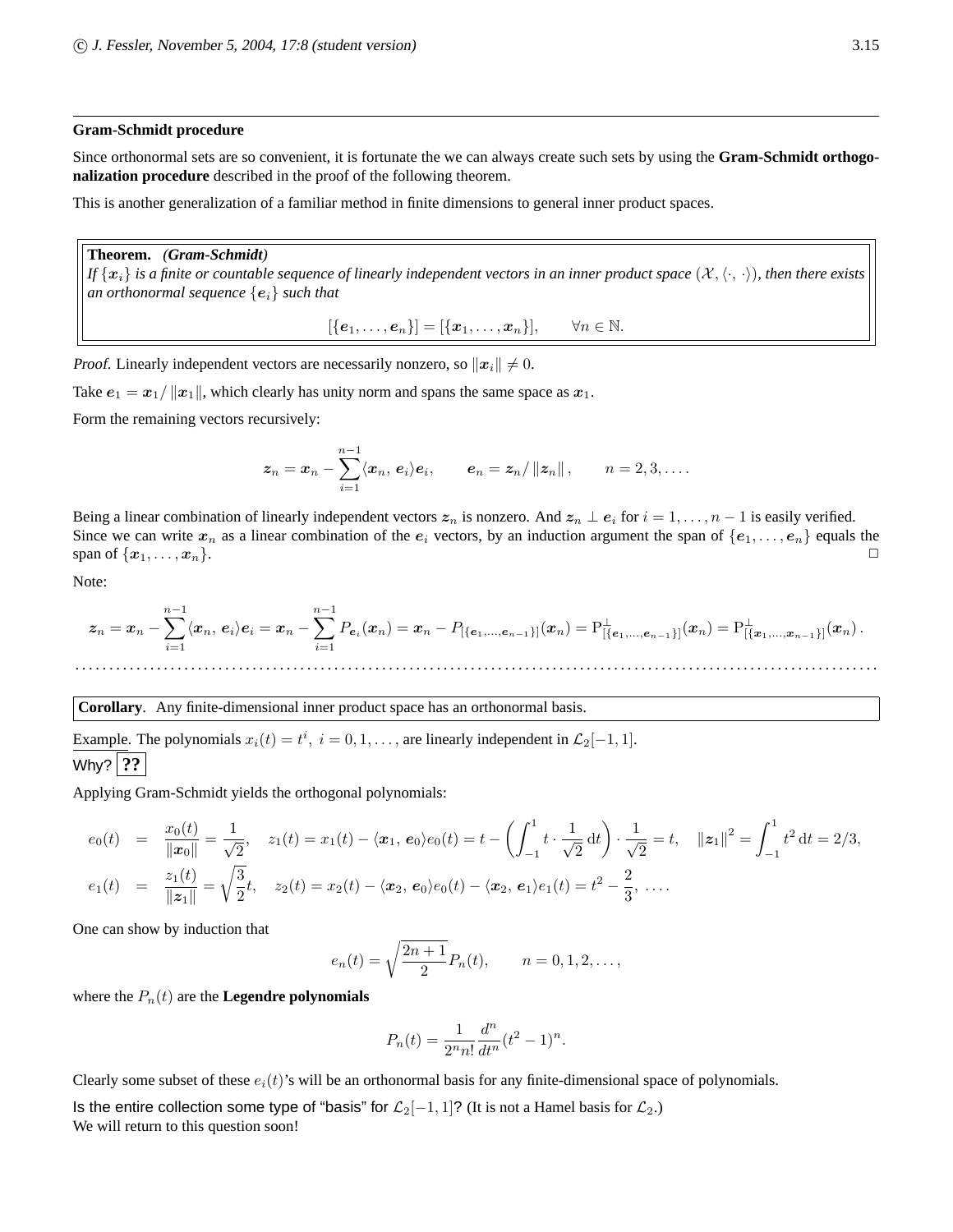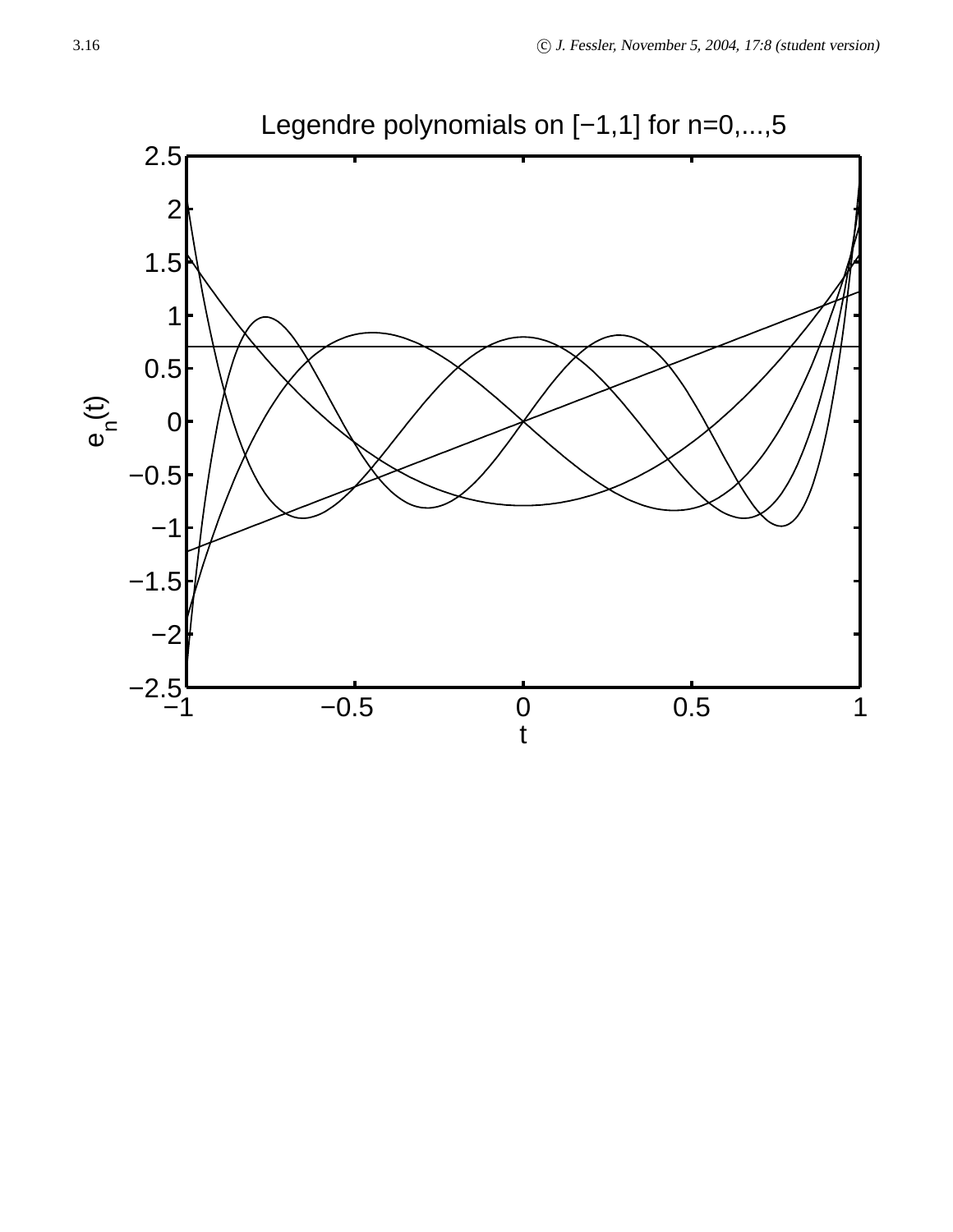#### **Approximation**

A previous example considered the problem of approximating  $arcsin(t)$  by a 3rd-order polynomial, which reduced to a 2 by 2 system of equations since only 2 of the 4 coefficients were relevant.

We now consider such **approximation** problems more generally, and see that such reductions to a finite system of equations is the general behavior when the subspace  $M$  is finite dimensional.

Suppose M is a *finite-dimensional subspace* of an inner product space  $(X, \langle \cdot, \cdot \rangle)$ . Then by definition,  $M = [{\bf y}_1, \dots, {\bf y}_n]$  for some vectors  $y_i \in \mathcal{X}$ . Furthermore, being finite dimensional, M is *complete*, so by the projection theorem, M is a Chebyshev set. Thus, given an arbitrary vector  $x \in \mathcal{X}$ , there exists a unique *approximation*  $\hat{x} \in M$  that is *closest* to x, as measured, of course, by the norm induced by the inner product:

$$
\|\bm{x} - \hat{\bm{x}}\| = d(\bm{x}, M) = \inf_{\bm{m} \in M} \|\bm{x} - \bm{m}\|.
$$

Now we would like to find an explicit *formula* for  $\hat{x}$ , since "existence and uniqueness" alone is inadequate for most practical applications.

#### *3.6* **Normal equations**

Since  $\hat{x} \in M \Longrightarrow \hat{x} = \sum_{i=1}^n \alpha_i y_i$ , we must find the *n* scalars  $\{\alpha_i\}$  that minimize  $\|\mathbf{x} - \sum_{i=1}^n \alpha_i y_i\|$ .

The **projection theorem** ensures that  $\hat{x}$  exists, and is characterized by  $x - \hat{x} \perp M$ , or equivalently  $x - \hat{x} \perp y_j$  for  $j = 1, ..., n$ . Thus

$$
0=\langle \boldsymbol{x}-\hat{\boldsymbol{x}},\,\boldsymbol{y}_j\rangle=\left\langle \boldsymbol{x}-\sum_{i=1}^n\alpha_i\boldsymbol{y}_i,\,\boldsymbol{y}_j\right\rangle=\langle \boldsymbol{x},\,\boldsymbol{y}_j\rangle-\sum_{i=1}^n\alpha_i\langle \boldsymbol{y}_i,\,\boldsymbol{y}_j\rangle,\qquad j=1,\ldots,n.
$$

Rearranging yields the  $n \times n$  system of linear equations for the scalar coefficients, called the **normal equations**:

$$
\left[\begin{array}{ccc} \langle y_1, y_1 \rangle & \cdots & \langle y_n, y_1 \rangle \\ \vdots & \ddots & \vdots \\ \langle y_1, y_n \rangle & \cdots & \langle y_n, y_n \rangle \end{array}\right] \left[\begin{array}{c} \alpha_1 \\ \vdots \\ \alpha_n \end{array}\right] = \left[\begin{array}{c} \langle x, y_1 \rangle \\ \vdots \\ \langle x, y_n \rangle \end{array}\right].
$$

If the  $y_i$ 's are vectors in  $\mathbb{C}^m$ , with the usual inner product  $\langle x, y \rangle = y'x$ , then defining the  $m \times n$  matrix  $Y = [y_1 \dots y_n]$  we have

$$
\boldsymbol{\alpha} = (\boldsymbol{Y}'\boldsymbol{Y})^{-1}\boldsymbol{Y}'\boldsymbol{x}.
$$

In particular, if  $n = 1$ , then  $\hat{x} = \langle x, y \rangle ||y|| \rangle y / ||y||$  (*cf.* the picture we draw).

Example. See previous polynomial approximation to  $arcsin(t)$ .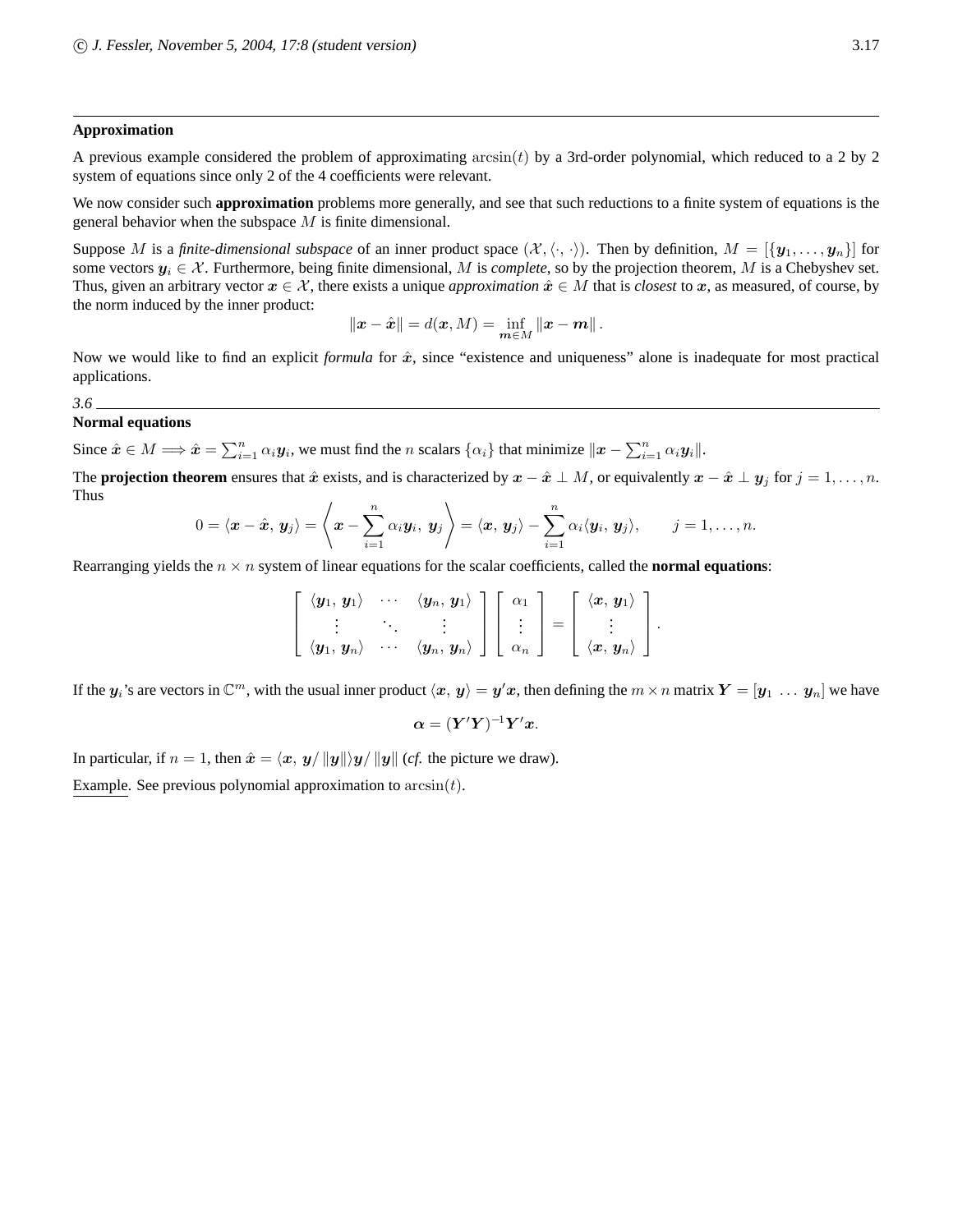#### **Gram matrices**

The  $n \times n$  matrix above is called the **Gram matrix** of  $\{y_1, \ldots, y_n\}$ . Its determinant  $g(\mathbf{y}_1, \ldots, \mathbf{y}_n)$  is called the **Gram determinant**.

To find the best  $\alpha_i$ 's, we must solve the above system of equations, which has a unique solution iff the Gram determinant is nonzero.

**Proposition.** The Gram determinant is nonzero iff the vectors  $\{y_1, \ldots, y_n\}$  are linearly independent.

Proof. If the  $y_i$ 's are linearly dependent, then  $\exists \alpha_i$ 's not all zero such that  $\sum_i \alpha_i y_i = 0$ . Thus the rows of the Gram matrix are also linearly dependent, so the determinant is zero.

Conversely, if the determinant is zero, then the rows of the Gram matrix are linearly dependent, so  $\exists \alpha_i$ 's not all zero such that  $\sum_i \alpha_i \langle \mathbf{y}_i, \mathbf{y}_j \rangle = 0$  for all j. Thus  $\langle \sum_i \alpha_i \mathbf{y}_i, \mathbf{y}_j \rangle = 0$  for all j, so  $\sum_j \alpha_j^* \langle \sum_i \alpha_i \mathbf{y}_i, \mathbf{y}_j \rangle = 0$ . Thus  $\|\sum_i \alpha_i \mathbf{y}_i\|$  $\sum_i \alpha_i \langle \mathbf{y}_i, \mathbf{y}_j \rangle = 0$  for all j. Thus  $\langle \sum_i \alpha_i \mathbf{y}_i, \mathbf{y}_j \rangle = 0$  for all j, so  $\sum_j \alpha_j^* \langle \sum_i \alpha_i \mathbf{y}_i, \mathbf{y}_j \rangle = 0$ . Thus  $\|\sum_i \alpha_i \mathbf{y}_i\| = 0$  so  $\sum_i \alpha_i \mathbf{y}_i = \mathbf{0}$  so the  $\mathbf{y}_i$ 's are linearly depe  $i_i \alpha_i y_i = 0$  so the  $y_i$ 's are linearly dependent.

Remark. If the  $y_i$ 's are linearly dependent, then there are multiple solutions to the normal equations, all of which are equally good approximations.

Often, at least in signal processing, of these many solutions we prefer the one that minimizes the Euclidean norm of  $(\alpha_1, \dots, \alpha_n)$ .

However, no matter which solution for  $\alpha$  we choose, when added up via  $\hat{x} = \sum_{i=1}^n \alpha_i y_i$  we will get *the same*  $\hat{x}$  since  $\hat{x}$  is unique by the projection theorem! Uniqueness of  $\hat{x}$  is different than uniqueness of  $\alpha$ .

#### The text also describes the explicit error norm formula (which does not seem particularly useful):

$$
\|\boldsymbol{x}-\hat{\boldsymbol{x}}\|^2=\frac{g(\boldsymbol{y}_1,\dots,\boldsymbol{y}_n,\boldsymbol{x})}{g(\boldsymbol{y}_1,\dots,\boldsymbol{y}_n)}.
$$

We see now that the approximation problem has an easily computed solution when  $M$  is a finite dimensional subspace. We will see later in 3.10 that the same is true if  $M^{\perp}$  is finite dimensional!

#### **Orthogonal bases**

What happens if the  $\pmb{y}_i$ 's are orthonormal?

Then the Gram matrix is just the identity matrix, and we can immediately write down the optimal approximation:

$$
\hat{\boldsymbol{x}} = \sum_{i=1}^n \alpha_i \boldsymbol{y}_i, \qquad \alpha_i = \langle \hat{\boldsymbol{x}}, \boldsymbol{y}_i \rangle, \qquad \text{or equivalently } \hat{\boldsymbol{x}} = \sum_{i=1}^n P_{\boldsymbol{y}_i}(\boldsymbol{x}).
$$

To generalize this result, we want to consider *infinite* dimensional approximating subspaces, since that is often of most interest in practice (*e.g.*, ordinary Fourier series).

#### 3.9

#### **Approximation and Fourier series**

Returning to the case of finite-dimensional subspace  $M$ , we can find the minimum norm solution by first applying Gram-Schmidt to orthonormalize a (linearly independent) basis for  $M$ , and then use the Fourier series:

$$
\hat{\boldsymbol{x}} = \sum_{i=1}^n \langle \boldsymbol{x},\,\boldsymbol{e}_i\rangle \boldsymbol{e}_i.
$$

Thus applying Gram-Schmidt is equivalent to inverting the Gram matrix. Pick your poison...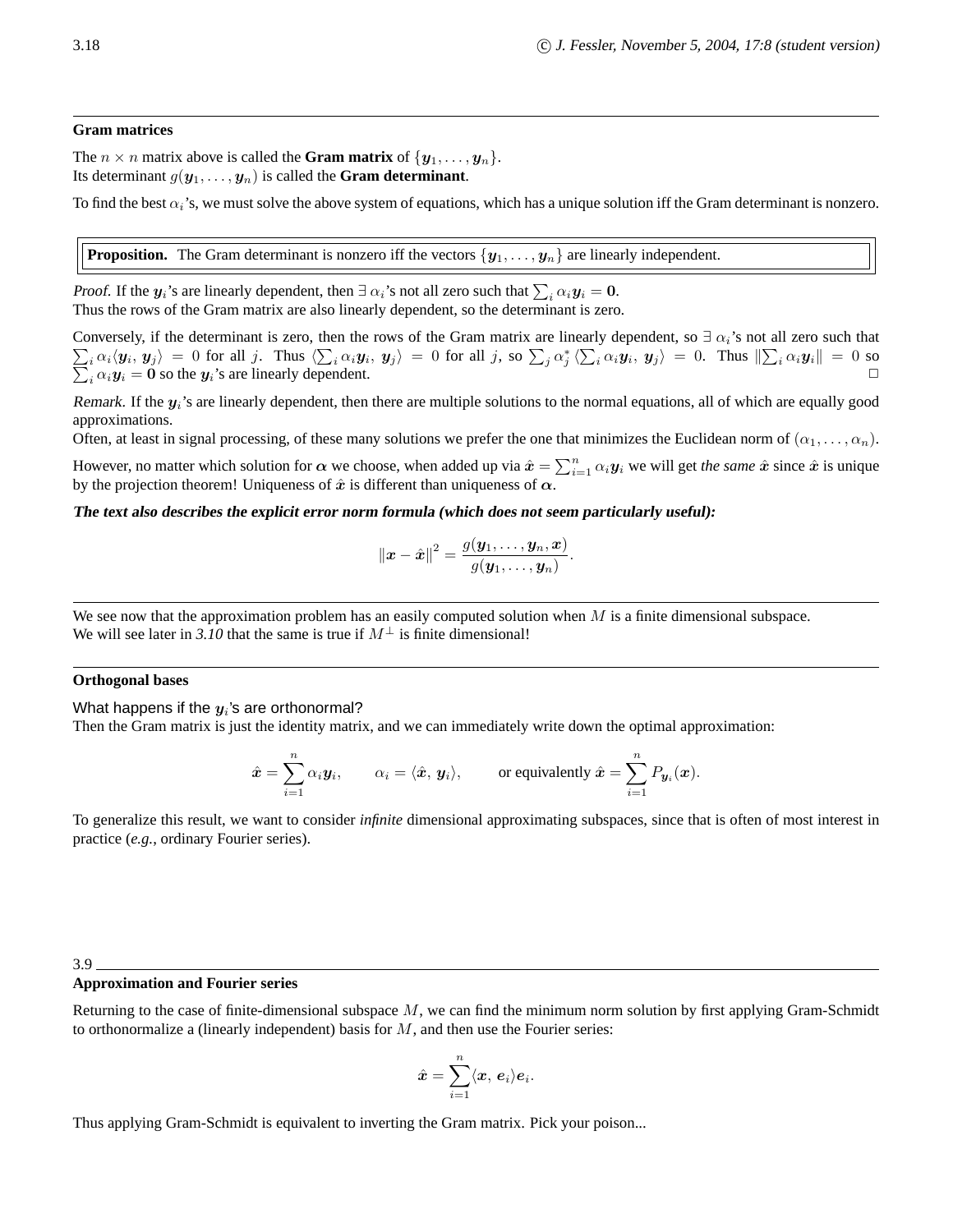#### **Weighted least-squares FIR filter design**

Example. Suppose we have a given desired frequency response  $D(\omega)$  that we would like to approximate by a FIR filter with impulse response

$$
h[n] = \sum_{k=0}^{M} h[k] \,\delta[n-k]
$$

and corresponding frequency response

$$
H(\omega) = \sum_{k=0}^{M} h[k] e^{-i\omega k} \in [1, e^{-i\omega}, e^{-i2\omega}, \dots, e^{-iM\omega}].
$$

The natural inner product space here is  $\mathcal{L}_2[-\pi, \pi]$  but with a *weighted* inner product

$$
\langle H_1, H_2 \rangle = \int_{-\pi}^{\pi} H_1(\omega) H_2^*(\omega) W(\omega) d\omega,
$$

where the positive weighting function  $W(\omega)$  can influence which frequency bands require the closest match between  $D(\omega)$  and  $H(\omega)$  since the induced norm is

$$
||D - H||^{2} = \int_{-\pi}^{\pi} |D(\omega) - H(\omega)|^{2} W(\omega) d\omega.
$$

The Gram matrix  $G$  has elements

$$
G_{kl} = \langle e^{-i\omega k}, e^{-i\omega l} \rangle = \int_{-\pi}^{\pi} e^{-i\omega (k-l)} W(\omega) d\omega, \qquad k, l = 0, \dots, M,
$$

so the WLS optimal filter design has coefficients  $h = G^{-1}d$ , where  $d = (d_0, \dots, d_M)$  with

$$
d_k = \langle D, e^{-i\omega k} \rangle = \int_{-\pi}^{\pi} D(\omega) e^{i\omega k} W(\omega) d\omega, \qquad k = 0, \dots, M.
$$

Because the complex exponentials  $e^{-i\omega k}$  are linearly independent, the Gram matrix is invertible. What if we want to minimize  $||D - H||_{\infty}$  instead? Use Remez algorithm...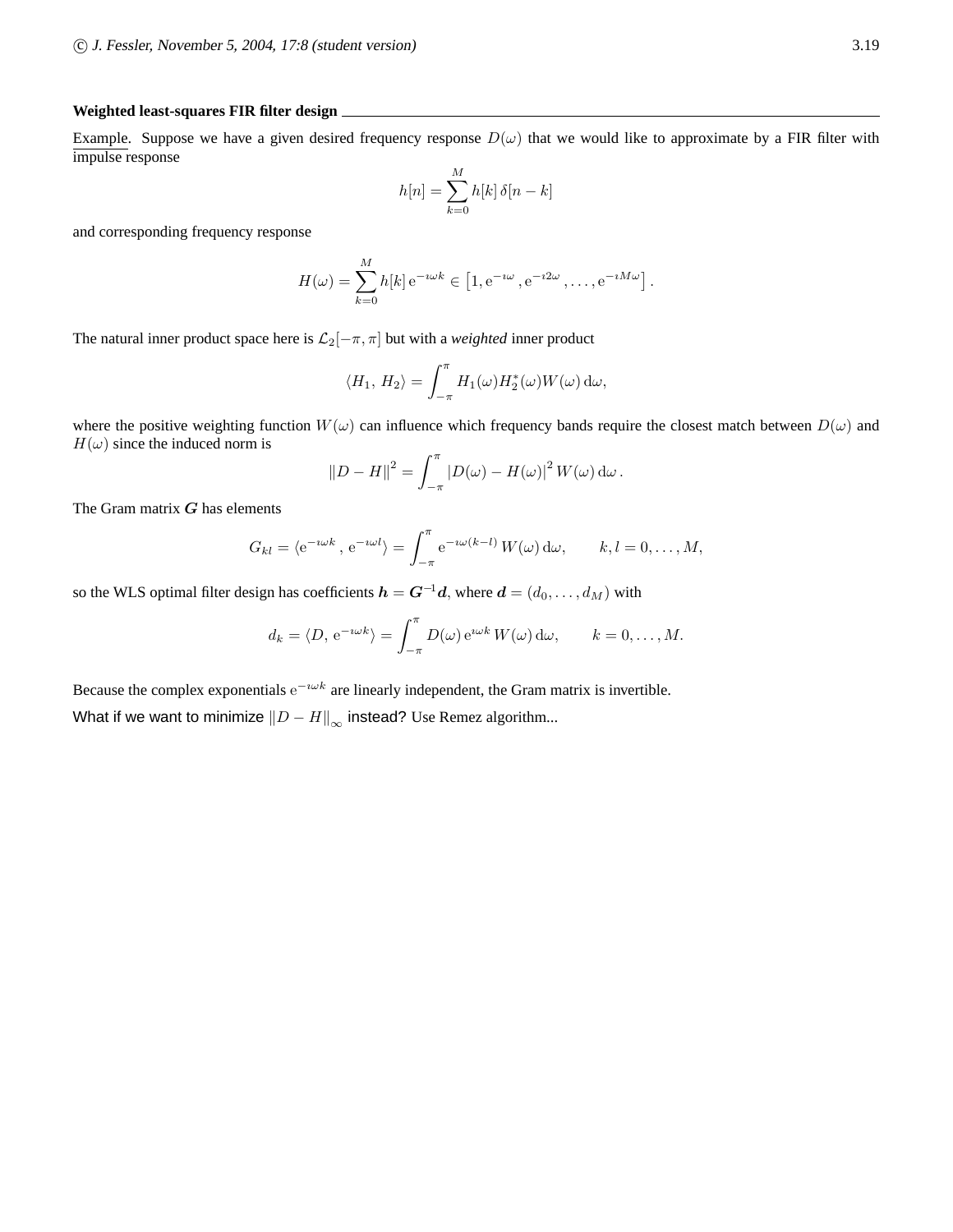We now explore other minimum norm problems, in particular infinite dimensional ones where neither the normal equations nor the Fourier series solutions are applicable directly. In particular, we consider the broad family of problems involving linear varieties.

**Linear varieties** (from *2.3* and *3.10*)

**Definition.** A subset V of a vector space X is called a **linear variety** if  $V = x_0 + M$  for some  $x_0 \in \mathcal{X}$  and some subspace M of  $X$ . Another term used is **affine subspace**.

**Exercise.** If  $(X, \mathcal{F})$  is a vector space and  $V \subset \mathcal{X}$ , then the following are equivalent.

- $\bullet$  *V* is a linear variety.
- For any  $x_* \in V$ , the set  $M = \{x x_* : x \in V\}$  is a subspace.
- $\forall x, y, z \in V, \ \alpha \in \mathcal{F}, \quad \alpha(x y) + z \in V.$

Example. In  $\mathbb{R}^2$ , consider  $V = \{(a, b) : a + b = 1, a, b \in \mathbb{R}\}$ . (A line *not* through the origin.)

**Exercise.** If  $V = x_0 + M$ , then V is complete / Chebyshev / closed iff M is complete / Chebyshev / closed.

- Any subspace is a linear variety (take  $x_0 = 0$ ), so linear varieties are a small generalization of subspaces.
- A single point  $x_0$  is a linear variety (take  $M = \{0\}$ ).

**Fact.** The point  $x_0$  need not be unique. If  $V = x_0 + M$  is a linear variety, then for any  $v_0 \in V$  we can write  $V = v_0 + M$ , because  $v_0 = x_0 + m_0$  for some  $m_0 \in M$ , so if  $v \in V$  then  $v = x_0 + m = v_0 - m_0 + m = v_0 + (m - m_0)$  where  $m - m_0 \in M$ .

In a "variety" of problems one would like to find the x having minimum norm  $(e.g.,$  minimum energy) subject to certain constraints. Example. Continuing the previous example, the following figure shows the  $v_* \in V$  with minimum  $\lVert \cdot \rVert_2$  norm.



#### *3.10*

#### **Dual approximation problem**

The following theorem shows that such problems always have a unique solution and characterizes that solution.

**Theorem.** *(Modified projection theorem.)*

*Let* M be a Chebyshev subspace of an inner product space X. If  $V = x_0 + M$  is a linear variety where  $x_0 \in X$ , then there *exists a unique*  $v_* \in V$  *having minimum norm, and*  $v_*$  *is characterized completely by the two conditions*  $v_* \in V$  *and*  $v_* \perp M$ .

Proof. Simply translate V by  $-x_0$  and apply the projection theorem:

$$
\inf_{v \in V} ||v|| = \inf_{m \in M} ||x_0 + m|| = \inf_{m \in M} ||x_0 - m|| = ||x_0 - x_*||
$$
 where  $x_* = P_M(x_0)$  and  $x_0 - x_* \perp M$ .

So use  $v_* \triangleq x_0 - x_* = P_M^{\perp}(x_0) \in V$  and  $v_* \perp M$  and  $v_*$  has minimum norm in V.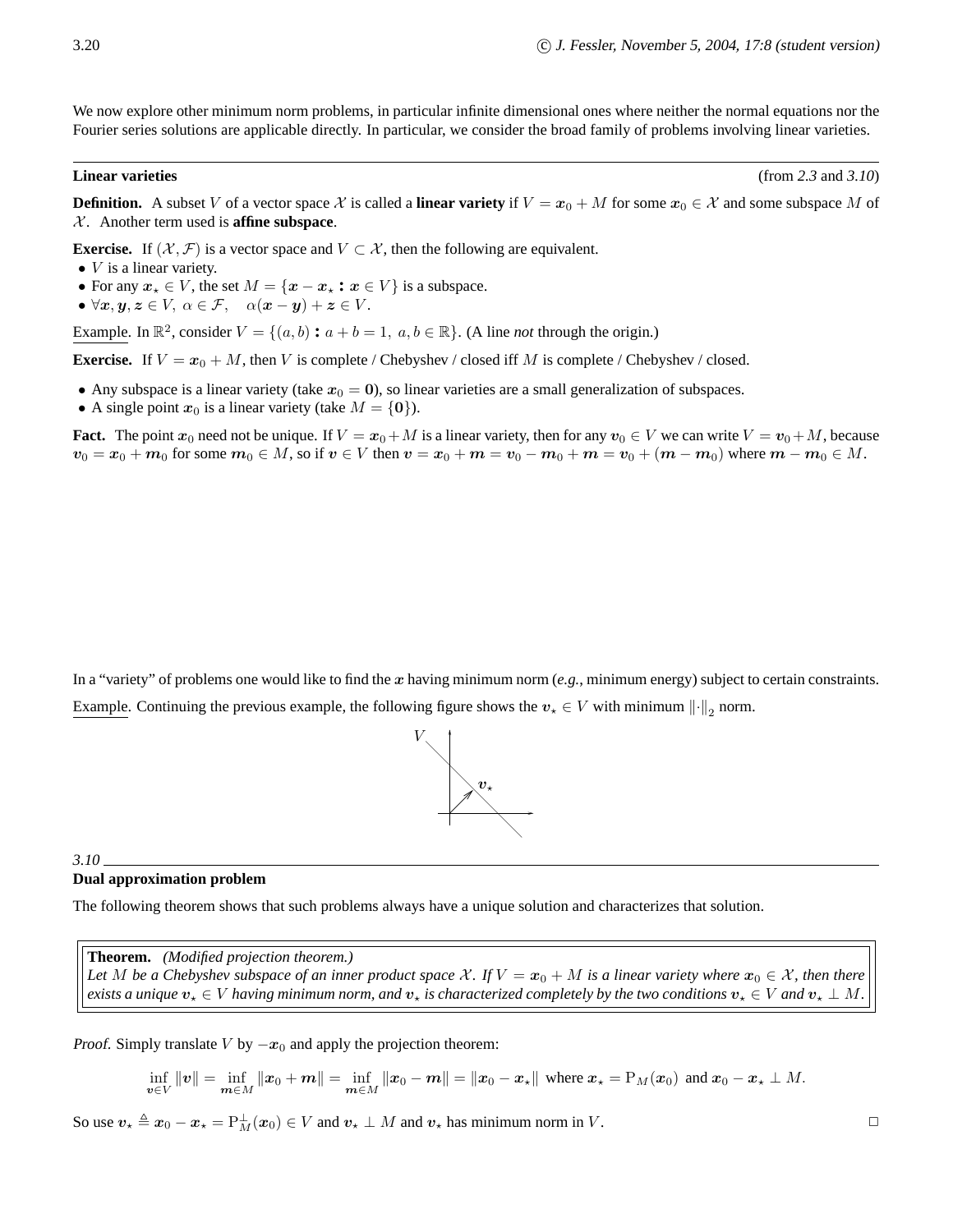Remark. Note that  $v_* \perp M$ , not  $v_* \perp V$ , *cf.* preceding figure.



Why called **dual**? Perhaps:

$$
x_{\star} = \underset{\boldsymbol{m}\in M}{\arg\min} \|x_0 - \boldsymbol{m}\| = x_0 - v_{\star} \text{ where } v_{\star} = \underset{\boldsymbol{v}\in V = x_0 + M}{\arg\min} \|v\|.
$$

**Exercise.** Generalize to the problem  $\arg \min_{v \in V} ||x - v||$  if possible. **??** 

One important application of linear varieties is in the study of problems with **constraints**.

In particular, the projection theorem led to the very convenient normal equations for the case of finite-dimensional subspaces. But there are also problems where something akin to the normal equations still apply even though the problem appears to be infinite dimensional.

Example. The set V in the previous example could be written  $V = \{x \in \mathbb{R}^2 : \langle x, y \rangle = 1\}$ , where  $y = (1, 1)$ .

The following proposition shows that such sets are always linear varieties.

**Proposition.** Let  $\{y_1, \ldots, y_n\}$  be a finite set of *linearly independent* vectors in an inner product space X. Then for given scalars  $c_1, \ldots, c_n$ , the following set is a closed linear variety:

 $V = \{x \in \mathcal{X} : \langle x, y_i \rangle = c_i\}.$ 

Moreover, there exists a unique  $\boldsymbol{x}_0\in[\boldsymbol{y}_1,\dots,\boldsymbol{y}_n]$  such that  $V=\boldsymbol{x}_0+[\boldsymbol{y}_1,\dots,\boldsymbol{y}_n]^\perp$ .

Proof.

The  $y_i$ 's are linearly independent, so the Gram matrix is nonsingular, and there is a unique  $x_0 \in [y_1, \ldots, y_n]$  such that  $\langle x_0, y_i \rangle =$  $c_i$  for  $i = 1, \ldots, n$ . Thus V is nonempty and consists at least of this single point  $x_0$ .

Claim.  $V = x_0 + [y_1, \ldots, y_n]^\perp$ .

$$
x \in V \iff \langle x, y_i \rangle = c_i, i = 1, ..., n
$$
  
\n
$$
\iff \langle x - x_0, y_i \rangle = \langle x, y_i \rangle - \langle x_0, y_i \rangle = c_i - c_i = 0, i = 1, ..., n
$$
  
\n
$$
\iff x - x_0 \perp [y_1, ..., y_n] \iff x - x_0 \in [y_1, ..., y_n]^{\perp}.
$$

Thus  $V = x_0 + [\bm{y}_1,\dots,\bm{y}_n]^\perp$ . Recall that orthogonal complements are closed, so  $[\bm{y}_1,\dots,\bm{y}_n]^\perp$  is closed. (We did not use completeness to show this, rather just the continuity of the inner product!)  $\therefore$  V is closed by a preceding Exercise.

Suppose  $V = x_1 + [y_1, \ldots, y_n]^\perp$ . Then  $x_0 \in V \implies x_0 = x_1 + n$  where  $n \in [y_1, \ldots, y_n]^\perp$ . Thus  $\langle x_0, y_i \rangle = \langle x_1 + n, y_i \rangle =$  $\langle x_1, y_i \rangle = c_i$  for  $i = 1 \dots, n$ , so  $x_1 = x_0$  by the uniqueness discussed above.

Remark. In general a linear variety  $V$  can be infinite dimensional. However, for the specific type of  $V$  in the above proposition, we say  $V$  has **codimension**  $n$  since the orthogonal complement of the underlying subspace has dimension  $n$ .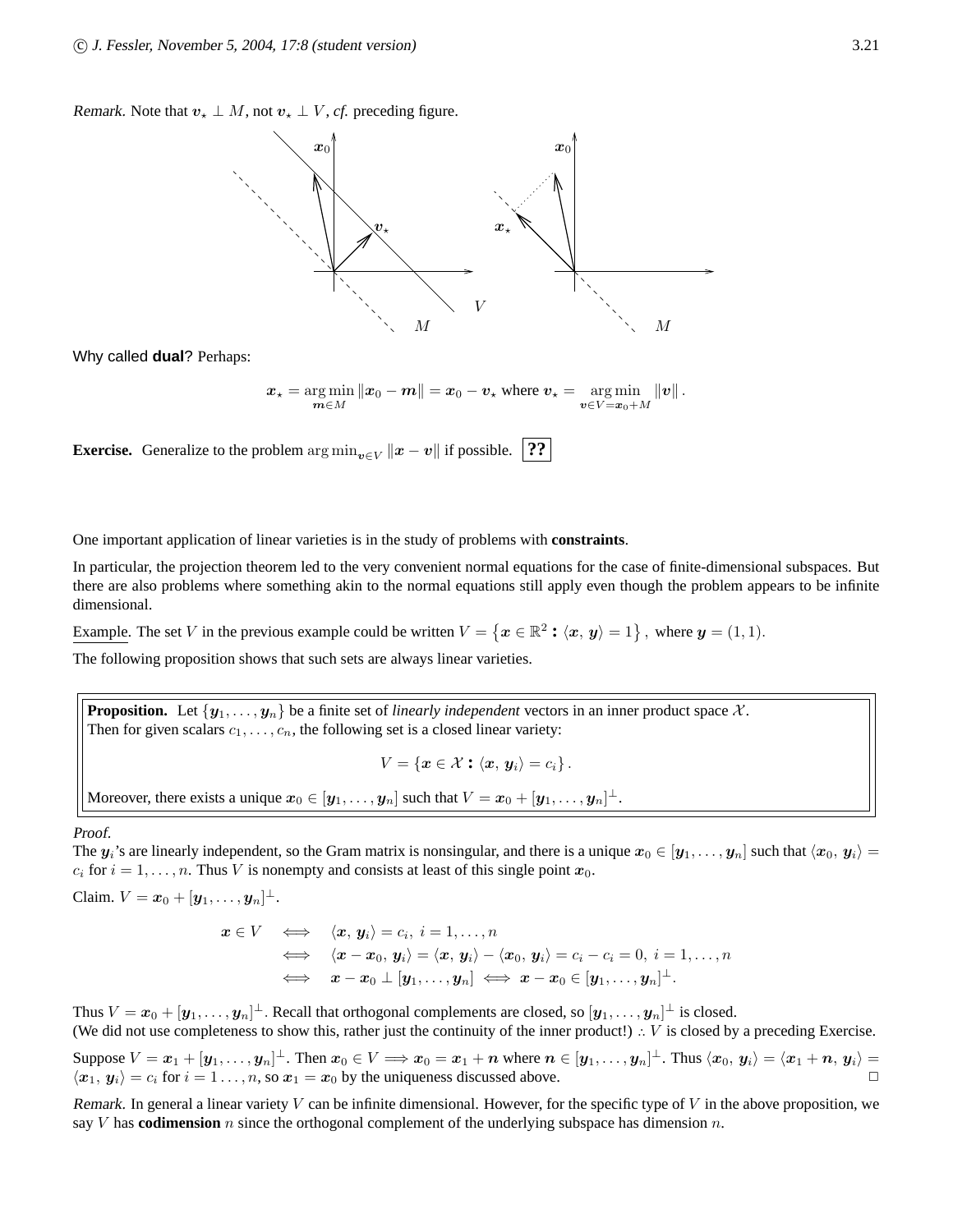#### **Applications**

Two types of linear varieties are of particular interest in optimization problems.

- $V = \{x + \sum_{i=1}^{n} c_i x_i : c_i \in \mathbb{R}\}\,$ , where the  $x_i$ 's are linearly independent
- $V = \{ \boldsymbol{x} \in \mathcal{X} : \langle \boldsymbol{x}, \boldsymbol{y}_i \rangle = c_i, i = 1, \dots, n \}$

Both reduce to finite dimensional problems thanks to the projection theorem.

**Theorem.** Let  $\{y_1, \ldots, y_n\}$  be a set of linearly independent vectors in an inner product space X. Let

$$
V = \{ \boldsymbol{x} \in \mathcal{X} : \langle \boldsymbol{x}, \boldsymbol{y}_i \rangle = c_i, i = 1, \ldots, n \}.
$$

*Then there exists a unique*  $v_* \in V$  *with minimum norm. Moreover,*  $v_* = \sum_{i=1}^n \beta_i y_i$ *, where the*  $\beta_i$ *'s satisfy the normal equations*

$$
\left[\begin{array}{ccc} \langle \mathbf{y}_1, \mathbf{y}_1 \rangle & \cdots & \langle \mathbf{y}_n, \mathbf{y}_1 \rangle \\ \vdots & \ddots & \vdots \\ \langle \mathbf{y}_1, \mathbf{y}_n \rangle & \cdots & \langle \mathbf{y}_n, \mathbf{y}_n \rangle \end{array}\right] \left[\begin{array}{c} \beta_1 \\ \vdots \\ \beta_n \end{array}\right] = \left[\begin{array}{c} c_1 \\ \vdots \\ c_n \end{array}\right].
$$

Remark. Note that V is necessarily nonempty by the previous Proposition, due to the linear independence.

Proof. From the previous proposition,  $V = x_0 + M^{\perp}$ , where  $M = [\mathbf{y}_1, \dots, \mathbf{y}_n]$  and  $x_0 \in M$ . Being finite dimensional, M is Chebyshev, so  $M^{\perp}$  is also Chebyshev.

So existence of a unique minimizing  $v_{+}$  follows from the modified projection theorem. Likewise,  $v_* \perp M^{\perp}$  follows from that theorem. Thus  $v_* \in M^{\perp \perp} = M$  since  $M^{\perp}$  is Chebyshev. Since  $v_* \in M$ , we have  $v_* = \sum_{j=1}^n \beta_j y_i$  for some  $\beta$ 's.

We also need  $v_* \in V$ , *i.e.*,  $v_*$  must satisfy the constraints  $\langle v_*, y_i \rangle = c_i$  or equivalently

$$
\left\langle \sum_{j=1}^n \beta_j \mathbf{y}_j, \mathbf{y}_i \right\rangle = \sum_{j=1}^n \beta_j \langle \mathbf{y}_j, \mathbf{y}_i \rangle = c_i, i = 1, \ldots, n,
$$

leading to the normal equations.  $\Box$ 

Remark. Combining the projection theorem and the derivation of the normal equations yields the following theorem, which should be contrasted with the previous theorem.

**Theorem.** *((3.10-2) Really just a corollary to projection theorem.) If*  $M = [\mathbf{y}_1,\ldots,\mathbf{y}_n]$  *is a finite-dimensional subspace of an inner product space* X, then given  $\mathbf{x} \in \mathcal{X}$ , there exists a unique  $\mathbf{x}_\star \in M$  *s.t.*  $\|\mathbf{x} - \mathbf{x}_\star\| = \inf_{\mathbf{m} \in M} \|\mathbf{x} - \mathbf{m}\|$ . Furthermore,  $\mathbf{x} - \mathbf{x}_\star \perp M$ , and  $\mathbf{x}_\star = \sum_{i=1}^n \alpha_i \mathbf{y}_i$  where  $\sqrt{ }$  $\Big\}$  $\langle \boldsymbol{y}_1,\, \boldsymbol{y}_1\rangle \qquad \cdots \quad \langle \boldsymbol{y}_n,\, \boldsymbol{y}_1\rangle \ \vdots \qquad \qquad \vdots$  $\langle \boldsymbol{y}_1, \, \boldsymbol{y}_n \rangle$  · · ·  $\langle \boldsymbol{y}_n, \, \boldsymbol{y}_n \rangle$ 1  $\Big\}$  $\sqrt{ }$  $\Big\}$  $\alpha_1$ *. . .*  $\alpha_n$ 1  $\Big| =$  $\lceil$  $\Big\}$  $\begin{array}{c}\left\langle \bm{x}, \, \bm{y}_1 \right\rangle \ \vdots \end{array}$  $\langle \bm{x}, \, \bm{y}_n \rangle$ 1  $\vert \cdot$ 

As the nice figure at the bottom of p. 67 shows, if either M or  $M^{\perp}$  is finite dimensional, then minimum norm problems reduce to a finite set of linear equations.

#### **Skim** *3.11***: control problem example**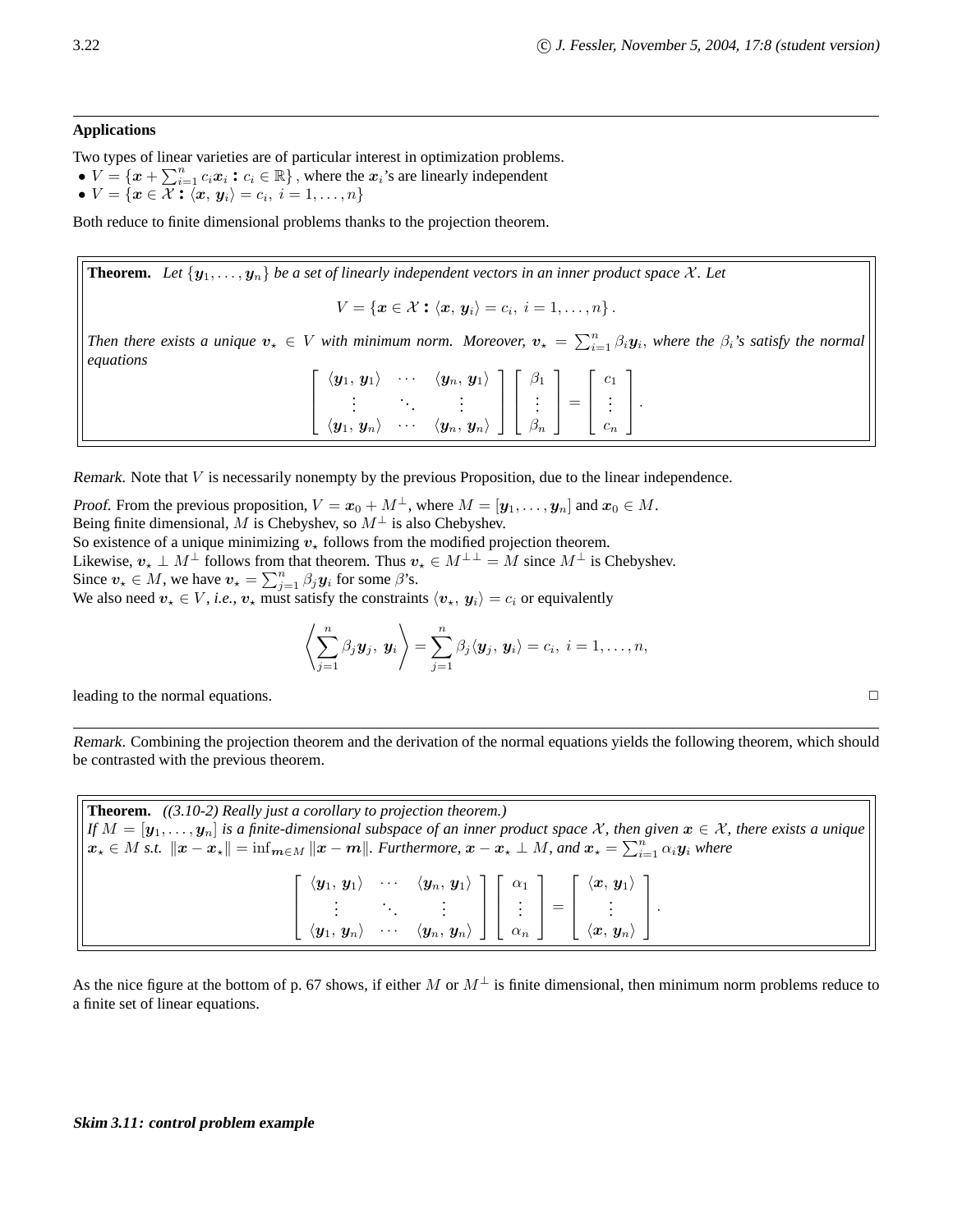# Example. (See [4, p. 66].)

Consider the linear system

$$
y(t) = y(0) + \int_0^t h(t, \tau) u(\tau) d\tau
$$

where  $h \in C([0, T] \times [0, T]),$ *i.e.*,  $h(t, \tau)$  is a real-valued function that is continuous on  $[0, T] \times [0, T]$ , Problem: find  $u(\cdot)$  that minimizes  $\int_0^T |u(t)|^2 dt$  subject to  $y(T) = y_f$ . This is a minimum energy control problem.

Solution. Let  $\mathcal{H} = \mathcal{L}_2[0, T]$  with  $\langle x, y \rangle = \int_0^T x(t)y(t) dt$ .

Now  $h(T, \cdot) \in \mathcal{L}_2[0,T]$  since  $\phi(t) = h(T, t)$  is a continuous function on the compact set  $[0, T]$ .

Thus

$$
y_f = y(0) + \int_0^T h(T,\tau)u(\tau) d\tau = y(0) + \langle h(T,\cdot), u(\cdot) \rangle
$$

so we have the following constraint set (with codimension  $= 1$ ):

$$
V = \{u \in \mathcal{L}_2[0,T] : y(t) = y_f\} = \Big\{u \in \mathcal{L}_2[0,T] : \underbrace{y_f - y(0)}_{\omega_{C_1}}, \underbrace{\omega_{C_1}, \omega_{C_2}}_{\omega_{C_1}}, u(\cdot)\Big\}.
$$

So in function space notation our problem is

$$
\min_{u\in V} \|\bm{u}\| \,.
$$

By a previous theorem, there is a unique solution  $u^*(t)$  that satisfies

$$
u^*(t) = \beta h(T, t)
$$
, where  $\langle h(T, \cdot), h(T, \cdot) \rangle \beta = y_f - y(0)$  (normal equation),

so the general solution is

$$
u^*(t) = \frac{y_f - y(0)}{\int_0^T h^2(T, \tau) d\tau} h(T, t).
$$

Interestingly, the system itself, through  $h(T, t)$ , determines the *form* of the solution; this particular constraint affects only a scale factor.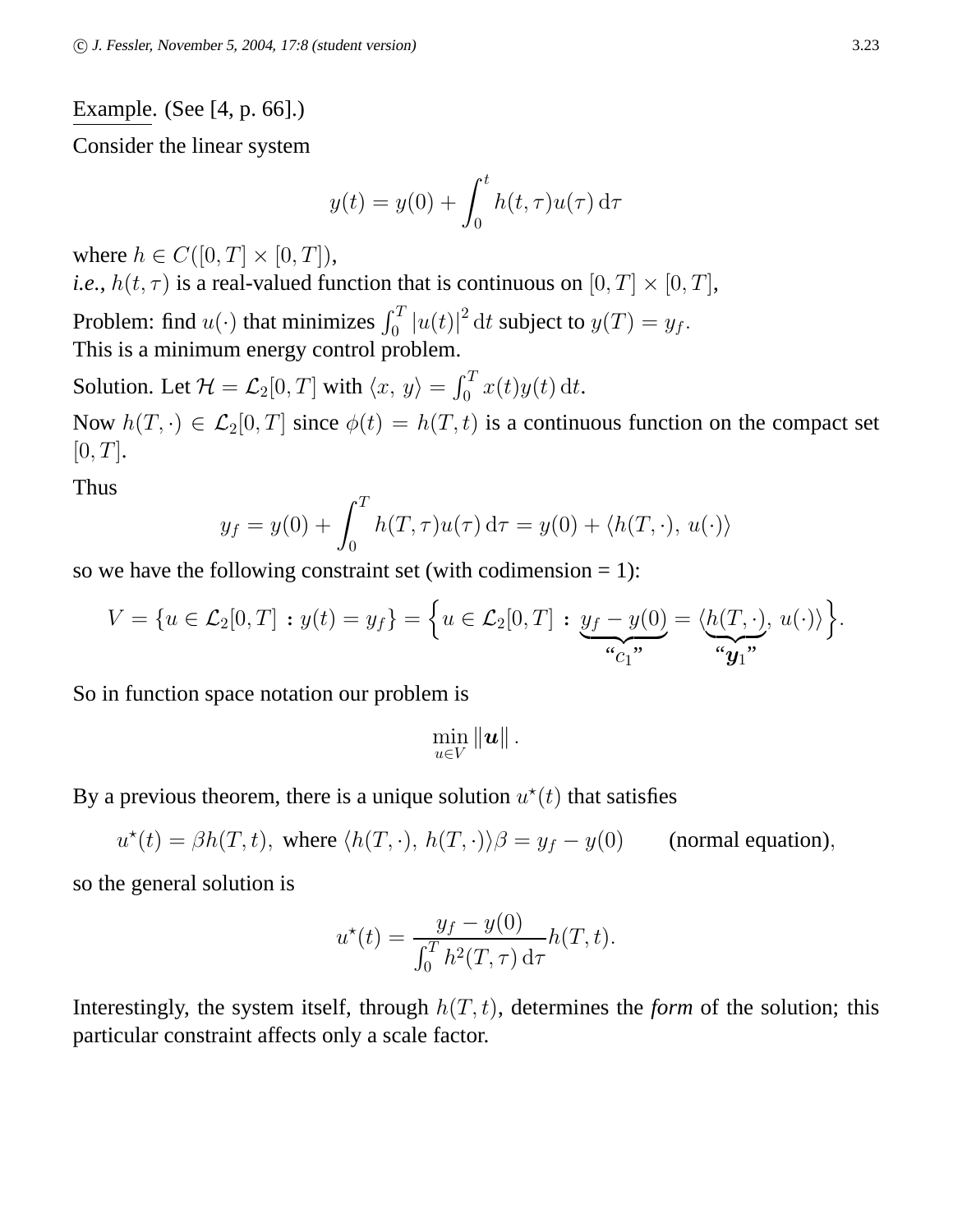$\Box$ 

### **Fourier series**

Recall that an **infinite series** of the form  $\sum_{i=1}^{\infty} x_i$  is said to **converge** to x in a normed space iff the sequence of partial sums  $s_n = \sum_{i=1}^n x_i$  converges to x, in which case we write  $x = \sum_{i=1}^\infty x_i$  as short hand for  $x = \lim_{n \to \infty} \sum_{i=1}^n x_i$ .

**Lemma.** If  $\{e_i\}$  is an **orthonormal sequence** in an inner product space, then

$$
\left\|\sum_{i=1}^n c_i \mathbf{e}_i\right\|^2 = \sum_{i=1}^n |c_i|^2, \qquad \forall c_i \in \mathcal{F}, \quad \forall n \in \mathbb{N}.
$$

This lemma is a form of **Parseval's relationship**.

The following theorem gives necessary and sufficient conditions for convergence of an infinite series of orthogonal vectors.

**Theorem.** If  $\{e_i\}$  is an orthonormal sequence in a Hilbert space  $H$ , then a series of the form  $\sum_{i=1}^{\infty} c_i e_i$  converges to some  $\mathbf{x} \in \mathcal{H}$  iff  $\sum_{i=1}^{\infty} |c_i|^2 < \infty$ . In that case, we have  $c_i = \langle \mathbf{x}, \mathbf{e}_i \rangle$ .

*Proof.* Let  $s_n = \sum_{i=1}^n c_i e_i$  and  $\beta_n = \sum_{i=1}^n |c_i|^2$ . Note  $\{\beta_n\}$  is an increasing sequence. Claim.  $\{s_n\}$  is Cauchy iff  $\sum_{i=1}^{\infty} |c_i|^2 < \infty$ .

$$
||\mathbf{s}_n - \mathbf{s}_m||^2 = \left\| \sum_{i=n+1}^m c_i \mathbf{e}_i \right\|^2 = \sum_{i=n+1}^m |c_i|^2 = |\beta_n - \beta_m|.
$$

So  $\{s_n\}$  is Cauchy  $\iff \{\beta_n\}$  is Cauchy  $\iff \{\beta_n\}$  converges in  $\mathbb R$  (since  $\mathbb R$  is complete)  $\iff \sum_{i=1}^{\infty} |c_i|^2 < \infty$ . Since H is complete, when  $\{s_n\}$  is Cauchy it converges to some limit  $x \in \mathcal{H}$  s.t.  $\boldsymbol{x} = \sum_{i=1}^{\infty} c_i \boldsymbol{e}_i$ . Now  $\langle s_n, e_i \rangle = c_i$ , so by continuity of the inner product:

$$
\langle \bm{x}, \, \bm{e}_i \rangle = \Big\langle \lim_{n \to \infty} \bm{s}_n, \, \bm{e}_i \Big\rangle = \lim_{n \to \infty} \langle \bm{s}_n, \, \bm{e}_i \rangle = \lim_{n \to \infty} c_i = c_i.
$$

This "continuity of the inner product" technique is very useful in such proofs.

The  $c_i = \langle x, e_i \rangle$  values are called the **Fourier coefficients** of x w.r.t.  $\{e_i\}$ .

Remark. The above theorem does *not* yet ensure that *any*  $x$  in  $H$  can be written as a Fourier series. That will come soon though.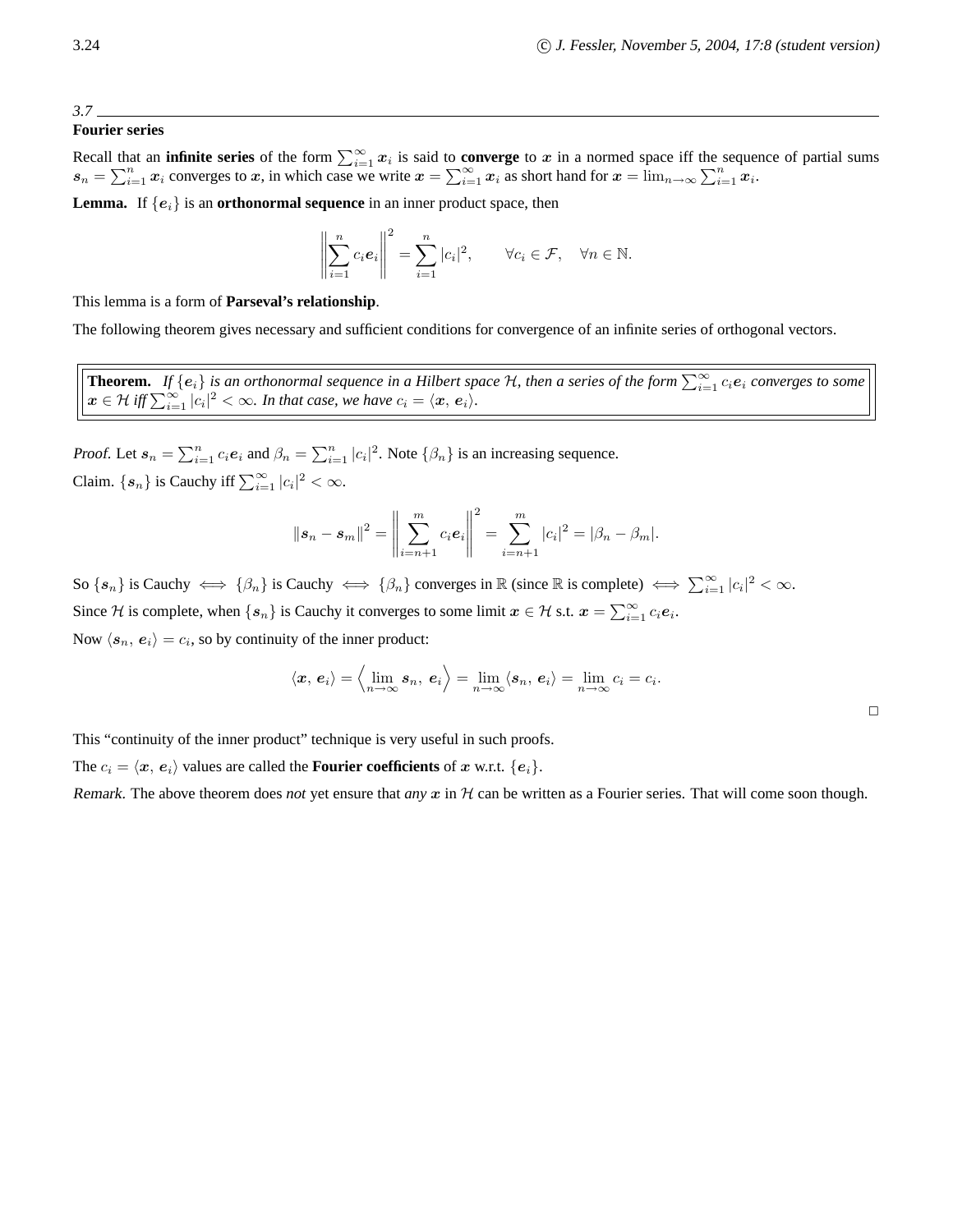#### **Lemma.** (**Bessel's inequality**)

If x is an element of an inner product space and  ${e_i}$  is an orthonormal sequence in that space, then

$$
\sum_{i=1}^\infty |\langle \bm{x}, \, \bm{e}_i\rangle|^2 \leq \|\bm{x}\|^2
$$

Proof. Let  $c_i = \langle x, e_i \rangle$ .

$$
0 \leq \left\|\bm{x} - \sum_{i=1}^n c_i \bm{e}_i\right\|^2 = \left\langle \bm{x} - \sum_{i=1}^n c_i \bm{e}_i, \ \bm{x} - \sum_{i=1}^n c_i \bm{e}_i \right\rangle = \|\bm{x}\|^2 - \sum_{i=1}^n |c_i|^2,
$$

.

so  $\forall n \in \mathbb{N}, \ \sum_{i=1}^n |c_i|^2 \leq ||\boldsymbol{x}||^2$ , so  $\sum_{i=1}^\infty |c_i|^2 \leq ||\boldsymbol{x}||^2$ 

Remark. Bessel's inequality guarantees that in a Hilbert space  $H$ , there exists  $\hat{x} \in \mathcal{H}$  such that  $\hat{x} = \sum_{i=1}^{\infty} \langle x, e_i \rangle e_i$ , thanks to the preceding theorem.

Now we need to characterize  $\hat{x}$ .

**Theorem.** If x is an element of a Hilbert space  $H$ , and  $\{e_i\}$  is an orthonormal sequence in  $H$ , then

$$
\hat{\boldsymbol{x}}\triangleq\sum_{i=1}^{\infty}\langle\boldsymbol{x},\,\boldsymbol{e}_i\rangle\boldsymbol{e}_i\in M\triangleq\overline{[\{\boldsymbol{e}_i\}_{i=1}^{\infty}]},
$$

*which is called the closed subspace generated by the*  $e_i$ *'s. Furthermore,*  $x - \hat{x} \perp M$ *.* 

Why do we need a closure above? **??** 

Proof. Convergence of the series follows from Bessel's inequality and the preceding theorem.

Clearly  $\hat{x} \in M$  since  $\hat{x}$  is the limit of partial sums  $s_n = \sum_{i=1}^n c_i e_i \in M$ , where  $c_i = \langle x, e_i \rangle$ .

By continuity of the inner product:

$$
\langle \boldsymbol{x} - \hat{\boldsymbol{x}}, \, \boldsymbol{e}_i \rangle = \langle \boldsymbol{x} - \lim_{n \to \infty} \boldsymbol{s}_n, \, \boldsymbol{e}_i \rangle = \lim_{n \to \infty} \langle \boldsymbol{x} - \boldsymbol{s}_n, \, \boldsymbol{e}_i \rangle = \lim_{n \to \infty} c_i - c_i = 0,
$$

so  $x - \hat{x} \perp [\{e_i\}_{i=1}^{\infty}]$ . Using (f) of proposition on orthogonal complements, we conclude  $x - \hat{x} \perp \overline {[\{e_i\}_{i=1}^{\infty}]}$ .

**Corollary.** If M is a closed subspace of a Hilbert space H and  $\{e_i\}$  is an orthonormal sequence such that  $M = \overline{|\{e_i\}_{i=1}^{\infty}|}$ , then  $P: \mathcal{H} \to M$ , the orthogonal projection, is given by

$$
P(\boldsymbol{x}) = \sum_{i=1}^{\infty} \langle \boldsymbol{x}, \, \boldsymbol{e}_i \rangle \boldsymbol{e}_i.
$$

Now the key question is when is  $\overline{\left[e_i\right]_{i=1}^{\infty}} = \mathcal{H}$ ? When the closed subspace generated by the  $e_i$ 's is all of  $\mathcal{H}$ , then we can expand *any* vector in  $H$  as a series of the  $e_i$ 's with the Fourier coefficients.

. ✷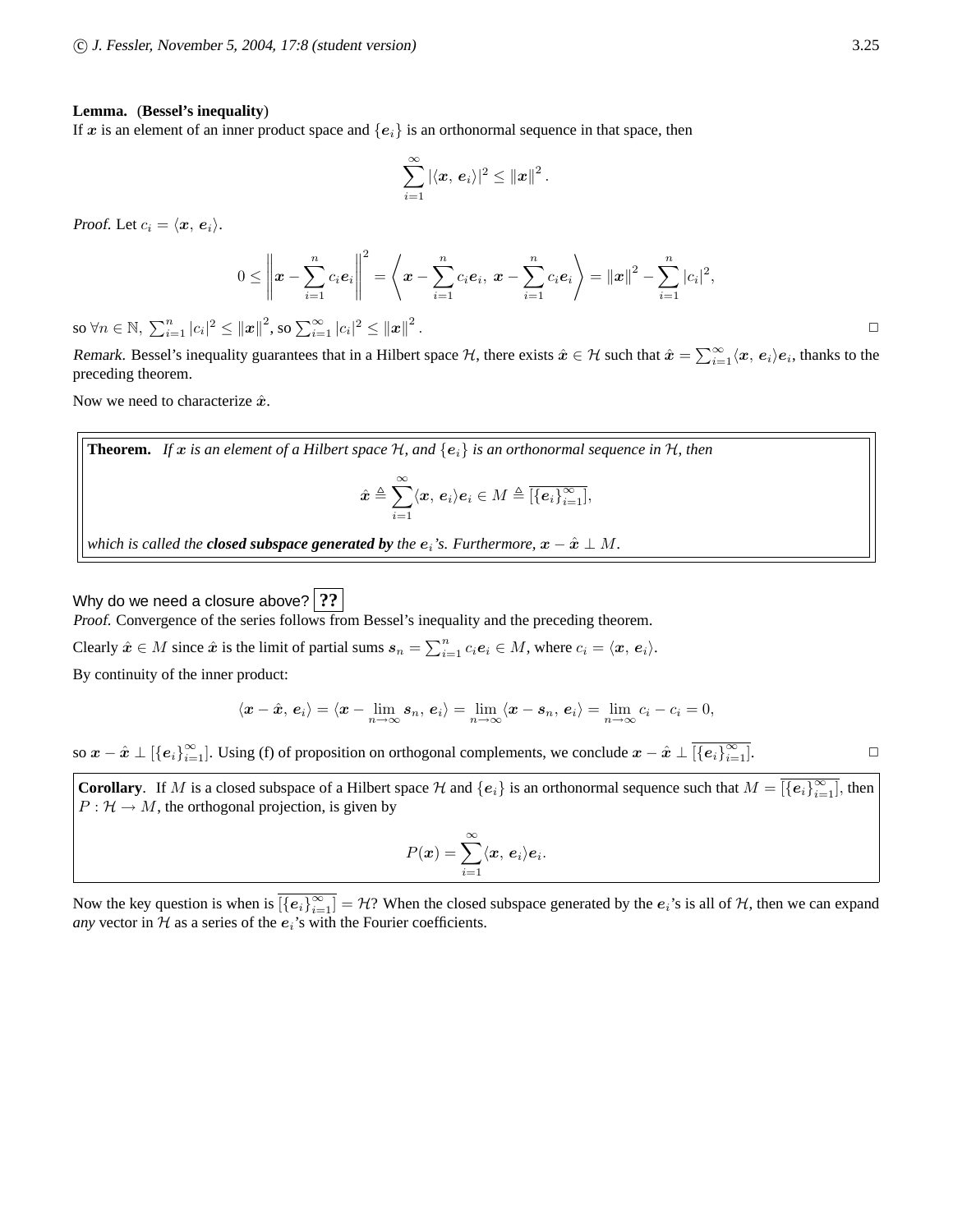#### *3.8*

# **Complete orthonormal sequences / countable orthonormal bases**

# **See "review of bases".**

**Definition.** An orthonormal sequence  $\{e_i\}$  in a Hilbert space H is called **complete** (Luenberger) or a **countable orthonormal basis** (Naylor and others) iff the closed subspace generated by the  $e_i$ 's is  $\mathcal{H}$ , *i.e.*, iff  $\mathcal{H} = \overline{|\{e_i\}_{i=1}^{\infty}]}$ .

**Lemma.** If  $\{e_i\}$  is an orthonormal sequence in a Hilbert space  $H$ , then the following are equivalent.

- $\{e_i\}$  is complete.
- The only vector that is orthogonal to all of the  $e_i$ 's is the zero vector, *i.e.*,  $\left[\bigcup_{i=1}^{\infty} \{e_i\}\right]^{\perp} = \{0\}$
- Every vector in H has a Fourier series representation, *i.e.*,  $\forall x \in \mathcal{H}, x = \sum_{i=1}^{\infty} \langle x, e_i \rangle e_i$ .
- $\forall x \in \mathcal{H}, ||x||^2 = \sum_{i=1}^{\infty} |\langle x, e_i \rangle|^2$ , which is called **Parseval's equality** [23, p. 24].

Proof. (Left to reader)

When does a Hilbert space H have a countable orthonormal basis? When (and only when) H is **separable** [23, p 21]. For a (complicated) example of a nonseparable Hilbert space, see [3, p. 230].

Example. Completeness of the orthogonal polynomials in  $\mathcal{L}_2[-1, 1]$ .

# Sketch of proof. **see text**

It suffices to show that the only function that is orthogonal to all the polynomials is the zero function.

Suppose  $f \perp t^n$  for all  $n = 0, 1, \ldots$  for some  $f \in \mathcal{L}_2[-1, 1]$ .

Then its integral  $F$  (which is continuous) is also orthogonal to the polynomials, by integration by parts.

Use Weierstrass and Cauchy-Schwarz to show that  $||F||$  can be made arbitrarily small by choosing a sufficiently accurate polynomial approximation to  $F$ . So  $F$  must be zero, and hence  $f$  must be zero a.e.

Example. Completeness of the complex exponentials  $e_k(t) = e^{ikt}/\sqrt{2\pi}$  for  $k = 0, \pm 1, \pm 2, \ldots$  in  $\mathcal{L}_2[0, 2\pi]$ .

#### **see text**

Caution. Equality in  $\mathcal{L}_2$  is meant in the  $\mathcal{L}_2$  sense, *i.e.*,  $\mathbf{x} = \mathbf{y}$  means  $x(t) = y(t)$  a.e.

Remark. Completeness of the complex exponentials does not contradict Gibbs phenomena for truncated Fourier series. Completeness in  $\mathcal{L}_2$  implies that  $||x - s_n||_2 \to 0$ , but it can still be the case that  $||x - s_n||_{\infty}$  does not go to zero, and indeed it does not for functions with discontinuities. There is a big difference between convergence in integrated squared error and pointwise convergence.

Remark. The Fourier series coefficients of  $x(t) = 1_{\{t \in \mathbb{Q}\}}$  are all zero.

#### **Wavelets**

What major post-1969 topic is missing here? Wavelets, of course.

There are both orthonormal wavelets and non-orthogonal wavelets.

A set  $\{y_n\} \in \mathcal{H}$  (a Hilbert space) is called a **frame** iff  $\exists A > 0, B < \infty$  such that

$$
A\left\|\boldsymbol{x}\right\|^2 \leq \sum_{n} \left|\langle \boldsymbol{x}, \boldsymbol{y}_n\rangle\right|^2 \leq B\left\|\boldsymbol{x}\right\|^2, \qquad \forall \boldsymbol{x} \in \mathcal{H}.
$$

If the **frame bounds** A and B are equal, then we call the frame **tight**.

In a tight frame [23, p. 27]

$$
\|\boldsymbol{x}\|^2 = \frac{1}{A} \sum_n |\langle \boldsymbol{x}, \boldsymbol{y}_n \rangle|^2
$$

$$
\boldsymbol{x} = \frac{1}{A} \sum_n \langle \boldsymbol{x}, \boldsymbol{y}_n \rangle \boldsymbol{y}_n.
$$

Despite how similar this last expression looks to the Fourier series representation for an orthonormal basis, the  $y_n$ 's here need not be orthogonal, and in fact may be linearly dependent [23, p. 27,320], in which case we call it an **overcomplete expansion**.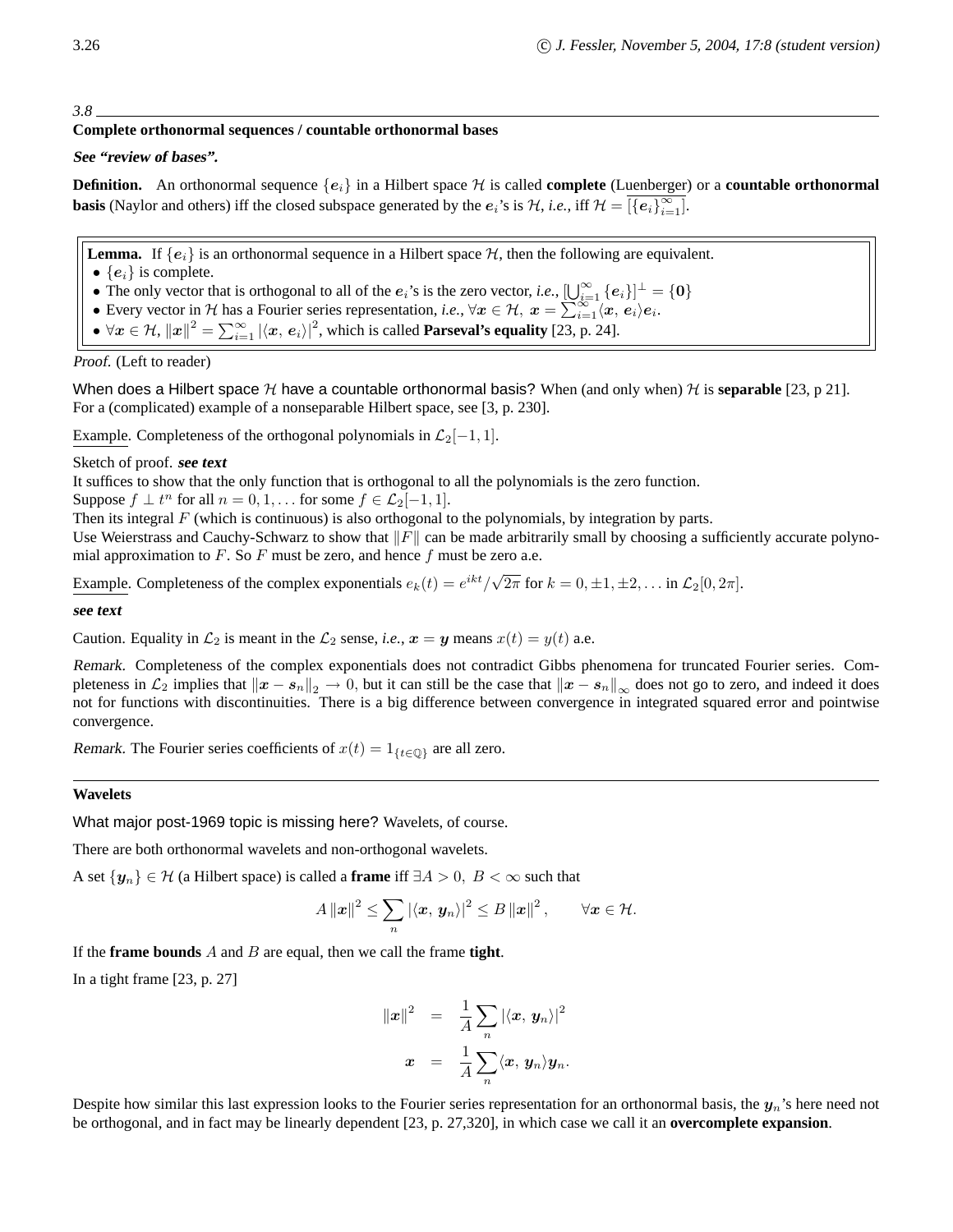**Bases**

# **Vector spaces**

**Definition.** A *finite* sum  $\sum_{i=1}^{n} \alpha_i x_i$  for  $x_i \in \mathcal{X}$  and  $\alpha_i \in \mathcal{F}$  is called a **linear combination**.

**Definition.** If S is a *subset* of a vector space  $\mathcal{X}$ , then the **span** of S is the subspace of linear combinations drawn from S:

$$
[S] = \left\{ \boldsymbol{x} \in \mathcal{X} : \boldsymbol{x} = \sum_{i=1}^n \alpha_i \boldsymbol{x}_i, \text{ for } \boldsymbol{x}_i \in S, \ \alpha_i \in \mathcal{F}, \text{ and } n \in \mathbb{N} \right\}.
$$

**Definition.** A set S of vectors is called **linearly independent** iff each vector in the set is linearly independent of the others, *i.e.*,

 $\forall x \in S, \quad x \notin [S - \{x\}]$ .

S can even be uncountable.

**Definition.** A set S is called a **Hamel basis** [3, p 183] for X iff S is linearly independent and  $[S] = X$ . Luenberger says "finite set" but Naylor [3, p. 183] and Maddox [2, p. 74] do not. Let us agree to use the above definition, rather than Luenberger's.

If S is linearly independent set in a vector space X, then there exists a basis B for X such that  $S \subseteq B$  [3, p 184].

Thus, every vector space has a Hamel basis, (since the empty set is linearly independent).

However, "Hamel basis is not the only concept of basis that arises in analysis. There are concepts of basis that involve topological as well as linear structure. ... In applications involving infinite-dimensional spaces, a useful basis, if one even exists, is usually something other than a Hamel basis. For example, a complete orthonormal set is far more useful in an infinite-dimensional Hilbert space than a Hamel basis" [3, p. 183].

# **Normed spaces**

A (Hamel) basis for a Banach space is either finite or uncountably infinite [3, p. 218].

What is the closure of a span?

- If S is finite, then  $[S]$  is finite-dimensional so  $\overline{[S]} = [S]$ .
- If S is countably infinite, *i.e.*,  $S = \bigcup_{i=1}^{\infty} x_i$ , then  $\overline{[S]}$  contains (at least) all the convergent series formed from  $S$ :

$$
\overline{[S]} \supset \left\{ \sum_{i=1}^{\infty} \alpha_i \boldsymbol{x}_i : \alpha_i \in \mathcal{F}, \ \sum_{i=1}^{\infty} \alpha_i \boldsymbol{x}_i \text{ is convergent} \right\}.
$$

An example where  $[S]$  contains more than its convergent series is given in Naylor [3, p. 316], where S is a countable collection of linearly independent vectors!

**Definition.** In a normed space,  $\{x_n\} \in \mathcal{X}$  is a **Schauder basis** for X iff for each  $x \in \mathcal{X}$ , there exists a unique sequence  $\{\lambda_n\}$  such that  $x = \sum_{n=1}^{\infty} \lambda_n x_n$  [2, p. 98].

The famous Banach conjecture that every separable Banach space has a Schauder basis was shown to be incorrect by Elfon in 1973 [2, p. 100].

So for more satisfactory answers we need to turn to Hilbert spaces, which have better structure.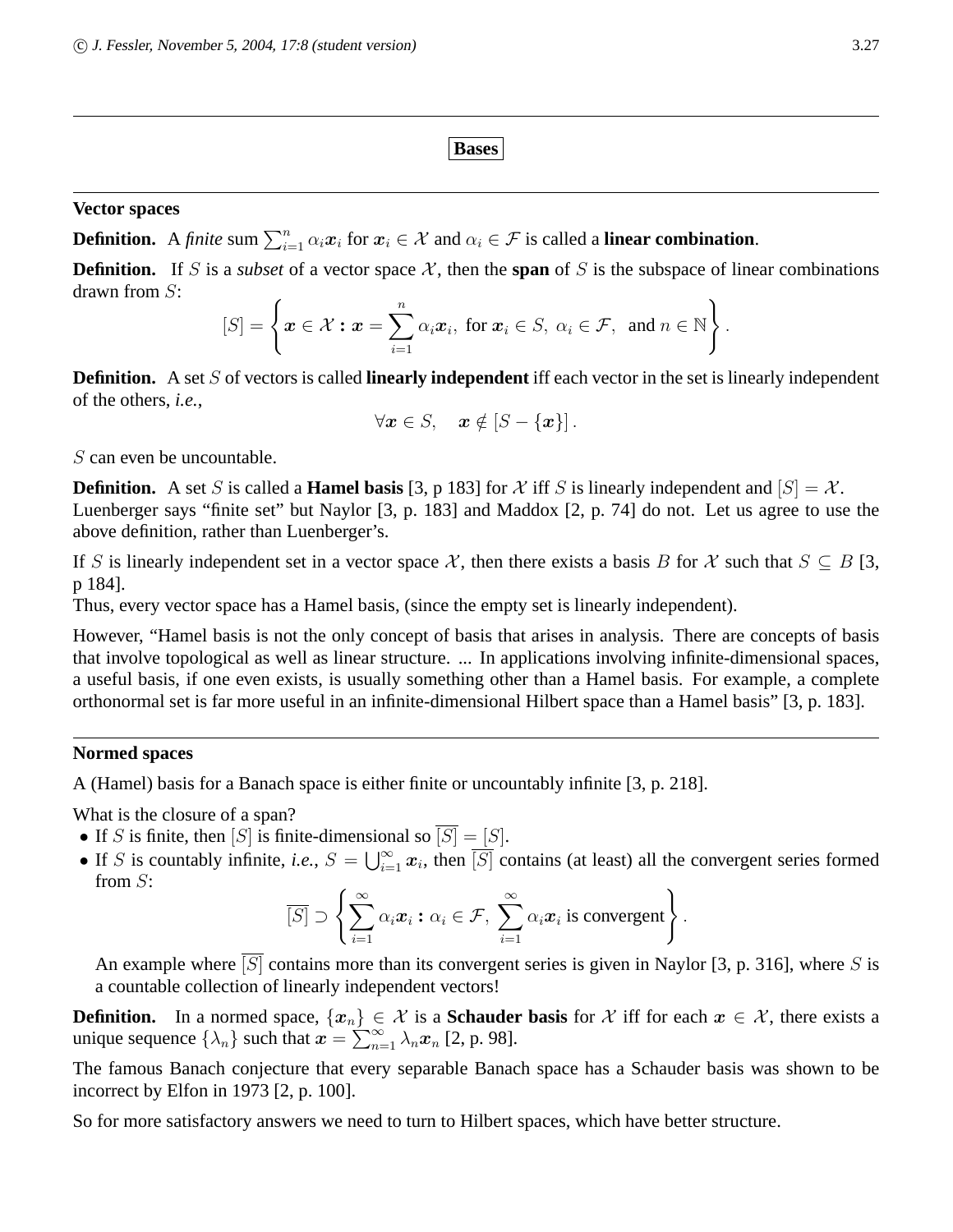# **Inner product spaces**

Any finite-dimensional inner product space has an orthonormal basis (via Gram-Schmidt).

**Definition.** An **orthonormal set**  $S = \{x_{\alpha}\}\$ is **maximal** iff there is no unit vector  $x_0 \in \mathcal{X}$  such that  $S \cup x_0$ is an orthonormal set.

**Definition.** A maximal orthonormal set B in a Hilbert space  $H$  is called an **orthonormal basis**.

**Theorem.** If 
$$
\{x_n\}
$$
 be an orthonormal set in a Hilbert space, then [3, p. 307]:  
 $\{x_n\}$  is an orthonormal basis  $\iff x = \sum_n \langle x, x_n \rangle x_n$ ,  $\forall x \in \mathcal{X}$ .

When  $S = \{x_n\}$  is an orthonormal basis in Hilbert space  $H$ , we have

$$
\mathcal{H} = \overline{[S]} = \left\{ \sum_{i=1}^{\infty} \alpha_i \boldsymbol{x}_i : \ \sum_{i=1}^{\infty} |\alpha_i|^2 < \infty \right\}.
$$

Orthonormal sets can be countable or uncountable, and the previous theorem applies to both cases [3, p. 314]. In engineering we usually work in separable Hilbert spaces (notably  $\ell_2$  and  $\mathcal{L}_2$ ).

**Theorem.** *A Hilbert space has a countable orthonormal basis iff it is separable [3, p. 314].*

In other words:

Luenberger's **complete orthonormal sequence** ≡ Naylor's **countable orthonormal basis**

and Naylor's terminology is more common in signal processing literature, *e.g.*, Vetterli's wavelet book.

Naylor notes that he deliberately avoids the term "complete" to describe certain orthonormal sets.

# **Summary**

In Hilbert spaces, we have two kinds of bases:

- **Hamel bases**, which are not very useful, (uncountable for infinite-dimensional spaces)
- **orthonormal bases**, which are extremely useful.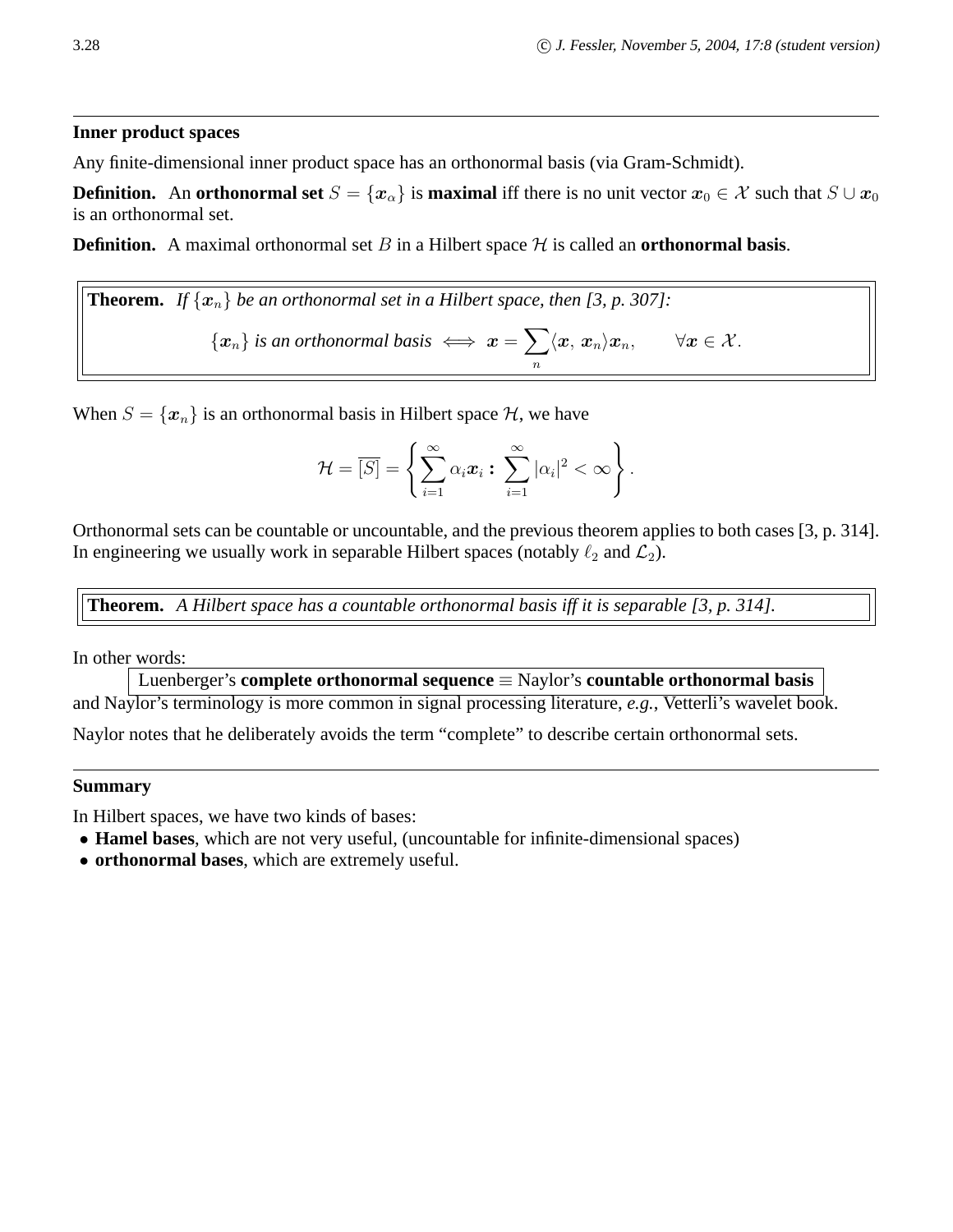#### *3.12*

#### **Minimum distance to a convex set**

Thus far we have considered only minimum distances to subspaces and linear varieties. Many applications need broader sets.

#### **Theorem.**

• *Let* K *be a nonempty complete convex subset in an inner product space* X *(*e.g.*,* K *may be a nonempty closed convex subset of a Hilbert space.) Then* K *is Chebyshev: for any*  $x \in \mathcal{X}$ *, there exists a unique vector*  $k_x \in K$  *such that* 

$$
\|\boldsymbol{x}-\boldsymbol{k}_{\star}\|=d(\boldsymbol{x},K)=\inf_{\boldsymbol{k}\in K}\|\boldsymbol{x}-\boldsymbol{k}\|.
$$

- Let K be a convex Chebyshev subset in an inner product space X. Then the projector  $P_K$  for K is characterized in the *following necessary and sufficient sense:*  $k_{\star} = P_K(x) \iff \text{real}(\langle x - k_{\star}, k - k_{\star} \rangle) \leq 0$  *for all*  $k \in K$ *.*
- Let K be a subset of an inner product space X with the property that for every  $x \in \mathcal{X}$ , there exists a unique point  $k_x$  such *that* real $(\langle x - k_\star, k - k_\star \rangle) \leq 0$  *for all*  $k \in K$ *. Then* K *is Chebyshev and*  $k_\star = P_K(x)$ *.*

Proof.

First we prove existence. Let  $\{k_i\}$  be a sequence in K such that  $\|x - k_i\| \to \delta = d(x, K)$ . . . . . . . . . . . . . . . . . . . . . . . . . . . . . . . . . . . . . . . . . . . . . . . . . . . . . . . . . . . . . . . . . . . . . . . . . . . . . . . . . . . . . . . . . . . . . . . . . . . . . . . . . . . . . . . . . . . . . . . Claim 1.  $\{k_i\}$  is Cauchy. By the parallelogram law,  $\|\bm{k}_i-\bm{k}_j\|^2 = \|(\bm{k}_i-\bm{x})-(\bm{k}_j-\bm{x})\|^2 = 2\left\|\bm{k}_i-\bm{x}\right\|^2 + 2\left\|\bm{k}_j-\bm{x}\right\|^2 - 4\left\|\bm{x} - \frac{\bm{k}_i+\bm{k}_j}{2}\right\|$  $\frac{+{\bm k}_j}{2}\bigg\|$ 2 . Since K is **convex**,  $\frac{k_i+k_j}{2}$  $\frac{1+\mathbf{k}_j}{2} \in K$ , so  $\left\| \boldsymbol{x} - \frac{\boldsymbol{k}_i + \boldsymbol{k}_j}{2} \right\|$  $\frac{1}{2}$  $2^2 \geq \delta^2$ . Thus  $||\mathbf{k}_i - \mathbf{k}_j||^2 \le 2 ||\mathbf{k}_i - \mathbf{x}||^2 + 2 ||\mathbf{k}_j - \mathbf{x}||^2 - 4\delta^2 \to 0$  as  $i, j \to \infty$ . Since  $\{k_i\}$  is Cauchy and K is **complete**,  $\{k_i\}$  converges to some  $k_{\star} \in K$ . By continuity of the norm,  $||x - k_x|| = \lim_{i \to \infty} ||x - k_i|| = \delta$ . . . . . . . . . . . . . . . . . . . . . . . . . . . . . . . . . . . . . . . . . . . . . . . . . . . . . . . . . . . . . . . . . . . . . . . . . . . . . . . . . . . . . . . . . . . . . . . . . . . . . . . . . . . . . . . . . . . . . . . Claim 2.  $k_{\star}$  is unique. (Proof by contradiction) Suppose  $k_1 \in K$  also satisfies  $\|\boldsymbol{x} - \boldsymbol{k}_1\| = \delta$ . Then the sequence  $\boldsymbol{k}_n = \begin{cases} k_{\star}, & n \text{ even} \\ k_1, & n \text{ odd} \end{cases}$  is Cauchy by the same argument used for Claim 1, so  $\{k_n\}$  is convergent, which can only happen if  $k_{\star} = k_1$ . . . . . . . . . . . . . . . . . . . . . . . . . . . . . . . . . . . . . . . . . . . . . . . . . . . . . . . . . . . . . . . . . . . . . . . . . . . . . . . . . . . . . . . . . . . . . . . . . . . . . . . . . . . . . . . . . . . . . . . Claim 3. real $(\langle x - k_{\star}, k - k_{\star} \rangle) \leq 0$  for all  $k \in K$ . (Proof by contradiction.) Suppose  $\exists k \in K$  s.t.  $\text{real}(\langle x - k_{\star}, k - k_{\star} \rangle) = \varepsilon > 0$ . Define  $k_{\alpha} = \alpha k + (1 - \alpha)k_{\star} \in K$  for  $\alpha \in [0, 1]$  since K is **convex**. Define  $f(\alpha) = ||\mathbf{x} - \mathbf{k}_{\alpha}||^2$ , so  $f(0) = \delta^2$ . Now

$$
f(\alpha) = ||\mathbf{x} - \alpha \mathbf{k} - (1 - \alpha)\mathbf{k}_{\star}||^{2} = ||(\mathbf{x} - \mathbf{k}_{\star}) - \alpha(\mathbf{k} - \mathbf{k}_{\star})||^{2} = \delta^{2} + \alpha^{2} ||\mathbf{k} - \mathbf{k}_{\star}||^{2} - 2\alpha \operatorname{real}(\langle \mathbf{x} - \mathbf{k}_{\star}, \mathbf{k} - \mathbf{k}_{\star} \rangle)
$$

and

$$
\frac{\mathrm{d}}{\mathrm{d}\alpha}f(\alpha)\bigg|_{\alpha=0} = \alpha\delta^2 - 2\operatorname{real}(\langle \pmb{x} - \pmb{k}_\star, \pmb{k} - \pmb{k}_\star \rangle)\bigg|_{\alpha=0} = -2\varepsilon < 0.
$$

Thus  $\exists \alpha > 0$  s.t.  $f(\alpha) < f(0) = \delta^2$ , contradicting the minimizing norm property of  $k_{\star}$ .

. . . . . . . . . . . . . . . . . . . . . . . . . . . . . . . . . . . . . . . . . . . . . . . . . . . . . . . . . . . . . . . . . . . . . . . . . . . . . . . . . . . . . . . . . . . . . . . . . . . . . . . . . . . . . . . . . . . . . . Claim 4. If  $\text{real}(\langle x - k_\star, k - k_\star \rangle) \leq 0$  for some  $k \in K$ , then  $||x - k_\star|| \leq ||x - k||$ . (So "is characterized by" means "iff.")

$$
||x-k||^{2} = ||x-k_{\star}-(k-k_{\star})||^{2} = ||x-k_{\star}||^{2} + ||k-k_{\star}||^{2} - 2 \operatorname{real}(\langle x-k_{\star}, k-k_{\star} \rangle) \geq ||x-k_{\star}||^{2}.
$$

#### Remark.

- The convexity of K was used for *both* the existence and characterization parts.
- However, Claim 4 did not use convexity, which explains the last item in the Theorem.
- In this case the characterization is an inequality, which is usually harder to work with.
- Although  $P_K$  exists since K is Chebyshev, we do not have a general formula for it other than the "characterization" inequality.
- Can we generalize further? No. In any finite-dimensional inner product space, K Chebyshev  $\implies$  K closed, convex, and nonempty.

 $\Box$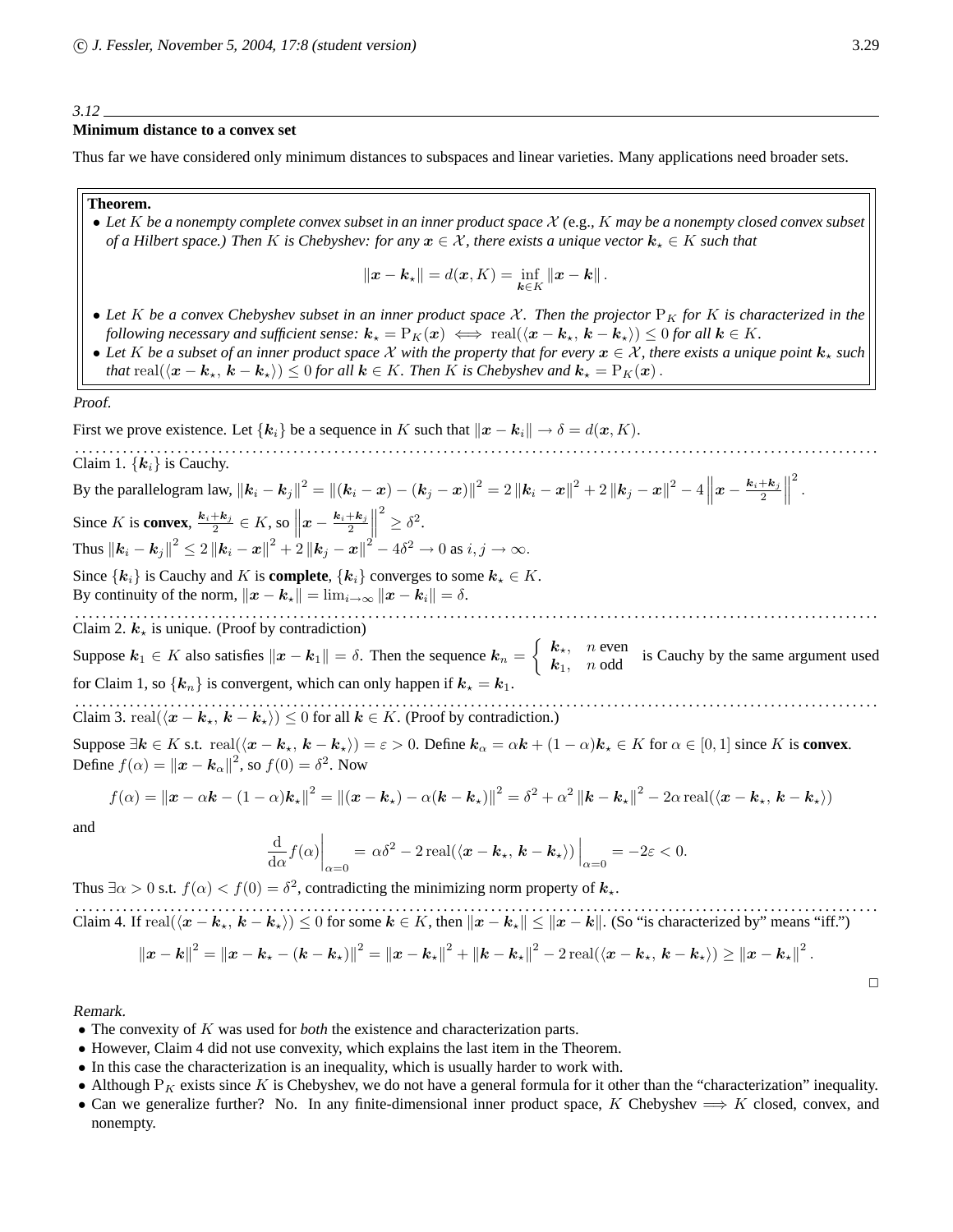#### **Revisiting subspaces**

What happens when K is in fact a **subspace**? Then for any  $k_0 \in K$  we can pick  $k = k_x - k_0 \in K$  and  $k = k_x + k_0 \in K$  to show that real $(\langle x - k_*, k_0 \rangle) = 0$ . For complex subspaces we can also pick  $k = k_* - i k_0 \in K$  to show that the imaginary part is zero, to conclude that  $x - k_x \perp K$ . Conversely, if  $k_x \in K$  and  $x - k_x \perp K$ , then  $\langle x - k_x, k - k_x \rangle = 0$  for all  $k \in K$ . So we could have presented convex sets first, and then specialized to subspaces.

Example. See text p. 71 for a somewhat unsatisfying example involving nonnegativity constraints.

Example. In  $\mathbb{R}^2$ , consider the half plane  $K = \{(a, b) \in \mathbb{R}^2 : a + b \le 0\}$ , which is a closed convex set. By sketching this set and using geometric intuition, one can conjecture that the projector is given by

$$
P_K((a, b)) = (a - p, b - p), \text{ where } p = \left[\frac{a + b}{2}\right]_+, \text{ and } [x]_+ = \left\{\begin{array}{ll} x, & x > 0\\ 0, & \text{otherwise.} \end{array}\right.
$$

Note that  $[x]_{+} (x - [x]_{+}) = 0$ .

To verify that the above projector is correct, we can check it against the characterization condition in the preceding Theorem. If  $x = (a, b)$  and  $k<sub>*</sub> = P<sub>K</sub>(x)$  then

$$
\langle \mathbf{x} - \mathbf{k}_{\star}, \mathbf{k} - \mathbf{k}_{\star} \rangle = \langle (a, b) - (a - p, b - p), (k_1, k_2) - (a - p, b - p) \rangle = \langle (p, p), (k_1 - a + p, k_2 - b + p) \rangle
$$
  
=  $2p^2 - p(a + b) + p(k_1 + k_2)$   
 $\leq 2p^2 - p(a + b) \text{ since } \mathbf{k} \in K \Longrightarrow k_1 + k_2 \leq 0$   
=  $2p \left( p - \frac{a + b}{2} \right) = 0.$ 

Thus the above projector is correct.

#### **Projection onto convex sets** (**POCS**)

In light of the previous theorem, if K is a nonempty closed convex subset of a Hilbert space  $H$ , then K is Chebyshev and we can legitimately define a projection operator  $P_K : \mathcal{H} \to K$  by

$$
\mathrm{P}_K(\boldsymbol{x}) = \argmin_{\boldsymbol{k} \in K} \|\boldsymbol{x} - \boldsymbol{k}\|.
$$

It is *not* an orthogonal projection in general, *i.e.*,  $x - P_K(x) \mathbb{Q}K$ , (unless of course K happens to be a subspace).

Indeed, in general this projection inherits only the trivial properties of projectors given previously:

- $P_K(x) \in K$
- $P_K(P_K(\boldsymbol{x})) = P_K(\boldsymbol{x})$
- $\|\boldsymbol{x} \mathrm{P}_K(\boldsymbol{x})\| = d(\boldsymbol{x}, K)$

In addition,  $P_K(\cdot)$  is **continuous** [24] (homework problem).

There are a variety of convex sets of interest in signal and image processing problems, such as

- The subspace of band-limited signals with a given band-limit.
- The set of nonnegative signals.
- The subspace of signals with a given time or spatial support.

Because of such examples, POCS methods are (somewhat) useful in signal processing. A typical problem would be "find the signal with a given spatial support whose spectrum is given over certain frequency ranges only."

Example. In  $\mathbb{R}^n$  consider  $K = \{x : x_j \ge 0, j = 1, ..., n\}$ . Then if  $\hat{k} = P_K(x)$  we have  $\hat{k}_j = \begin{cases} x_j, & x_j \ge 0 \\ 0, & \text{otherwise} \end{cases}$ 0, otherwise. If  $k \in K$  then  $\langle x - \hat{k}, k - \hat{k} \rangle = \sum_{j=1}^{n} (x_j - \hat{k}_j)(k_j - \hat{k}_j) = \sum_{j: x_j < 0} (x_j - 0)(k_j - 0) \le 0$ , as required, since  $k_j \ge 0$ .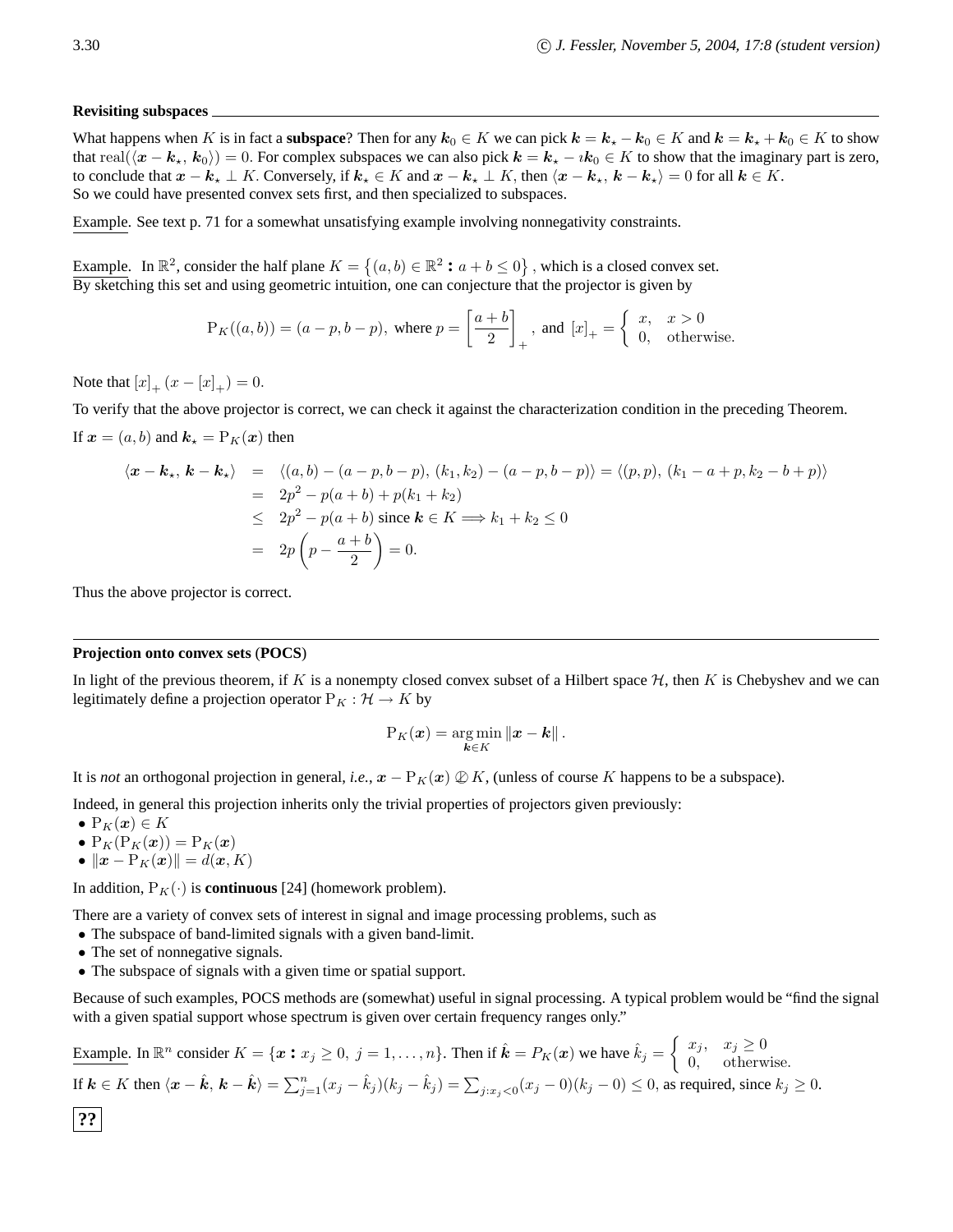#### **Summary**

- Inner products and properties
	- Cauchy-Schwarz
	- induced norm
	- parallelogram law
	- continuity
- Orthogonality
	- Pythagorean theorem
	- orthogonal complements
	- direct sum
	- orthogonal sets
	- Gram-Schmidt procedure
	- orthonormal bases
- Minimum norm problems
	- (orthogonal) projections onto subspaces
	- normal equations
	- Fourier series
	- complete orthonormal sequences (countable orthonormal bases)
	- minimum norm within linear variety (constraints)
	- minimum distance to convex sets